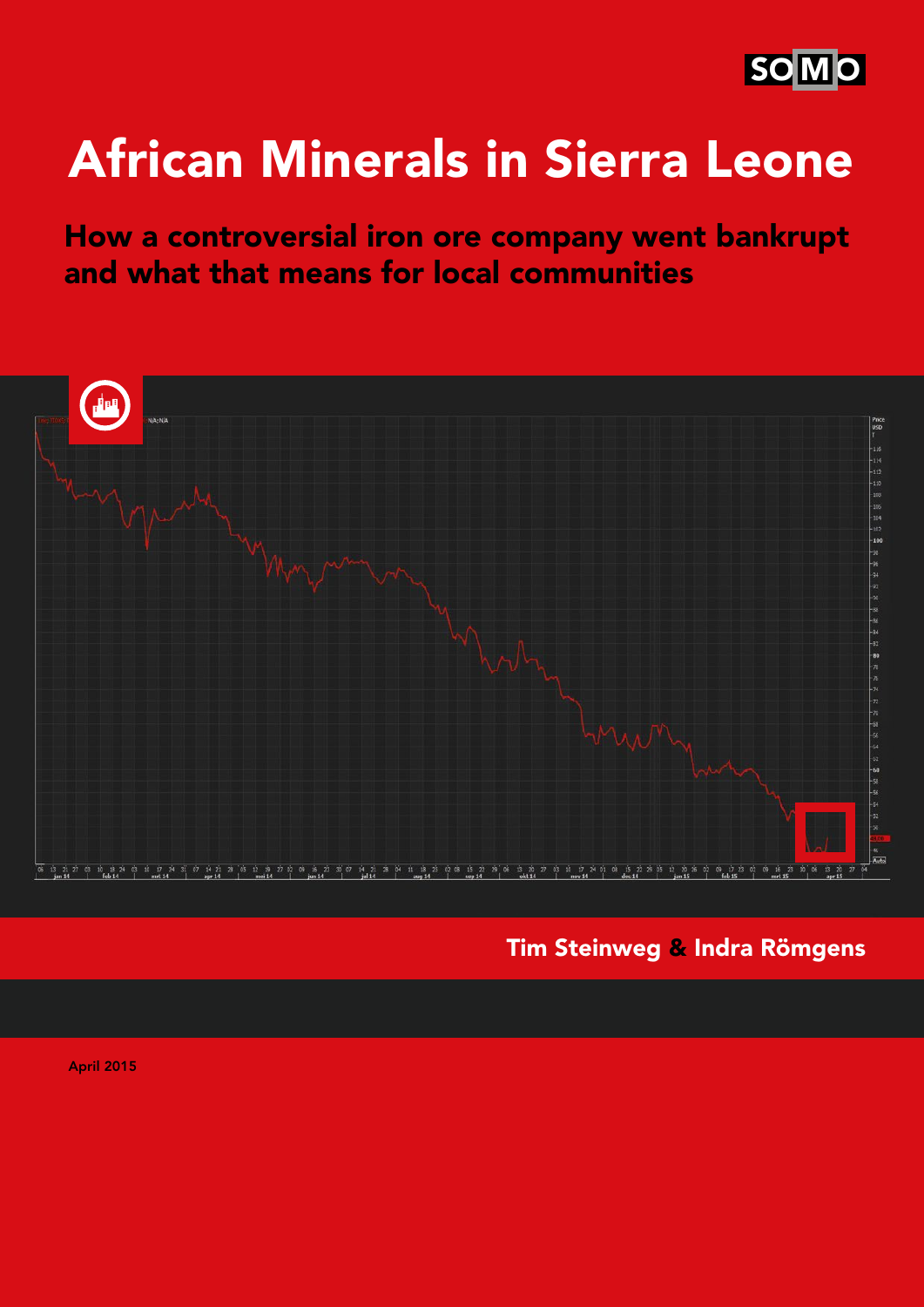# **Colophon**

**African Minerals in Sierra Leone How a controversial iron ore company went bankrupt and what that means for local communities**  First edition April 2015 Second updated edition June 2015

**Authors:** Tim Steinweg & Indra Römgens **Cover layout:** Frans Schupp **Cover photo:** Visualisation of the iron ore price I**SBN:** 978-94-6207-059-2

This publication is made possible with financial assistance from The Dutch Ministry of Foreign Affairs. Its content is the sole responsibility of SOMO and can in no way be taken to reflect the views of The Dutch Ministry of Foreign Affairs.

**Published by:** 



Stichting Onderzoek Multinationale Ondernemingen (SOMO) Centre for Research on Multinational Corporations

Sarphatistraat 30 1018 GL Amsterdam The Netherlands Tel: + 31 (20) 6391291 Fax: + 31 (20) 6391321 E-mail: info@somo.nl Website[: www.somo.nl](http://www.somo.nl/)

This document is licensed under the Creative Commons Attribution-NonCommercial-NoDerivateWorks 4.0 License.

The Centre for Research on Multinational Corporations (SOMO) is an independent, not-for-profit research and network organisation working on social, ecological and economic issues related to sustainable development. Since 1973, the organisation has been investigating multinational corporations and the consequences of their activities for people and the environment around the world.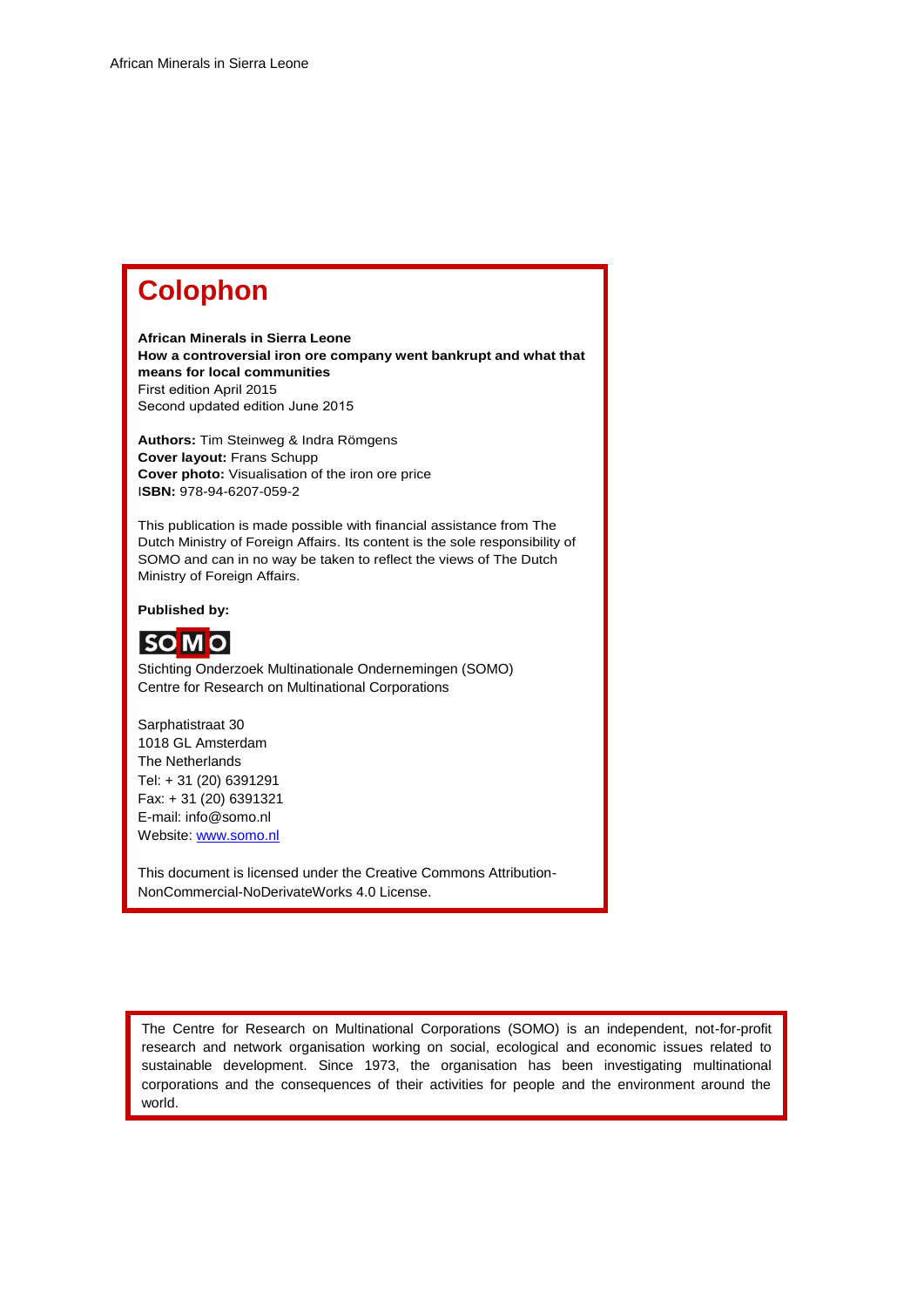

# **Contents**

<span id="page-2-0"></span>

| $\mathbf{1}$ . |  |  |  |  |
|----------------|--|--|--|--|
| 1.1.           |  |  |  |  |
| 1.2.           |  |  |  |  |
| 1.3.           |  |  |  |  |
| 2.             |  |  |  |  |
| 2.1.           |  |  |  |  |
| 2.1.1.         |  |  |  |  |
| 2.1.2.         |  |  |  |  |
| 2.1.3.         |  |  |  |  |
| 2.2.           |  |  |  |  |
| 3.             |  |  |  |  |
| 3.1.           |  |  |  |  |
| 3.2.           |  |  |  |  |
| 3.2.1.         |  |  |  |  |
| 3.2.2.         |  |  |  |  |
| 3.2.3.         |  |  |  |  |
| 3.2.4.         |  |  |  |  |
| 3.3.           |  |  |  |  |
| 3.3.1.         |  |  |  |  |
| 3.3.2.         |  |  |  |  |
| 3.3.3.         |  |  |  |  |
| 3.4.           |  |  |  |  |
| 3.5.           |  |  |  |  |
| 3.5.1.         |  |  |  |  |
| 3.5.2.         |  |  |  |  |
| 3.6.           |  |  |  |  |
| 4.             |  |  |  |  |
| 4.1.           |  |  |  |  |
| 4.1.1.         |  |  |  |  |
| 4.1.2.         |  |  |  |  |
| 4.2.           |  |  |  |  |
| 4.3.           |  |  |  |  |
| 4.4.           |  |  |  |  |
| 5.             |  |  |  |  |
| 5.1.           |  |  |  |  |
| 5.2.           |  |  |  |  |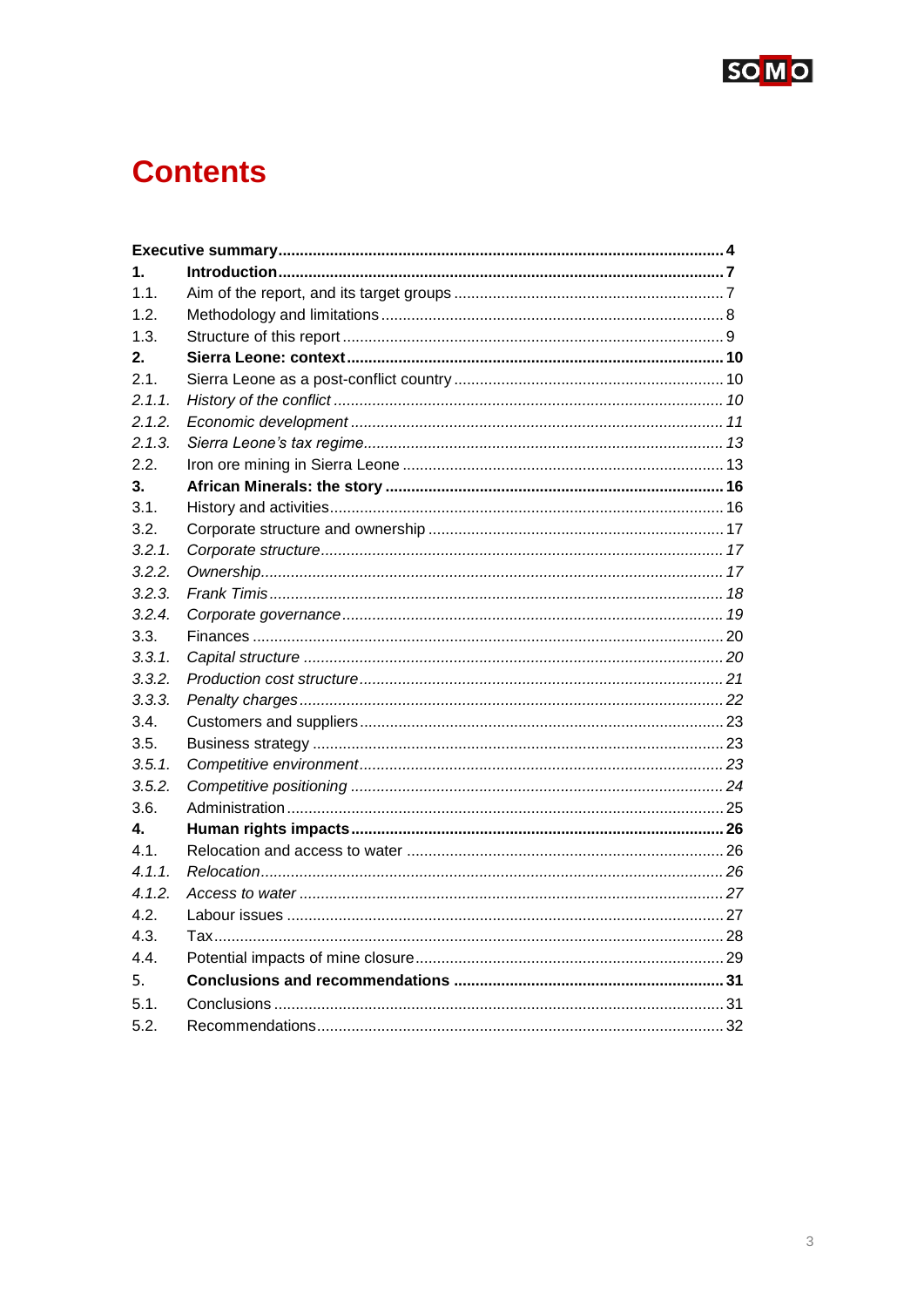# **Executive summary**

#### **Introduction**

This research report focuses on the mining company African Minerals and its Tonkolili mine in Sierra Leone. African Minerals has recently filed for administration and has faced accusations of grave human rights abuses. This report is part of a series of case studies on iron ore mining companies and the adverse impact their mining activities have on workers, local communities and the environment.

In this series, the adverse impacts are linked to specific corporate strategies and the global iron ore market. As such, this report provides insight into the rationale of iron ore mining companies and their business strategies and the ways in which these affect local communities. It also provides relevant insight for governments, the international community and local stakeholders on the role of multinationals in conflict-affected areas.

#### **Context**

#### *History of conflict*

Democracy in Sierra Leone is reconstructed after a brutal civil war that lasted from 1991–2002, killing over 70,000 people and displacing about half of the population. The country's mineral resources played a major role in the civil war – in the onset as well as its duration. During the war, both the rebel army – the Revolutionary United Front (RUF) – as well as the government used resource wealth for their own ends. Both parties sold so-called booty futures – "the right to exploit mineral resources that the seller has not yet captured" – to foreign actors, in order to finance their military activities.

#### *Sierra Leone's economy*

With a GDP per capita of US\$1,400 (2013) Sierra Leone is one of the poorest countries in the world. In 2013, 52.9% of the population lived below the poverty line. However, until the outbreak of Ebola in August 2014, the country was also experiencing one of the fastest growing GDP rates in the world (13.3% in 2013). The country possesses a substantial amount of mineral, agricultural and other natural resources, but cultivation of these resources has been limited as a result of the civil war.

As China's economic growth drove demand for iron ore, West Africa was seen as the new frontier for iron ore mining. Sierra Leone's recent economic growth has been spurred by mining of iron ore and oil exploration, spiking GDP growth at 15.2% in 2012 (compared to an average growth of 4.6% between 2008–2011). Iron ore production started in 2011 by small, high-risk foreign mining companies with no prior experience in this sector. When global iron ore prices started to drop in 2013, these smaller companies faced serious financial difficulties and two of the three iron ore mining companies in Sierra Leone have since filed for bankruptcy.

#### *Foreign investment*

The exploitation of natural resources in Sierra Leone requires foreign investment. However, activities of multinational companies can have negative impacts. The regulatory framework in which the multinationals operate is characterised by weak governmental oversight and dwindling confidence in the government's ability to protect rights. Moreover, the country loses over US\$40 million a year in corporate income tax because of incentives given to companies to attract investment. A country whose tax revenues are estimated to be 10.9% of GDP (a low figure, even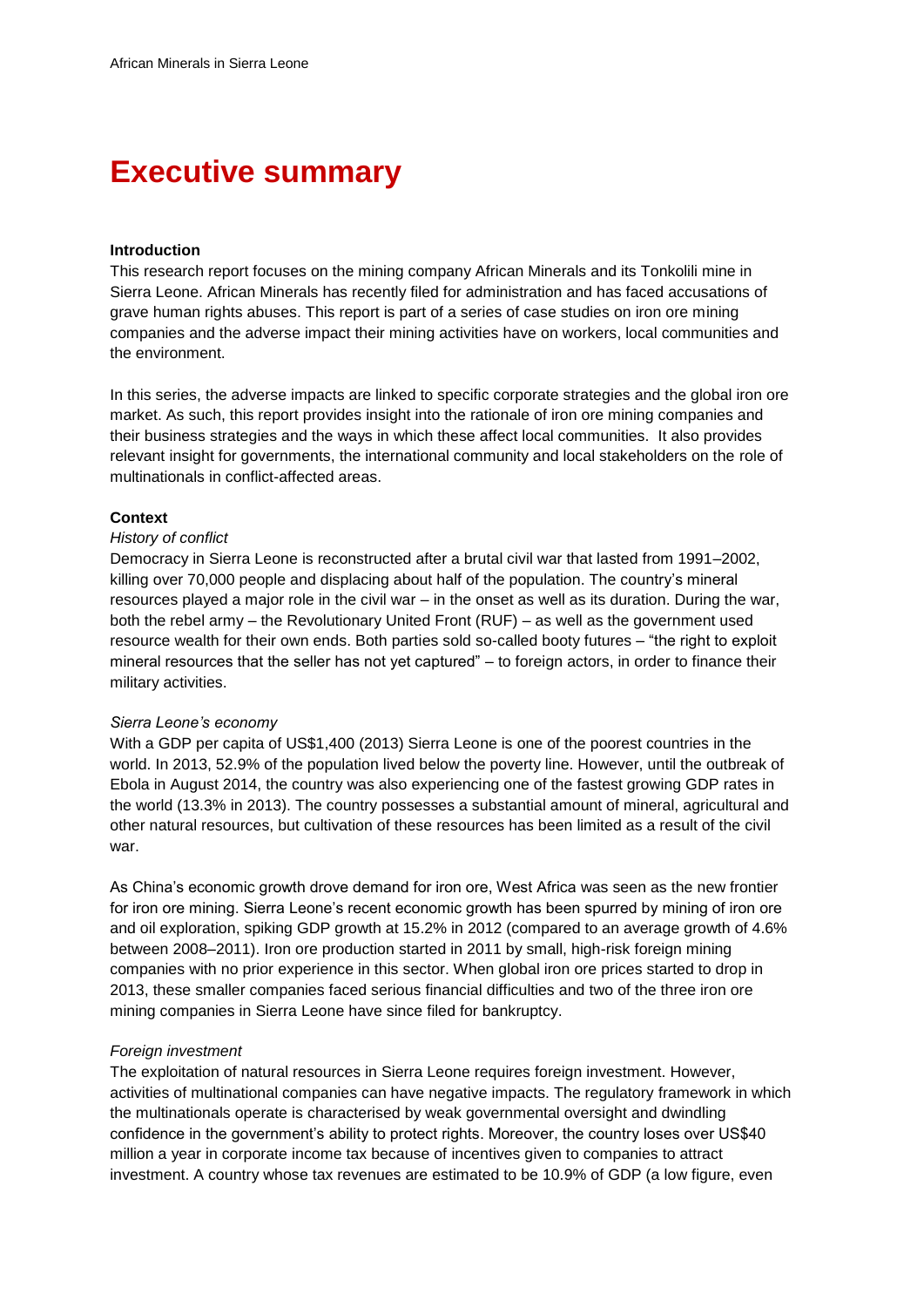

compared to low- and middle-income countries in sub-Saharan Africa, where average tax revenues as percentage of GDP are 14.4%) cannot afford such losses.

#### **African Minerals**

African Minerals is an iron ore exploration, development and mining company whose sharelisting in the UK has been suspended and which recently appointed administrators as it was unable to service its debts. Apart from its corporate headquarters in London, the company operates through three distinct subsidiaries in Sierra Leone, while the group's ultimate parent company is registered in Bermuda, a known tax haven and secrecy jurisdiction. Among its shareholders are the executive directors Frank Timis and Gibril Bangura. Other large shareholders include the state-owned China Railway Materials Commercial Corporation and the Shandong Iron and Steel Group (SISG), both also buyers of African Minerals' ore. On 3 March 2015, SISG took full control of the three operating subsidiaries after African Minerals defaulted on its loans to SISG.

#### *Management*

Frank Timis, the largest shareholder and executive chairman of African Minerals, is often described as a controversial figure. In 2007, the Toronto stock exchange declared Timis "unsuitable as director" after he had failed to report that he was convicted twice for heroin possession. In previous years, several personnel changes took place at the executive board of African Minerals, with some individuals serving for very limited periods. The large number of management changes in recent years might also have had an impact on the community engagement of the company, notes Human Rights Watch in its report on African Minerals in 2014.

#### *Financial trouble*

The company began generating revenues in 2013 when it started exporting iron ore, but the company's profit soon turned into a loss as a result of penalty charges for a breach of warranty claimed by SISG, the company's largest customer and minority shareholder of African Minerals' three operating subsidiaries in Sierra Leone. The penalty charges in 2013 were not a one-time occurrence but rather seemed to be symptomatic of deeper, structural problems. As a result of the drop in iron ore prices, the company ran into cash shortages in 2014. The company was particularly vulnerable for price drops as a result of the penalty charges, the company's risky capital structure and its high fixed production costs.

#### *Competitive environment*

One factor contributing to the downfall of African Minerals was its production costs – these were too high to compete in a global market that had seen prices falling significantly since the start of 2014. Falling prices were caused by a decrease in Chinese demand and an increase in iron ore production in Australia and Brazil – the two largest iron ore producing countries in the world. As a company active in Sierra Leone, the outbreak of the Ebola virus naturally affected the company's operations as well.

#### *Human rights impacts*

The development and exploitation of the Tonkolili mine by African Minerals required the relocation of three communities – Ferengbeya, Wondugu and Foria – which were home to hundreds of families. Human Rights Watch demonstrated that the relocation of these communities is one of the major adverse impacts of African Minerals' operations in the Tonkolili district. Local livelihoods have been severely impacted through insufficient compensation and the diminishing availability of food and access to water.

In addition to the impact experienced by communities, a number of labour issues also arose in relation to African Minerals and its contractors. In 2012, the Ministery of Labour decided to retract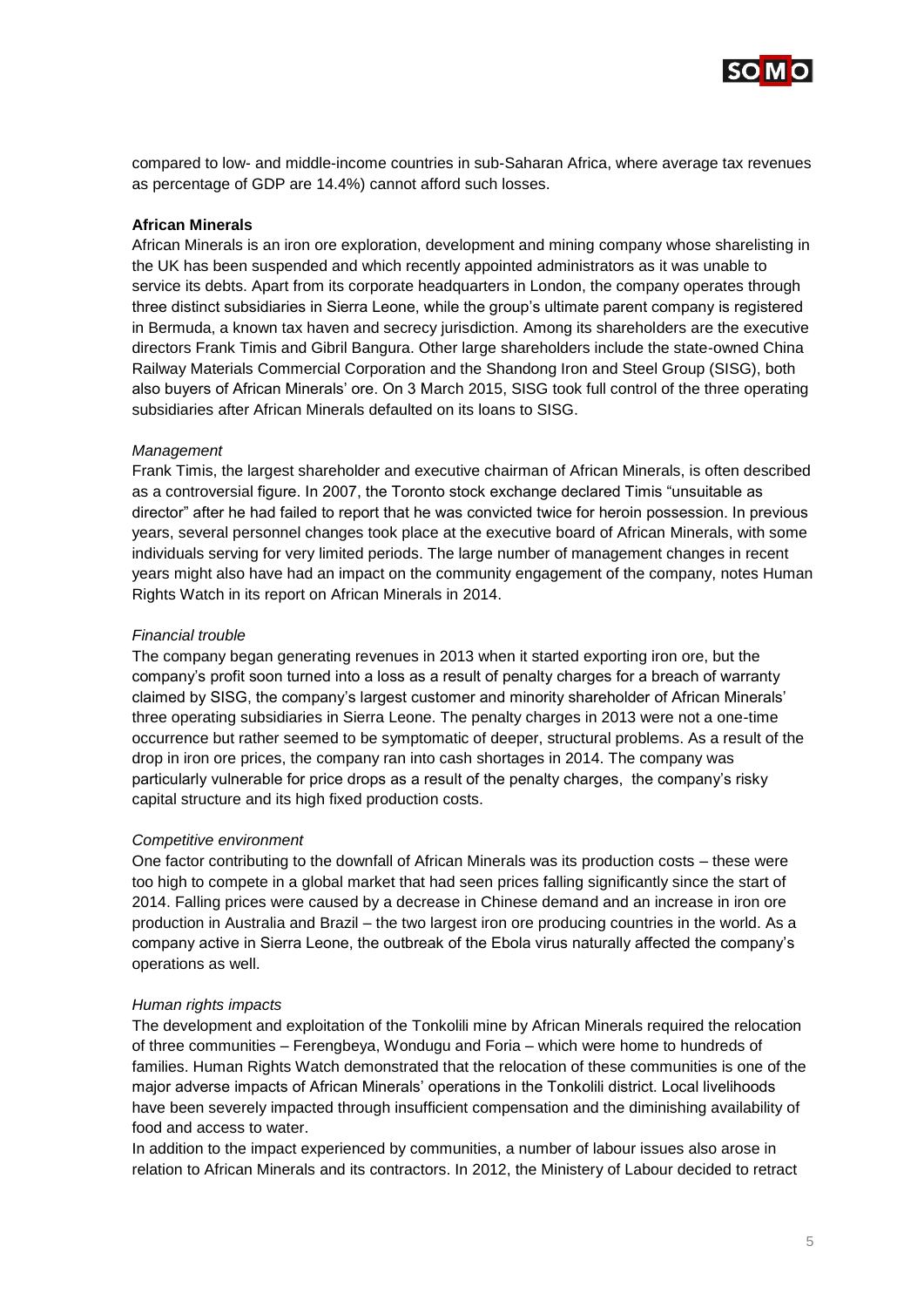permission for one of the unions to represent workers. This decision was met by protests which in turn were met with police force and even led to the death of an African Minerals' employee. In addition to the issue of freedom of association, workers' protests were also triggered by a number of other complaints. These included poor working conditions, poor working relations with expatriate staff, poor medical insurance, poor meals, casual labour or short-contract employment, arbitrary termination of contracts and long working days without commensurate compensation.

After the protests in April 2012, African Minerals agreed to increase wages by 16%, increase monthly minimum wages, and committed to building several training centers. However, a subsequent report of the Sierra Leone Human Rights Commission showed that unaddressed workers' issues remained a structural problem. It is also unclear whether African Minerals, or a potential new owner, will uphold the agreements made with workers and communities following the protests, or even provide the basic services on which community members depend. A definite shutdown of the mine would have a big impact on the local economy as jobs might be suspended or lost. Relocated communities, who are for a large part dependent on the company for their water supply as well as for food provision, will also be hit by the company's closure.

Looking at the history of the company and its executives, a pattern emerges of exaggerated claims and empty promises to various stakeholders, including investors, clients and workers – a record that does not bode well for the future.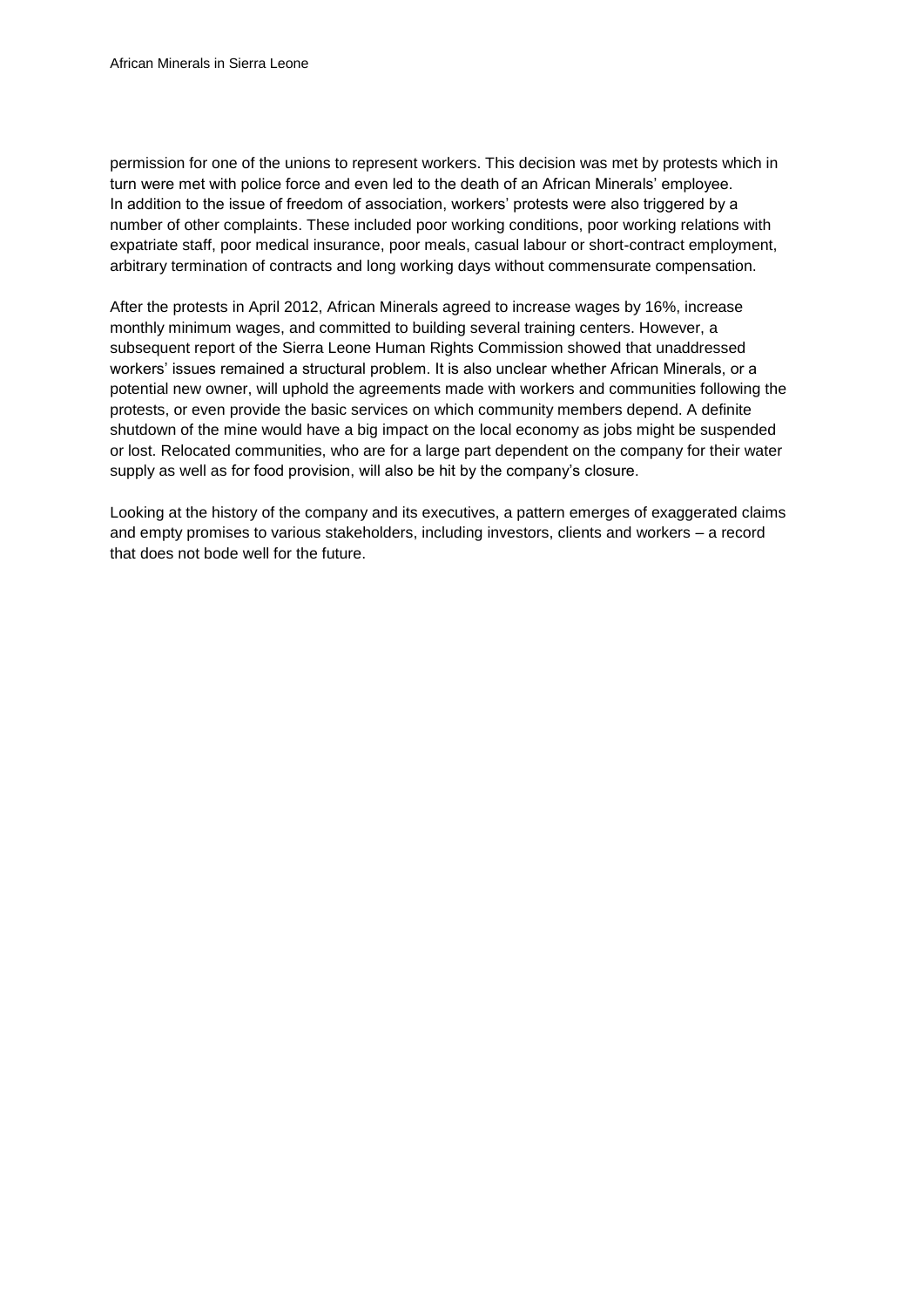

# <span id="page-6-0"></span>**1. Introduction**

Let, for want of due repair, A real house fall down, To build a castle in the air? *Charles Denis, Select fables (1754)*

On 6 March 2015, mining company African Minerals – the largest iron ore mining company in Sierra Leone – announced its decision to appoint administrators after it was unable to achieve a negotiated solution with its creditors.<sup>1</sup> This was the final episode in the downfall of a company that had not only generated a large share of the country's GDP growth in recent years, but which had also faced accusations of grave human rights abuses.

The main explanation the company gives for its financial trouble is the rapid and steep downturn in global iron ore prices. In 2014, iron ore prices dropped by around 40%, and African Minerals is far from the only mining company suffering the consequences. One factor in the fall in prices has been the Chinese construction sector, which has faced with a drop in demand for new houses. The drop in prices is further exacerbated by the large Australian and Brazilian iron ore mining companies that are ramping up production, thus creating an oversupply of iron ore, in an effort to drive out competitors with higher cost structures.<sup>2</sup>

The consequences of this development in the global iron ore market – Goldman Sachs has declared it to be the 'end of the iron age' – are felt beyond African Minerals and the other companies active in this market. The economy of Sierra Leone, a country in the middle of a reconstruction process after a gruesome and destructive civil war, is largely dependent on iron ore exports and the demise of this industry can have grave consequences for both its economy and its peace building process. On a more local level, communities, workers and their families are highly dependent on the company for their livelihoods, both in terms of income as well as for basic needs such as drinking water.

# <span id="page-6-1"></span>**1.1. Aim of the report, and its target groups**

1

The characteristics of the global iron ore market influence the business strategies of companies active in it. In turn, strategic corporate decisions affect the social and environmental impacts of iron ore mines. In conflict-affected areas in particular, corporate misconduct can harm fragile peace situations, and economies characterised by fragile growth are often dependent on the financial health of a handful of companies. Through a series of case studies, SOMO aims to identify and

[African](http://www.african-minerals.com/media/press-releases/financing-and-operations-update) Minerals website, "Decision to appoint administrators and resignation of Nomad", 6 March 2015, <http://www.african-minerals.com/media/press-releases/decision-appoint-administrators-and-resignation-nomad> (16 March 2015).

<sup>&</sup>lt;sup>2</sup> A Bloomberg article quotes Richard Knights (analyst at Liberum Capital Ltd., London) in this respect: "This is capitalism. It's the way the mining industry works. High-cost mines get put under pressure in periods of oversupply." Source: Bloomberg, "Iron Price War Deepens Crisis in Ebola-Stricken Sierra Leone", 13 October 2014, available at [<http://www.bloomberg.com/news/articles/2014-10-12/in-ebola-stricken-sierra-leone-mining-price-war-deepens-crisis>](http://www.bloomberg.com/news/articles/2014-10-12/in-ebola-stricken-sierra-leone-mining-price-war-deepens-crisis) (1 April 2015).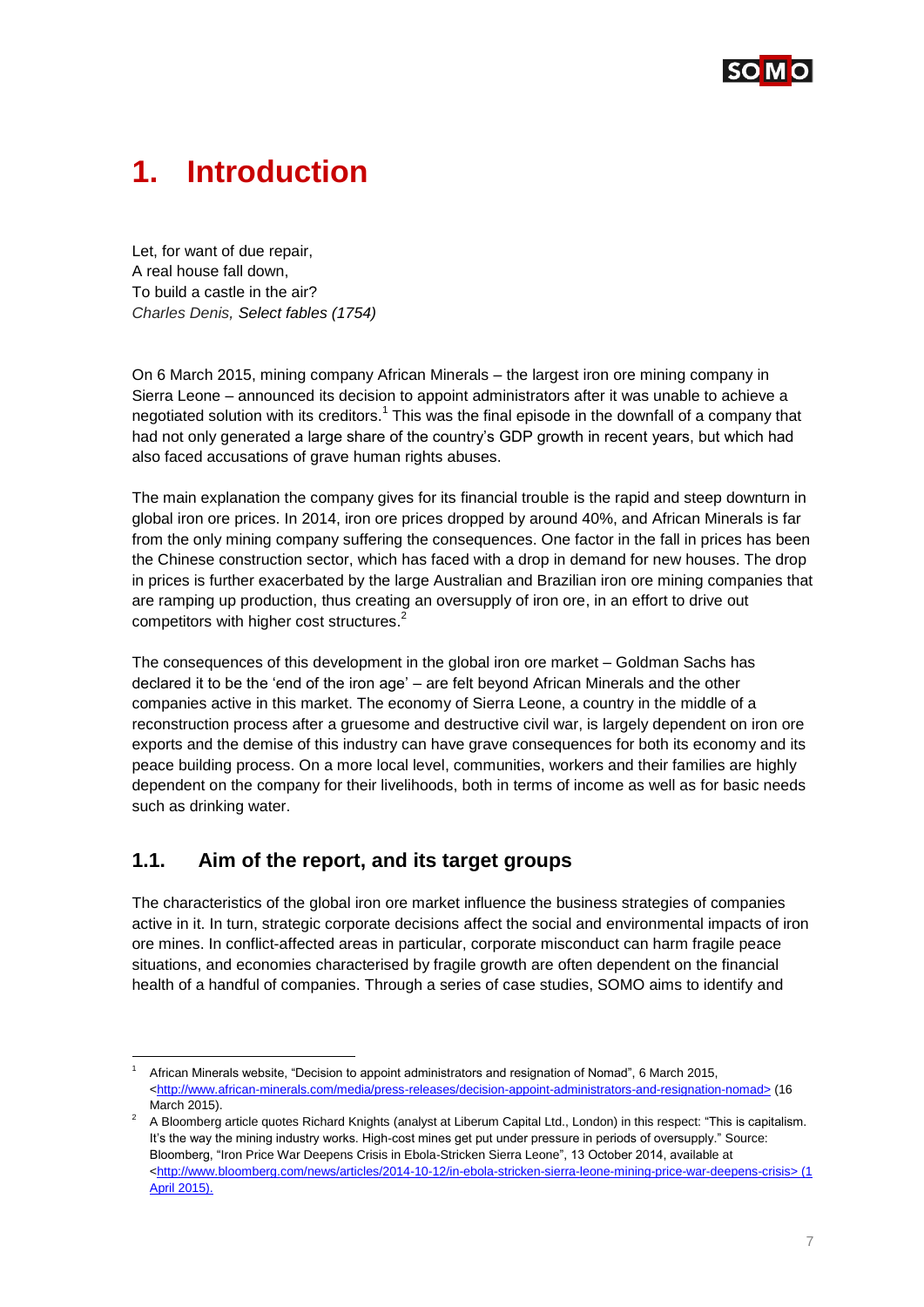explain adverse impacts at iron ore mines around the world and link them to corporate strategies and the global iron ore market. This report is the second publication in this series.<sup>3</sup>

The central research question of this report is: *what explains the adverse impacts of African Minerals Limited in Sierra Leone and what are the risks of future adverse impacts?*

To answer this question, our report breaks it down further into the following sub-questions:

- *What is the context in which African Minerals operated in Sierra Leone? (Chapter 2)*
- *What was African Minerals' ownership and financial structure and what were its business strategies? (Chapter 3)*
- *What were the human rights impacts of African Minerals' operation of the Tonkolili mine in Sierra Leone and what are the potential adverse impacts of a mine closure? (Chapter 4)*

By analysing African Minerals and other companies operating in the iron ore industry, SOMO aims to identify and explain a number of factors they have in common that can cause adverse impacts on workers, local communities and the environment. This information can be used during the due diligence processes of potential financiers of new iron ore mining projects, and investors considering investing in the iron ore or steel sectors.

Communities affected by iron ore mining projects and civil society organisations can benefit from in-depth knowledge on the iron ore sector and individual companies in their efforts to hold iron ore companies to account for possible adverse impacts on the ground.

Government's officials, in particular those in conflict-affected areas, as well as policy officers at international organisations can use this research to evaluate investment promotion strategies as well as to develop business and human rights policies.

This paper is written in the frame of SOMO's programme on Multinational Corporations in Conflict-Affected Areas. This four-year programme, funded by the Dutch Ministry of Foreign Affairs, aims to empower local NGOs and communities to critically analyse the impact of the private sector in conflict-affected areas, and to ensure that companies are held to account for corporate misconduct. The programme is conducted in five conflict-affected states: Democratic Republic of Congo, Liberia, Sierra Leone, South Sudan and Colombia. As such, this paper aims to provide relevant insights for governments and the international community on the role of multinational companies in conflict-affected areas.

# <span id="page-7-0"></span>**1.2. Methodology and limitations**

l

This paper has been drafted on the basis of desk research. Sources used include books, news articles, reports and academic articles. Information on African Minerals in Chapter 3 is largely based on the Bloomberg and Orbis databases as well as annual reports. Chapter 4 on the human rights impacts of African Minerals is in large part based on two reports: *Whose Development?* by Human Rights Watch (2014) and the *Bumbuna Inquiry Report* by the Sierra Leone Human Rights Commission (2012).

<sup>3</sup> The first case study on Altain Khuder in Mongolia was published in December 2014. SOMO, Impacts of the global iron ore sector: case study – Altain Khuder in Mongolia*,* December 2014 [<http://www.somo.nl/publications](http://www.somo.nl/publications-en/Publication_4158)[en/Publication\\_4158>](http://www.somo.nl/publications-en/Publication_4158) (1 April 2015).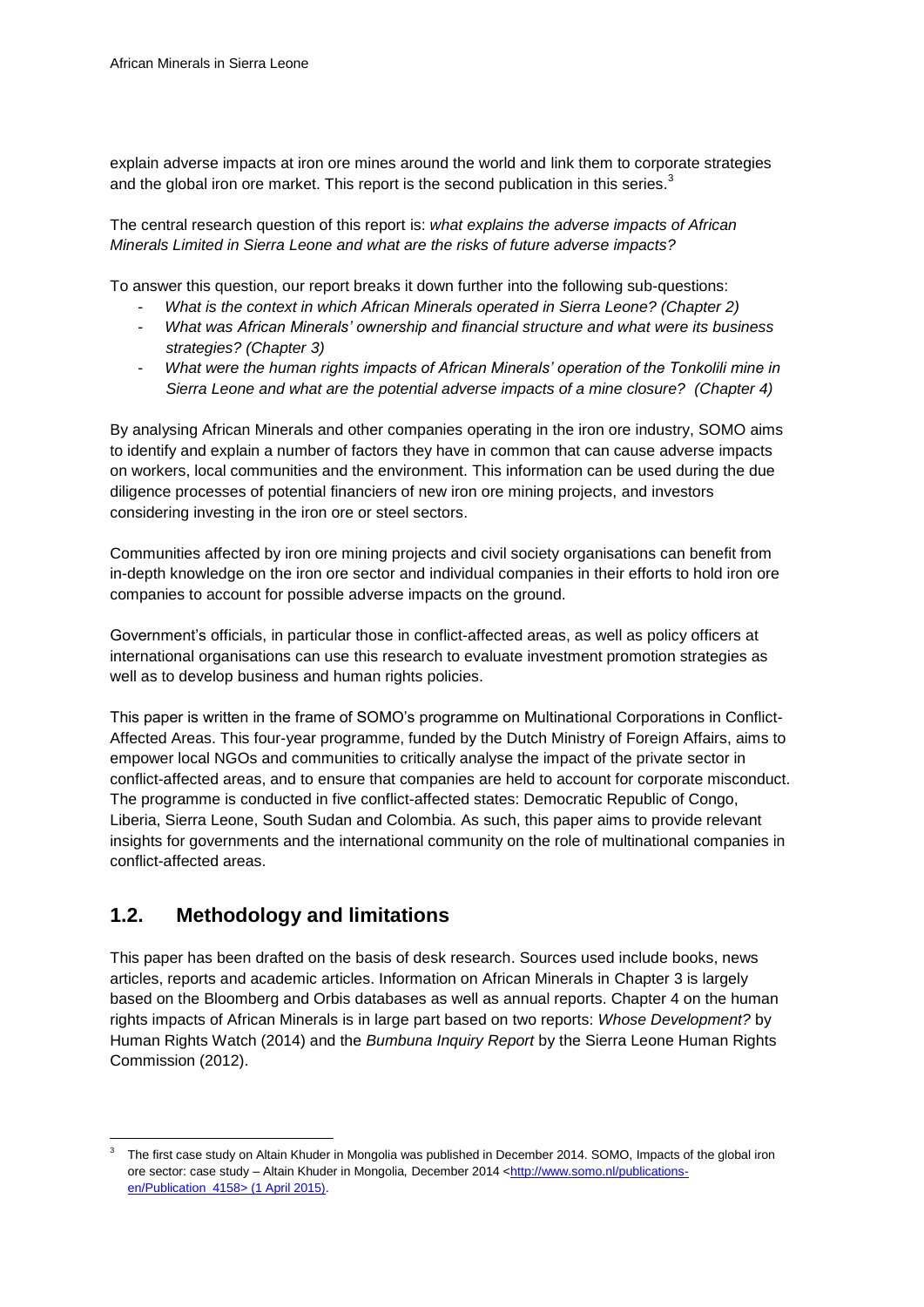

A draft version of this report was sent to Tavistock Communications, African Minerals' public relations advisor. Tavistock Communications indicated that no response from the company would be forthcoming, given the circumstances surrounding African Minerals' decision to go into administration.<sup>4</sup>

The research project's major limitation is that descriptions of the impacts of African Minerals on local stakeholders are based entirely on secondary literature. This is because planned field research was not possible as a result of the Ebola outbreak.

# <span id="page-8-0"></span>**1.3. Structure of this report**

The structure of this report is as follows: Chapter two discusses the context in which African Minerals operated. Chapter three analyses the ownership, structure and corporate governance of African Minerals. This chapter also includes a discussion of the company's business strategy and its competitive environment. Chapter four presents an overview of research findings of other organisations and commissions on the human rights impact of African Minerals in Sierra Leone. Chapter five contains conclusions that, based on the analysis of the company and its impacts, raise concerns about the future of communities near the iron ore mine and question the foreign direct investment (FDI)-based development model pursued by Sierra Leone's government.

-

<sup>4</sup> Email from Tavistock Communications to SOMO, 10 March 2015.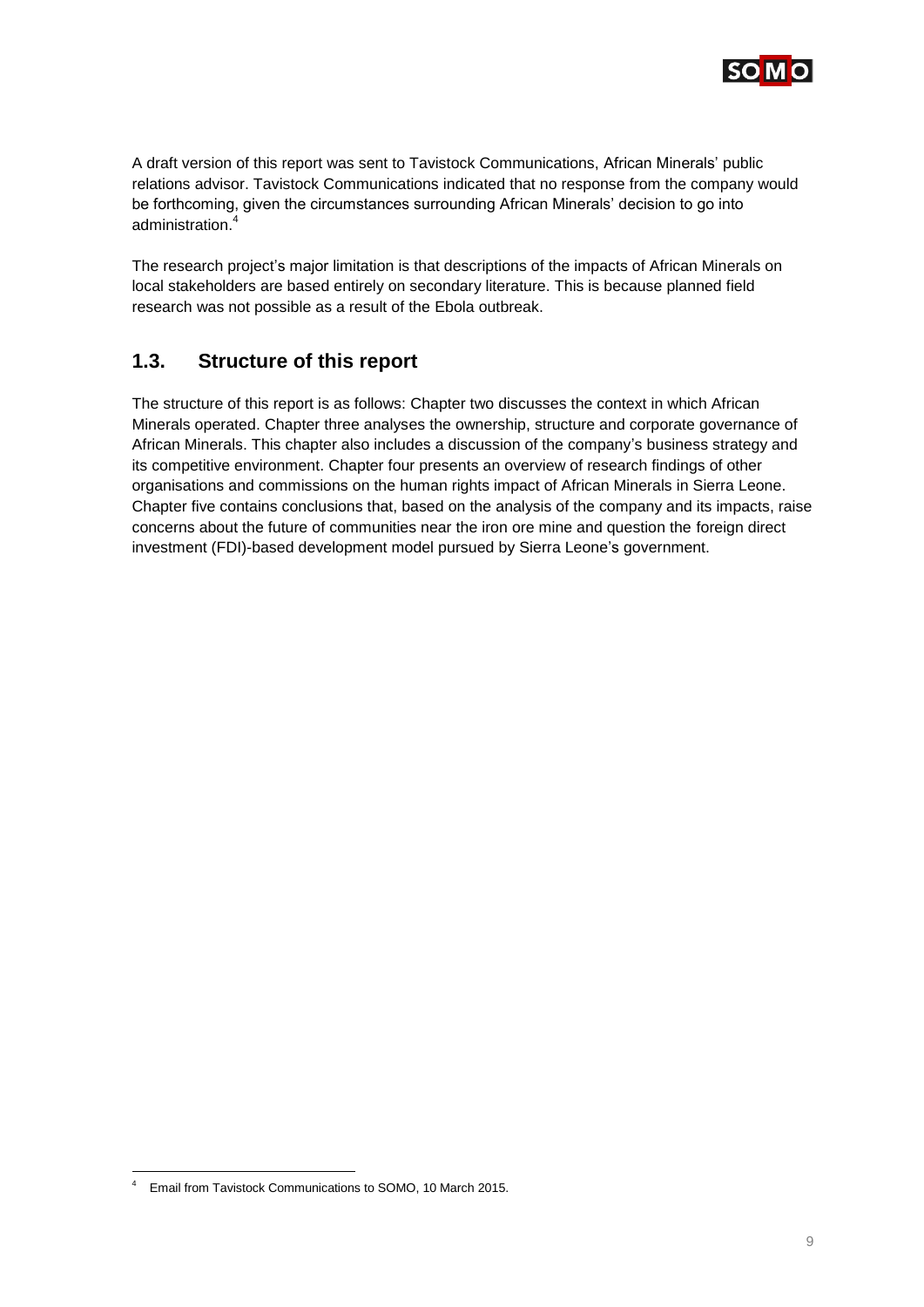# <span id="page-9-0"></span>**2. Sierra Leone: context**

# <span id="page-9-1"></span>**2.1. Sierra Leone as a post-conflict country<sup>5</sup>**

#### <span id="page-9-2"></span>*2.1.1. History of the conflict*

The Republic of Sierra Leone is a constitutional democracy led by President Ernest Bai Koroma (president since 2007, re-elected in 2012). President Koroma, a former insurance executive, leads the All People's Congress (APC) which has the majority of the parliament's popularly elected members. The Sierra Leone People's Party (SLPP), currently led by Sumanoh Kapen, is the second largest political party.

Democracy in Sierra Leone is being rebuilt after a brutal civil war that lasted from 1991–2002, killing over 70,000 people and displacing about half of the population (about 2.6 million people). The war started with a violent campaign against the government of Joseph Saidu Momoh (APC) by the Revolutionary United Front (RUF). The RUF, a rebel army, was led by Foday Sankoh, a former army corporal, and was supported by Charles Taylor who at the time was leader of the rebel group National Patriotic Front of Liberia. The RUF became known for its cruelty – chopping off the hands and feet of civilians, forcibly recruiting thousands child soldiers, and forcing thousands of girls into sexual slavery. Lacking a clear ideology, RUF's main aim was to increase and maintain control of (illegal) diamond mining and trading in Sierra Leone. The diamond business was a primary source of income for the RUF, providing more than enough to sustain its military activities.<sup>6</sup> Most of the diamonds left Sierra Leone through Liberia, which was only possible because of the involvement of Liberian government officials at the highest level.<sup>7</sup>

The country's mineral resources played a major role in the civil war. Quantitative research by Ross (2004), in which the relationship between resource wealth and the onset as well as the duration of civil war is analysed, it appears that resources contributed to the outbreak of civil war in Sierra Leone.<sup>8</sup> Of the 13 cases in this research, Sierra Leone is the only case where grievances stemming from resource exploitation by companies seem to have played a role in the outbreak of civil war. The article notes that "RUF propaganda complained about resource exploitation, railing against "*the raping of the countryside to feed the greed and caprice of the Freetown elite and their masters abroad".*<sup>9</sup> During the war, both the RUF and the government used resource wealth for their own ends in such a way that it may have prolonged the war. Both parties sold so-called booty futures – "the right to exploit mineral resources that the seller has not yet captured" to foreign actors – in order to finance their military activities.<sup>10</sup>

<sup>5</sup> The following sources have been used: BBC News website, "Sierra Leone profile," [<http://www.bbc.com/news/world](http://www.bbc.com/news/world-africa-14094194)[africa-14094194>](http://www.bbc.com/news/world-africa-14094194) 1 April 2015 (1 April 2015); The Chronicle Herald, "Sierra Leone's forgotten horrors", 22 April 2012 [<http://thechronicleherald.ca/thenovascotian/89185-sierra-leones-forgotten-horrors>](http://thechronicleherald.ca/thenovascotian/89185-sierra-leones-forgotten-horrors); (1 April 2015); M. Chege (2002) "Sierra Leone: The State that Came Back from the Dead", *Washington Quarterly*, Vol. 25, No. 3, pp.147-160.

<sup>6</sup> UN Panel of Experts (2000) Report of the Panel of Experts appointed pursuant to Security Council, Resolution 1306 (2000), paragraph19, in relation to Sierra Leone [<https://www.globalpolicy.org/component/content/article/203-sierra](https://www.globalpolicy.org/component/content/article/203-sierra-leone/39446-report-of-the-panel-of-experts.html)[leone/39446-report-of-the-panel-of-experts.html>](https://www.globalpolicy.org/component/content/article/203-sierra-leone/39446-report-of-the-panel-of-experts.html) (April 1, 2015).

<sup>&</sup>lt;sup>7</sup> UN Panel of Experts, Report of the Panel of Experts appointed pursuant to Security Council, Resolution 1306 (2000), paragraph19, in relation to Sierra Leone.

<sup>8</sup> M.L. Ross, "How Do Natural Resources Influence Civil War? Evidence from Thirteen Cases," in *International Organization*, Vol. 58, No. 1, (Winter, 2004), p. 49.

<sup>&</sup>lt;sup>9</sup> M.L. Ross ibid, p. 51.

<sup>10</sup> M.L. Ross ibid, p 58-59.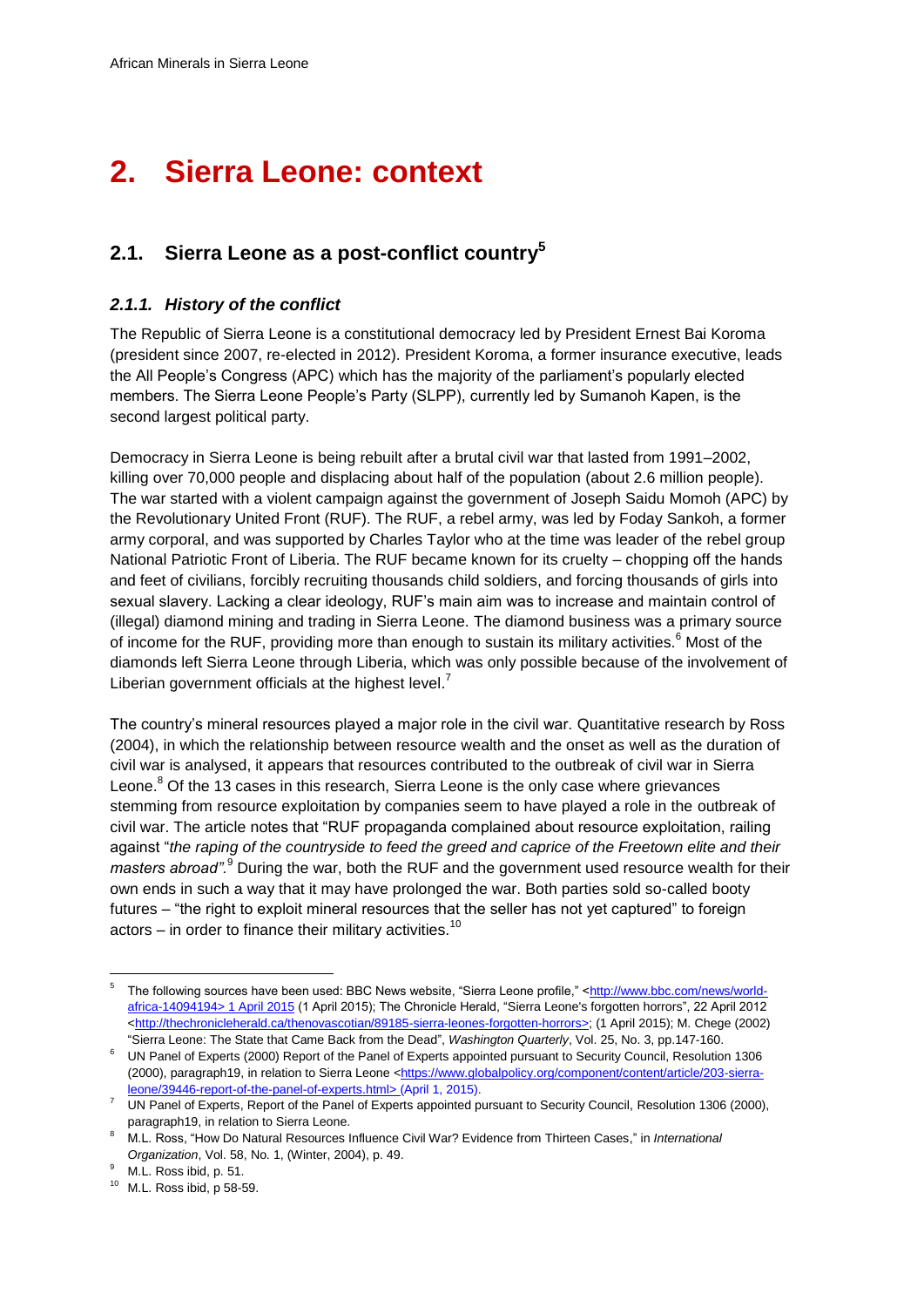

The Sierra Leonean government failed to disarm the rebel army and after several changes of government regime, in which there was sometimes even cooperation with the rebels, a Nigerianled West African intervention drove the rebels from Freetown. The country's previous president, Ahmad Tejan Kabbah, returned from exile and in 1999, the Lomé Peace Accord was signed, granting amnesty for Foday Sankoh and his combatants. However, peace was only restored after the intervention of UN and British forces between 1999–2002. Only in 2002, after more than 17,000 foreign troops disarmed tens of thousands of rebels and militia fighters was the civil war declared over.

A UN-backed war crimes court was set up to try those from both sides who bore the greatest responsibility for the brutalities. Its last case ended in The Hague in April 2012 with judges finding former Liberian President Charles Taylor guilty of aiding and abetting war crimes in Sierra Leone.

### <span id="page-10-0"></span>*2.1.2. Economic development*

With a GDP per capita of US\$1,400 (2013), Sierra Leone is one of the poorest countries in the world<sup>11</sup> and in 2013, 52.9% of the population lived below the poverty line.<sup>12</sup> Poverty is heavily concentrated in rural areas, and in the urban areas outside Freetown. And while the government relies on foreign assistance to meet its budgetary needs, the country has nevertheless recently seen one of the fastest growing GDP rates in the world (13.3% in 2013).<sup>13</sup> Much of this economic growth has driven by mining of iron ore and oil exploration.

Sierra Leone has a substantial amount of mineral, agricultural and other natural resources, but cultivation of these resources has been limited as a result of the civil war that devastated the country between 1991–2002. Foreign investment is also limited because of large-scale corruption among high-level officials.

Most of the country's exports are commodities such as rutile (a mineral composed of mainly titanium dioxide), diamonds, cocoa, coffee, fish and bauxite. Among its main export partners are China, Belgium and Japan.<sup>14</sup> The country imports machinery and equipment, fuels, lubricants and chemicals, from China, India and others.

Currently nearly 50% of the working-age population is active in agriculture. Unemployment is a major issue in Sierra Leone, with a youth unemployment rate of 60%, which is among the highest in West Africa.<sup>15</sup>

The UN Human Development Index (HDI) ranks Sierra Leone at 177 out of 187 countries and territories. Since 2000 however, Sierra Leone has had one of the fastest improving rankings in the index of all African countries, evidenced by an increase in life expectancy at birth and years of schooling for Sierra Leoneans.<sup>16</sup>

1

<sup>11</sup> CIA Factbook, Country profile: Sierra Leone, available at [<https://www.cia.gov/library/publications/the-world](https://www.cia.gov/library/publications/the-world-factbook/geos/sl.html)[factbook/geos/sl.html>](https://www.cia.gov/library/publications/the-world-factbook/geos/sl.html) (20 January 2015).

<sup>12</sup> World Bank Data, Country: Sierra Leone [<http://data.worldbank.org/country/sierra-leone>](http://data.worldbank.org/country/sierra-leone) (20 January 2015).

<sup>&</sup>lt;sup>13</sup> CIA Factbook, op. cit.

<sup>14</sup> CIA Factbook, op. cit.

<sup>15</sup> UNDP Sierra Leone, "Sierra Leone issues the first 'Status of Youth' report," 12 August 2013, [<http://www.sl.undp.org/content/sierraleone/en/home/presscenter/articles/2013/08/12/sierra-leone-issues-first-state-of](http://www.sl.undp.org/content/sierraleone/en/home/presscenter/articles/2013/08/12/sierra-leone-issues-first-state-of-the-youth-report/)[the-youth-report/>](http://www.sl.undp.org/content/sierraleone/en/home/presscenter/articles/2013/08/12/sierra-leone-issues-first-state-of-the-youth-report/) (1 April 2015).

<sup>16</sup> UNDP, Human Development Report 2013 – Explanatory note on 2013 HDR composite indices. Sierra Leone: HDI values and rank changes in the 2013 Human Development Report, [<http://hdr.undp.org/sites/default/files/Country-](http://hdr.undp.org/sites/default/files/Country-Profiles/SLE.pdf)[Profiles/SLE.pdf>](http://hdr.undp.org/sites/default/files/Country-Profiles/SLE.pdf) (1 April 2015).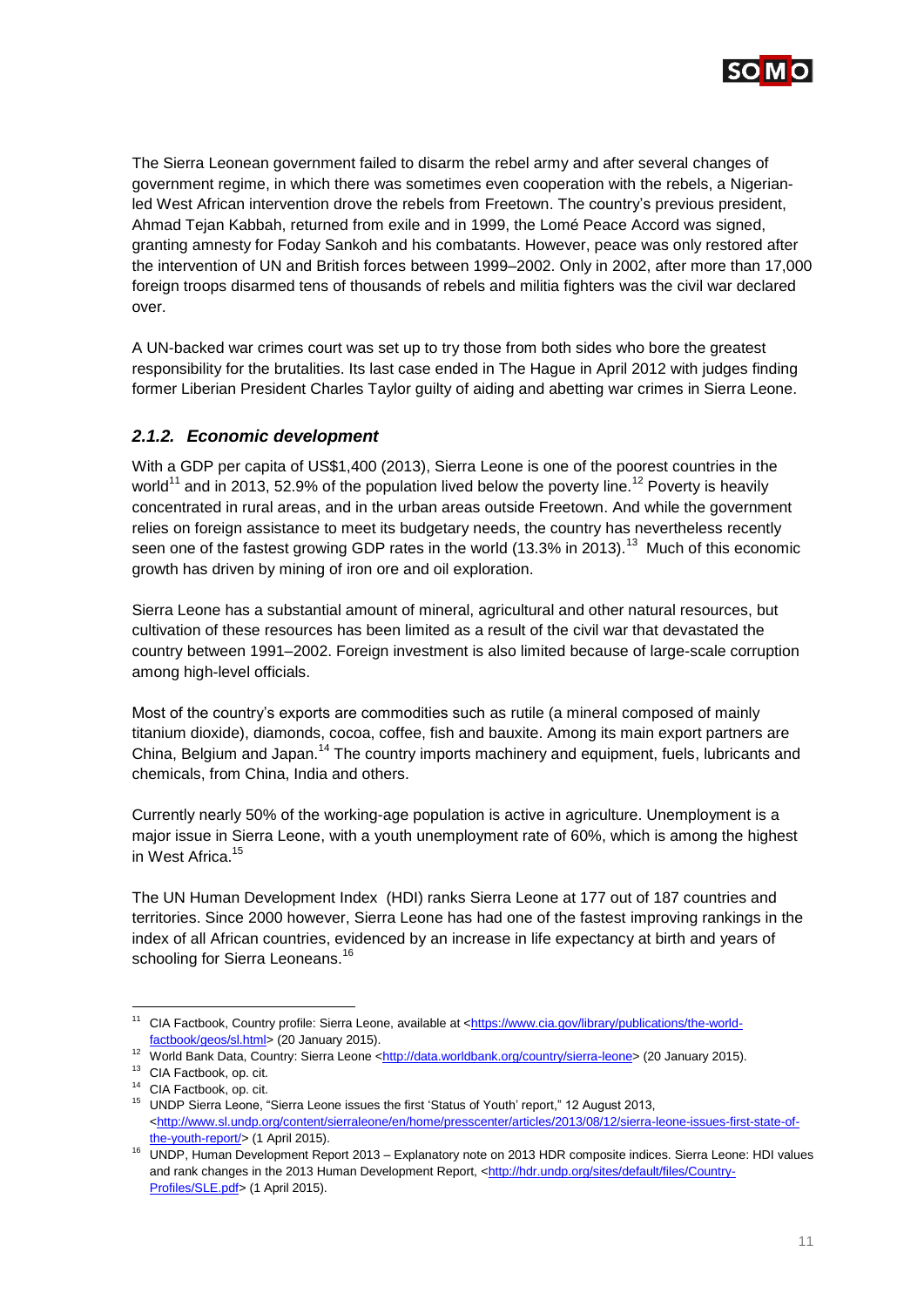This trend is expected to continue according to the country's latest poverty reduction strategy paper, *Agenda for Prosperity* (2013-2018) – a strategy that should contribute to Sierra Leone's long-term vision; being an inclusive, green, middle-income country by 2035.<sup>17</sup> *Agenda for Prosperity* sets out, among other things, how the country will combat poverty, ensure gender equality and a well-educated, healthy population. Natural resources are central to this vision: "*Rapid expected growth in minerals production and export, together with the potential for petroleum exploitation, should provide resources to help transform the country and make the AfP feasible."<sup>18</sup>* The Agenda expresses a major reliance on 'private-led growth' and increasing exports – "mainly of iron ore".<sup>19</sup> The exploitation of Sierra Leone's natural resources requires foreign investment, so many strategies to improve the country's competitiveness are therefore included: the "Government is giving priority to removing the wide range of identified constraints, and to building the necessary supportive environment and infrastructure".<sup>20</sup>

The risk of relying heavily on natural resources is acknowledged in the Agenda. In particular, possible collapses of commodity prices are identified as a risk, which is particularly interesting in the context of this report. In order to reduce this risk, a Transformation Development Fund is planned, into which particular receipts from natural resources would be placed, which should protect the country from being forced into debt if commodity prices fall.<sup>21</sup> It is not clear whether the Fund has already been set up.

The Ebola epidemic in 2014 has had a crippling impact on Sierra Leone's economy. The World Bank estimated that the loss in economic growth as a result of Ebola amounted to US\$920 million.<sup>22</sup> Every sector of its economy, including tourism, agriculture, road construction, arts and crafts and diesel sales have been significantly down.<sup>23</sup> Due to quarantines and other restrictions, the harvest of agricultural products suffered. For example, rice production has been almost nonexistent.<sup>24</sup>

While economic growth had been steadily rising in Sierra Leone until the outbreak of Ebola, the activities of multinational companies could be said to have been creating negative impacts for the country. Though creating growth and employment for some, the Human Rights Commission of Sierra Leone identifies several human rights challenges associated with multinationals' operations: forced land acquisition, labour-related rights abuses, environmental degradation and pollution, forced displacement, poor resettlement of locals, unfavourable land lease agreements, and restricted movements of local community members.<sup>25</sup> The same Human Rights Commission notes elsewhere that "*With increasing large-scale investment in Sierra Leone, there has been an upsurge in reported incidences of human rights abuses and complaints. Investors are in an environment where many of the regulatory mechanisms that should ensure that businesses operate in a proper* 

<sup>&</sup>lt;sup>17</sup> The Government of Sierra Leone, The Agenda for Prosperity. Road to Middle Income Status, [<http://www.sierra](http://www.sierra-leone.org/Agenda%204%20Prosperity.pdf)[leone.org/Agenda%204%20Prosperity.pdf>](http://www.sierra-leone.org/Agenda%204%20Prosperity.pdf) (1 April 2015).

<sup>&</sup>lt;sup>18</sup> Ibid, p.xiii.

<sup>19</sup> Ibid, p.xiii.

 $20$  Ibid, p.xv.

 $21$  Ibid, p.56.

<sup>&</sup>lt;sup>22</sup> World Bank website, "Ebola: Most African Countries Avoid Major Economic Loss but Impact on Guinea, Liberia, Sierra Leone Remains Crippling," 20 January 2015, [<http://www.worldbank.org/en/news/press-release/2015/01/20/ebola-most](http://www.worldbank.org/en/news/press-release/2015/01/20/ebola-most-african-countries-avoid-major-economic-loss-but-impact-on-guinea-liberia-sierra-leone-remains-crippling)[african-countries-avoid-major-economic-loss-but-impact-on-guinea-liberia-sierra-leone-remains-crippling>](http://www.worldbank.org/en/news/press-release/2015/01/20/ebola-most-african-countries-avoid-major-economic-loss-but-impact-on-guinea-liberia-sierra-leone-remains-crippling) (16 Match 2015).

 $23$  New York Times, "Ebola Ravages Economies in West Africa", 30 December 2014,

[<sup>&</sup>lt;http://www.nytimes.com/2014/12/31/world/africa/ebola-ravages-economies-in-west-africa.html>](http://www.nytimes.com/2014/12/31/world/africa/ebola-ravages-economies-in-west-africa.html)(16 March 2015). <sup>24</sup> Washington Times, "As Ebola eases, Sierra Leone still struggles to recover", 15 March 2015, [<http://www.washingtontimes.com/news/2015/mar/15/as-ebola-eases-sierra-leone-still-struggles-to-rec/>](http://www.washingtontimes.com/news/2015/mar/15/as-ebola-eases-sierra-leone-still-struggles-to-rec/) (16 March 2015).

<sup>&</sup>lt;sup>25</sup> Human Rights Commission of Sierra Leone, Annual report: the state of human rights in Sierra Leone 2013.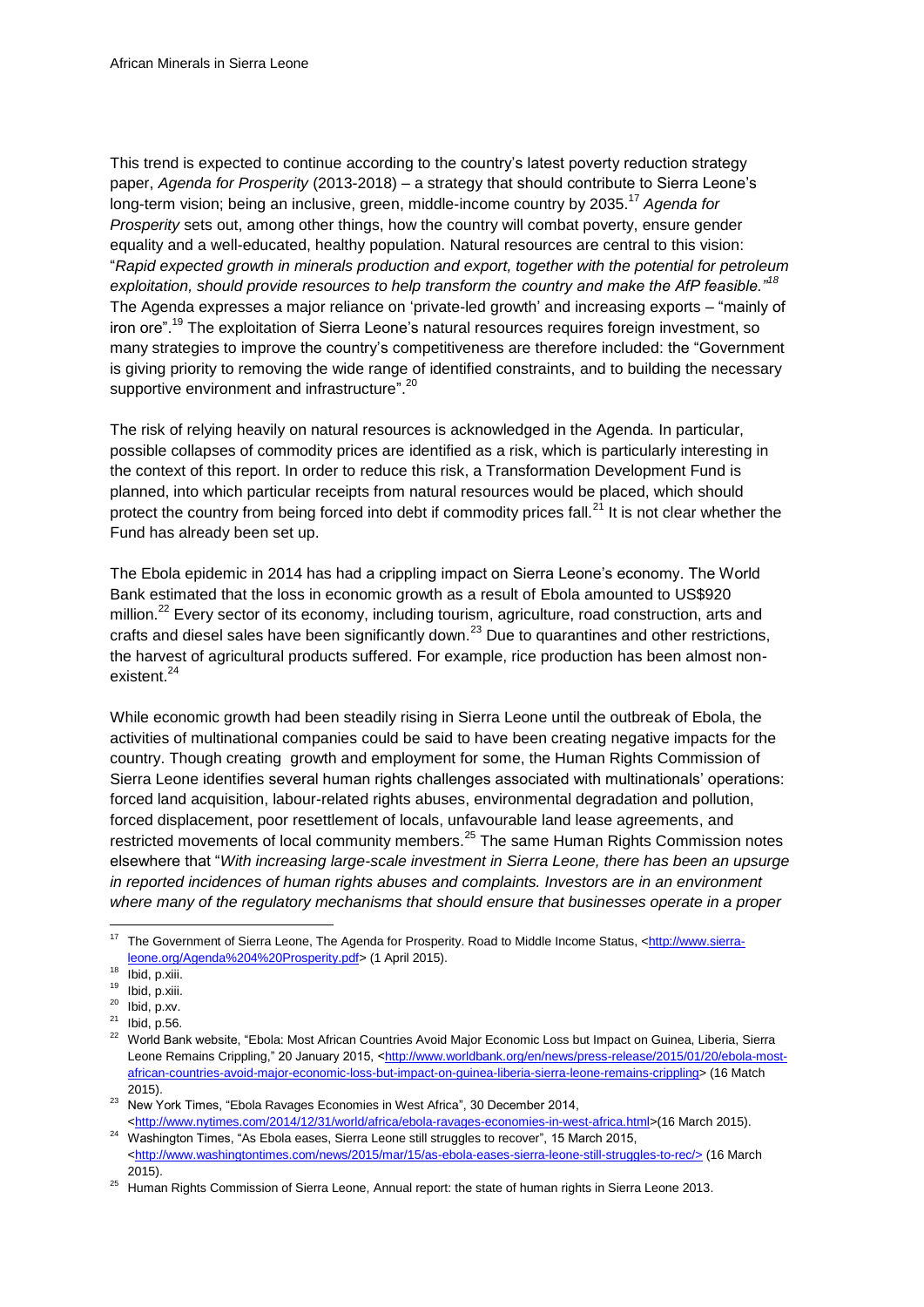

*and accountable manner, conducive to respect for human rights, are weak."<sup>26</sup>* The regulatory framework in which the multinationals – among them African Minerals – operate, is characterised by weak oversight and dwindling confidence and trust in the police and government's ability to govern and protect rights.<sup>27</sup>

### <span id="page-12-0"></span>*2.1.3. Sierra Leone's tax regime*

For resource-rich countries like Sierra Leone, tax revenues can be a major contribution to the domestic resources necessary for financing a country's development and reducing poverty. For example, a report commissioned by the African Ministers' Council on Water calculates that "the annual capital investment requirement to meet the national targets for Sierra Leone for both rural and urban water supply is estimated at US\$164 million. Anticipated public funding of US\$28 million per year is currently (...) leaving a gap of over US\$130 million per year to be filled".<sup>28</sup> In relation to issues concerning access to water discussed below, these figures are of great concern.

Tax revenues in Sierra Leone are estimated to be 10.9% of GDP.<sup>29</sup> This is a low figure, even compared to low- and middle-income countries in the sub-Saharan region, where average tax revenues as a percentage of GDP are 14.4%. It is also far below the 20% the UN estimates that agreements with African Minerals and London Mining".<sup>31</sup> Including calculated losses from customs duty and Goods and Services Tax, the report estimates that if current practices are continued, the country will lose more than US\$240 million annually from tax incentives.<sup>32</sup> least developed countries need to raise to meet the Millennium Development Goals.<sup>30</sup> In 2014, a group of NGOs analysed the so-called tax expenditure of Sierra Leone's government, which is the amount of revenues lost by the government's granting of tax incentives and exemptions. The report that Sierra Leone loses more than US\$40 million a year in corporate income tax due to incentives given to companies. It is noted that "nearly all of these losses are the result of the

The government offers these benefits and exemptions to companies such as African Minerals in the hope of attracting investments. Research has shown, however, that tax incentives have little effect on investment decisions. For example, an IMF study in several Eastern African countries found that "investment incentives – particularly tax incentives – are not an important factor in attracting foreign investment. Countries that were most successful in attracting foreign investors did not have to offer tax or other incentives, and vice versa, offering such incentives has not been sufficient to attract large foreign investment if other conditions were not in place." 33

# <span id="page-12-1"></span>**2.2. Iron ore mining in Sierra Leone**

The production and export of iron ore has traditionally been an important driver for Sierra Leone's economy. From the 1920s until the 1970s, the Sierra Leone Development Company (DELCO)

-

<sup>&</sup>lt;sup>26</sup> Presentation of the HRCSL to the OHCHR on Business and Human Rights in Sierra Leone,

[<sup>&</sup>lt;http://www.ohchr.org/documents/issues/business/forumsession2/hrcsierraleone.pdf>](http://www.ohchr.org/documents/issues/business/forumsession2/hrcsierraleone.pdf), (5 December 2014).

 $27$  Ibid.

<sup>28</sup> African Ministers' Council on Water (AMCOW) Country Status Overviews: Water Supply and Sanitation in Sierra Leone Turning Finance into Services for 2015 and Beyond, 2001, p.9.

World Bank database, Tax revenues (% of GDP), [<http://data.worldbank.org/indicator/GC.TAX.TOTL.GD.ZS>](http://data.worldbank.org/indicator/GC.TAX.TOTL.GD.ZS), (14 November 2014).

<sup>&</sup>lt;sup>30</sup> OECD, Fragile States 2014: Domestic Revenue Mobilisation in Fragile States, p.11, [<http://www.oecd.org/dac/incaf/FSR-2014.pdf>](http://www.oecd.org/dac/incaf/FSR-2014.pdf) (April 1 2015).

publication of this report. <sup>31</sup> Budget Advocacy Network et al, Losing out. Sierra Leone's massive revenue losses from tax incentive, 2014, p16. It should be noted that the figures presented in this report were challenged in a comment received by the authors after

 $32$  Ibid.

<sup>33</sup> IMF, Kenya, Uganda, and United Republic of Tanzania: Selected Issues, IMF Country Report No. 08/353, <http://www.imf.org/external/pubs/ft/scr/2008/cr08353.pdf >, (1 April 2015).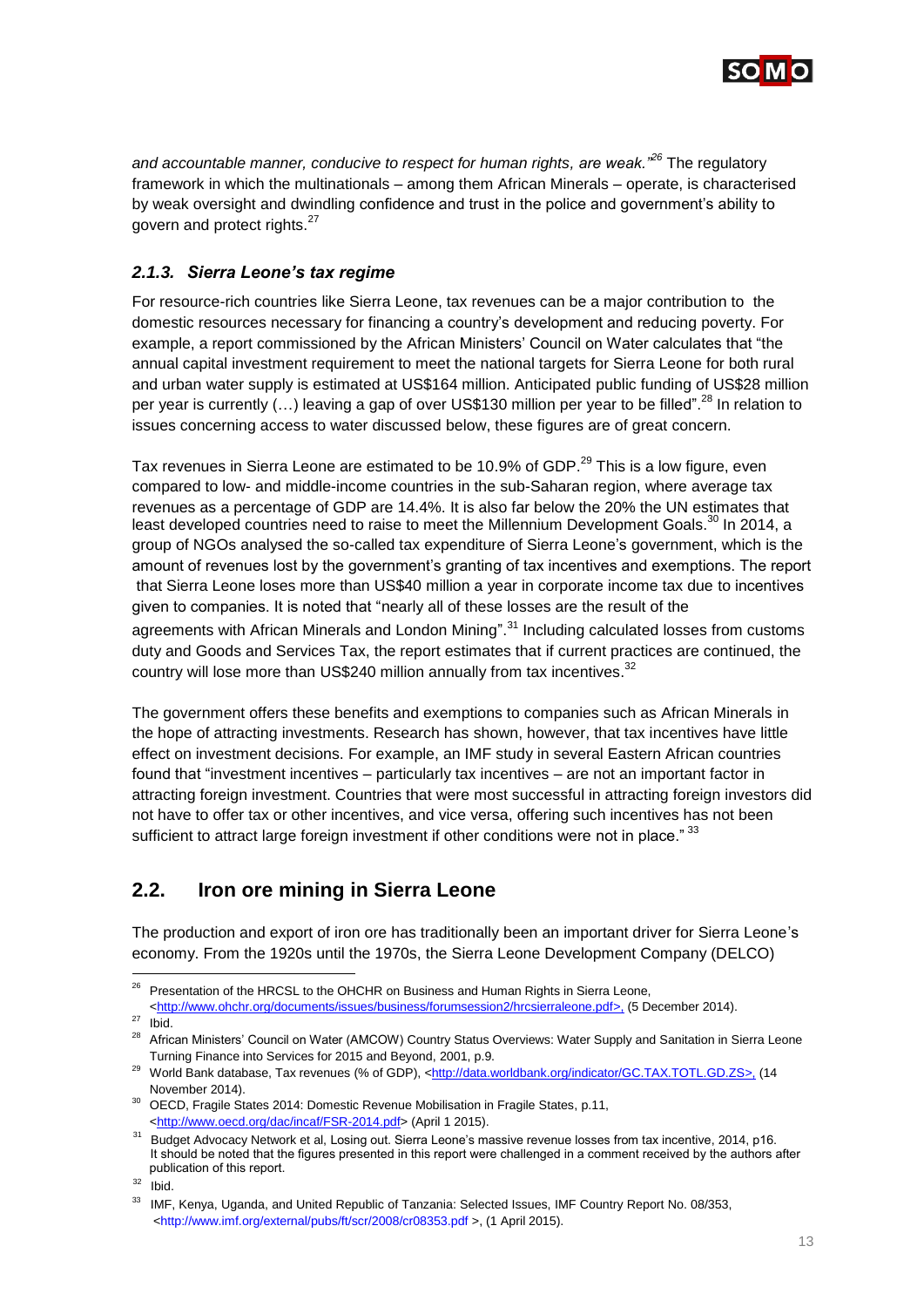mined iron ore at Marampa – the site of the current London Mining operations. When DELCO closed down because of low global iron ore prices and a lack of access to finance for its operations in the 1970s, it created near ghost-towns that were hard-hit during the civil war of the 1990s.  $34$ 

After the civil war ended in 2002 – a time when demand for iron ore grew as a result of China's economic growth – West Africa was seen as the new frontier for iron ore mining, and attracted billions of dollars of investments related to the production and shipping of iron ore.<sup>35</sup> Countries such as Guinea, Sierra Leone and Liberia sit on some of the largest untapped reserves of iron ore, and the region was expected to account for 10% of global demand once mining was developed. As China's demand drove iron ore prices from approximately US\$50/tonne in 2009 to over US\$200/tonne in 2011, mining companies jumped at the opportunity to develop and exploit this resource.<sup>36</sup>

Governments of countries such as Sierra Leone count on such projects to create jobs and bring in tax and export revenues.<sup>37</sup> As described above, in *Agenda for Prosperity*, the government counts on these revenues in their fight against poverty. In Sierra Leone, the start of operations at the iron ore mines between 2010 and 2012 contributed significantly to the economic growth of the country during those years. The country's GDP growth, which had hovered between 3.2% and 6% per year between 2008 and 2011, spiked at 15.2% in 2012 on the back of iron ore exports. In 2013, GDP growth was reportedly at 20%.<sup>38</sup> The importance of iron ore to Sierra Leone's macroeconomic figures can also be illustrated by the fact that GDP growth figures are both presented including iron ore (15.2% in 2012) and excluding iron ore (6%).  $^{39}$ 

Sierra Leone is home to three large iron ore deposits. African Minerals' Tonkolili mine contains an estimated 11.2 billion tonnes, London Mining's Marampa mine 900 million tonnes and Cape Lambert's Marampa mine 850 million tonnes.<sup>40</sup> Production of iron ore started in 2011, and the companies that operate these mines are all smaller, independent mining companies that have no prior experience in iron ore mining. These companies chose West African countries such as Sierra Leone to gain a foothold in the global iron ore market, but were faced with higher production costs due to poor infrastructure and other factors.

As described by McLeod, *<sup>41</sup>* "*Sierra Leone's mining industry attracts high-risk investors and bottom feeders".* He states:

<sup>&</sup>lt;sup>34</sup> R. Pijpers, "Lunsar: expectations in a changing environment", Letter from the field, University of Oslo, Department of Social Anthropology, 15 December 2013[, http://www.sv.uio.no/sai/english/research/projects/overheating/overheating](http://www.sv.uio.no/sai/english/research/projects/overheating/overheating-blog/lunsar-expectations-in-a-changing-environment.html)[blog/lunsar-expectations-in-a-changing-environment.html](http://www.sv.uio.no/sai/english/research/projects/overheating/overheating-blog/lunsar-expectations-in-a-changing-environment.html) (09-04-2015).

<sup>&</sup>lt;sup>35</sup> Reuters, "West Africa is iron ore's new frontier", 22 July 2010, [http://uk.reuters.com/article/2010/07/22/uk-africa-iron](http://uk.reuters.com/article/2010/07/22/uk-africa-iron-idUKLNE66L00Q20100722)[idUKLNE66L00Q20100722](http://uk.reuters.com/article/2010/07/22/uk-africa-iron-idUKLNE66L00Q20100722) (09-04-2015).

<sup>36</sup> H.P. Mcleod, "Sustainable Development and Iron Ore Production in Sierra Leone", in Economic Challenges and Policy Issues in Early Twenty-First-Century Sierra Leone, Ed. O.E.G. Johnson (International Growth Center;, 2012).

<sup>&</sup>lt;sup>37</sup> Reuters, "West Africa is iron ore's new frontier", 22 July 2010, [http://uk.reuters.com/article/2010/07/22/uk-africa-iron](http://uk.reuters.com/article/2010/07/22/uk-africa-iron-idUKLNE66L00Q20100722)[idUKLNE66L00Q20100722](http://uk.reuters.com/article/2010/07/22/uk-africa-iron-idUKLNE66L00Q20100722) (09-04-2015).

<sup>38</sup> Reuters, "Mining spurs Sierra Leone to 20 pct GDP growth in 2013 – IMF", 3 April 2014, <http://www.reuters.com/article/2014/04/03/leone-imf-gdp-idUSL5N0MV37J20140403> (09-04-2015).

<sup>39</sup> The Government of Sierra Leone, *The Agenda for Prosperity; Road to Middle Income Status*, Sierra Leone's Third Generation Poverty Reduction Strategy Paper (2013-2018)[, http://www.sierra-leone.org/Agenda%204%20Prosperity.pdf](http://www.sierra-leone.org/Agenda%204%20Prosperity.pdf) (09-04-2015).

<sup>&</sup>lt;sup>40</sup> H.P. Mcleod, "Sustainable Development and Iron Ore Production in Sierra Leone", in Economic Challenges and Policy Issues in Early Twenty-First-Century Sierra Leone, Ed. O.E.G. Johnson (International Growth Center;, 2012).

<sup>41</sup> Ibid, p.480.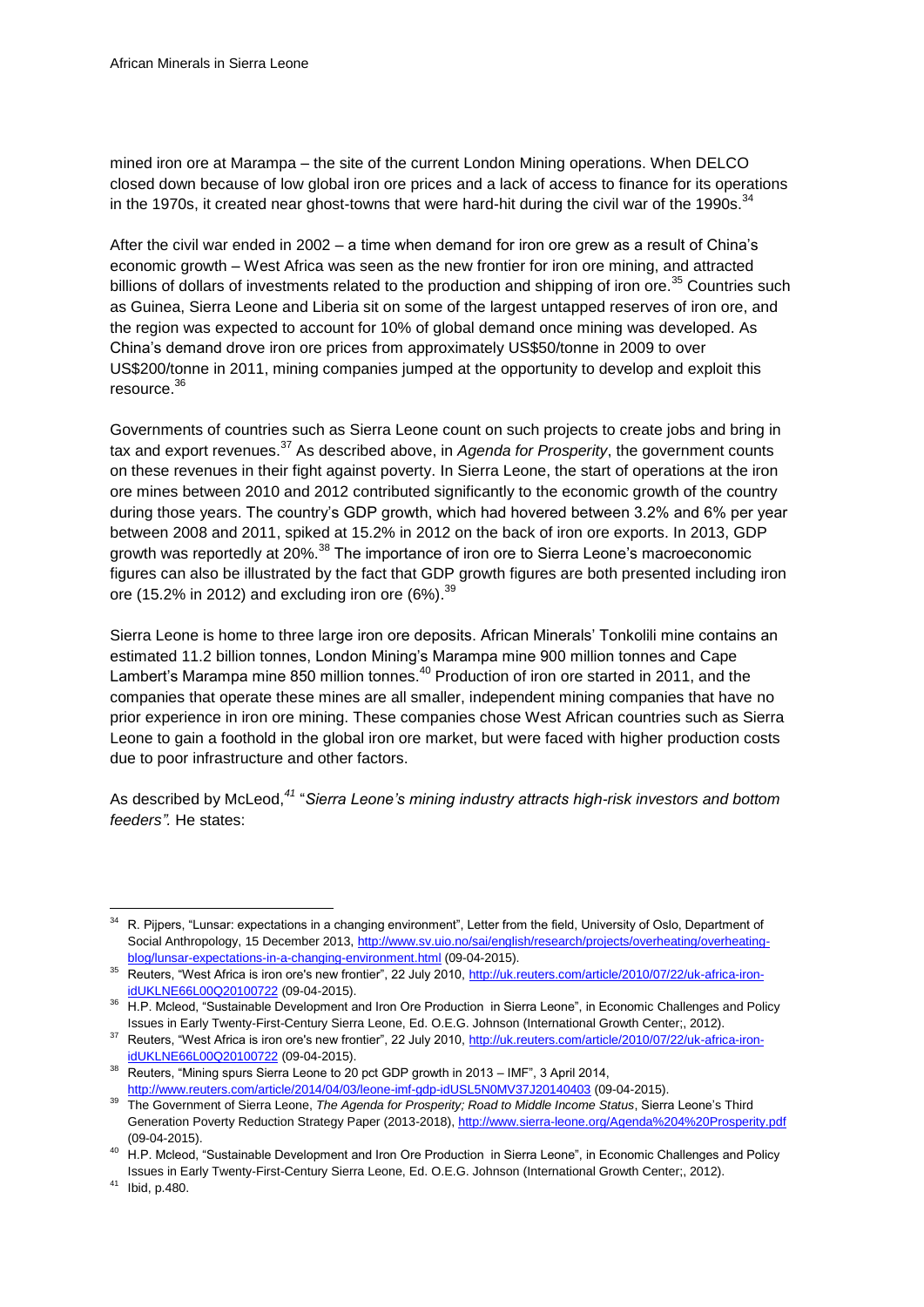

*"Governments are therefore faced with a choice between two types of investors; the large investor, or the bottom feeder (Gberie 2010). Under pressure for quick money, weak governments tend to favour the high-risk takers and investors/speculators. They are nimble, spend seed money to establish the reserves, pay whomever and whatever it takes to get the license, etc., but do not go the long haul. It is therefore not surprising that they end up with overgenerous fiscal concessions. In short, their behaviour, conditioned by their shorter-term horizons, lack of concern with reputation and weaker oversight from their home countries produces outcomes that coincide with government officials' private need for immediate action and money. It is therefore not surprising that government officials find themselves defending these companies, pointing to the commencement of mining operations and the revenues accruing to government as justification. By so doing they inadvertently give up the neutrality and objectivity necessary to promote the public interests."<sup>42</sup>*

When global iron ore prices started to drop in 2013, smaller companies such as those active in Sierra Leone started to face difficulties. Due to their higher production costs, these companies faced severe difficulties in maintaining their margins.<sup>43</sup> At the same time they struggled to gain access to equity and debt financing for their projects – needed to start exploitation or expand existing operations.<sup>44</sup> Compared to the wave of euphoria in 2010 that drew many investors to West African iron ore mines, the excitement has now dwindled and – with the exception of specialty and long-term investors – many investors have sold their stakes. One analyst is quoted as saying: "*London ['s financial market, red.] is looking for short returns, and complicated mine and infrastructure projects mean long-term. When small or mid-cap London-listed players go to financiers with complicated mine and infrastructure projects that are highly capital intensive, financiers are sceptical*." 45

Both London Mining and African Minerals have recently gone into administration. London Mining went into administration in October 2014 and was subsequently bought by Frank Timis, the largest shareholder and executive chairman of African Minerals. In late 2014, trade in African Minerals shares were also suspended after a 97% year-to-year drop and after the company announced that it had temporarily halted operations at its mine because of a shortage of working capital.<sup>46</sup> In March 2015, African Minerals also decided to appoint administrators.<sup>47</sup>

1

 $42$  Ibid, p.481.

The Africa Report, "Mining: End of Iron Age", 21 October 2014, [http://www.theafricareport.com/East-Horn-Africa/mining](http://www.theafricareport.com/East-Horn-Africa/mining-end-of-iron-age.html)[end-of-iron-age.html](http://www.theafricareport.com/East-Horn-Africa/mining-end-of-iron-age.html) (09-04-2015).

Miningmx, "West Africa's iron ore tough to crack", 04 August 2014, [http://www.miningmx.com/page/special\\_reports/mining-yearbook/mining-yearbook-2014/1644791-West-Africa-s-iron-ore](http://www.miningmx.com/page/special_reports/mining-yearbook/mining-yearbook-2014/1644791-West-Africa-s-iron-ore-tough-to-crack)[tough-to-crack](http://www.miningmx.com/page/special_reports/mining-yearbook/mining-yearbook-2014/1644791-West-Africa-s-iron-ore-tough-to-crack) (09-04-2015).

 $45$  <u>I</u>dem.

<sup>&</sup>lt;sup>46</sup> African Minerals, "Financing and Operations Update, Press release, 01 December 2014, [http://www.african](http://www.african-minerals.com/media/press-releases/financing-and-operations-update)[minerals.com/media/press-releases/financing-and-operations-update](http://www.african-minerals.com/media/press-releases/financing-and-operations-update) (09-04-2015).

<sup>47</sup> [African](http://www.african-minerals.com/media/press-releases/financing-and-operations-update) Minerals website, "Decision to appoint administrators and resignation of Nomad", 6 March 2015, http://www.african-minerals.com/media/press-releases/decision-appoint-administrators-and-resignation-nomad (16 March 2015).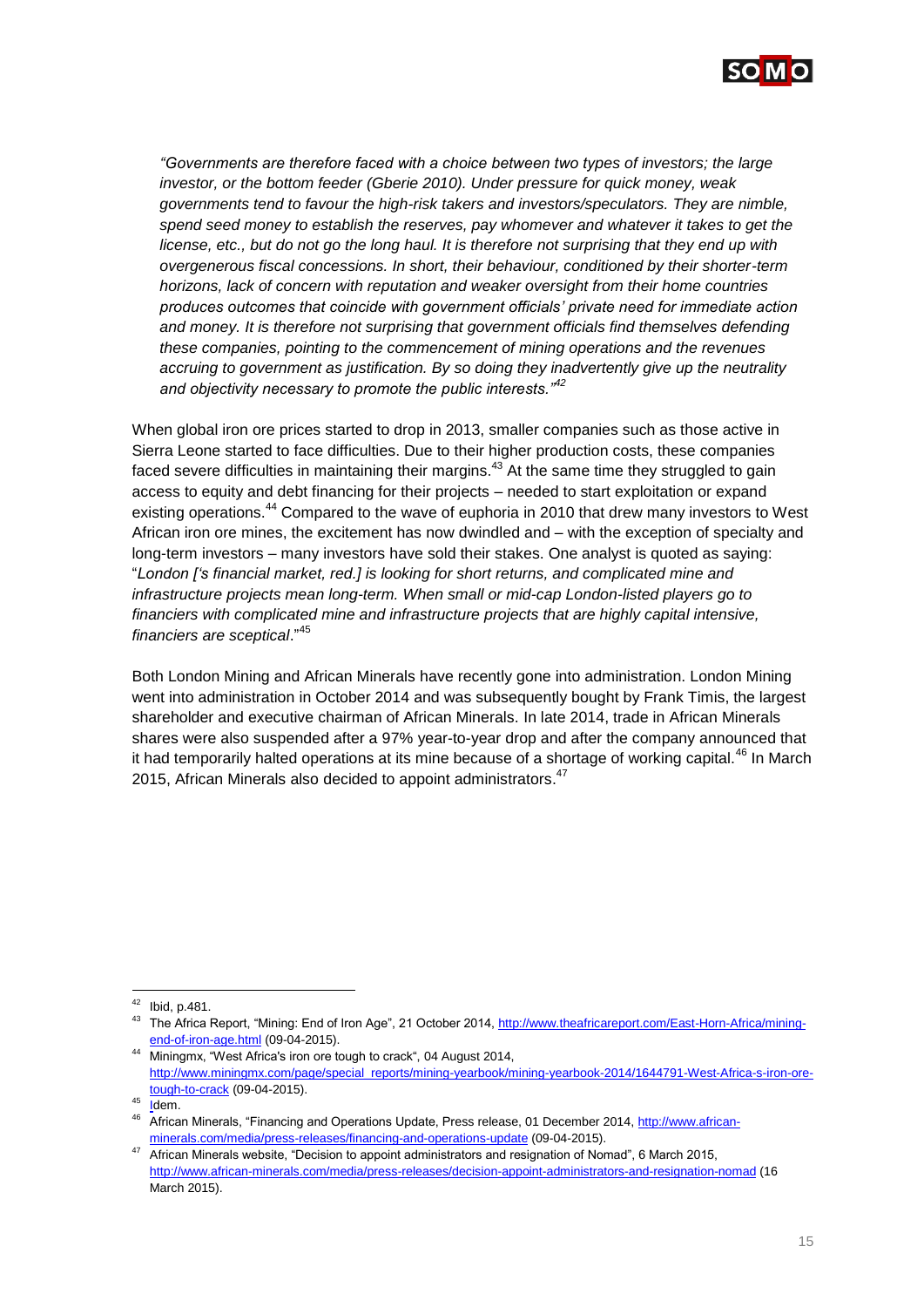# <span id="page-15-0"></span>**3. African Minerals: the story**

# <span id="page-15-1"></span>**3.1. History and activities**

African Minerals is a UK-listed iron ore exploration, development and mining company which has had its shares suspended and decided to appoint administrators. Headquartered in London, the company owns the Tonkolili mine, the largest iron ore mine in Sierra Leone, and related rail and port infrastructure. The Tonkolili mine produces 'direct shipping ore' (DSO), which is sold on the global market at a discount.<sup>48</sup>

The company has been active in Sierra Leone since 1996, initially under the name Sierra Leone Diamond Company, and was operating in alluvial diamond mining until 2005. After the discovery of the Tonkolili deposit, the company changed its mineral focus to iron ore and its name to African Minerals. That same year, the company was listed at the Alternative Investment Market of the London stock exchange and executive chairman Frank Timis purchased a 30% stake in the company, making him the largest shareholder.

The company had no prior experience in iron ore mining. However, after initially only exploring the Tonkolili deposit, the company acquired a lease in 2008 to develop the mine, rail and port. It commenced on the first phase of the development of the mine in 2010 and 2011, and exported its first shipment of iron ore in November 2011.<sup>49</sup> In 2013, the company shipped 12.1 million tonnes of iron ore, which it transports using its 200km railway between the Tonkolili mine and its port facilities.

While still operating as Sierra Leone Diamond Company, the company was named in a report by Sierra Leonean civil society organisations which assessed the environmental and social impacts of mining activities in the Kono district. The report states: "*What came out clearly in all of the sessions was that the people were not happy with the operations of […], Sierra Leone Diamond Company (SLDC) […] in the district.*" <sup>50</sup> SLDC had been accused by local communities of land grabbing, not fulfilling its promises of supporting community development projects, and a lack of respect for local customs and traditions. Furthermore SLDC was fined £75,000 in 2006 for issuing misleading statements and unrealistically optimistic information to investors.<sup>51</sup> The fine related to statements that the group had found a significant number of rare, pink diamonds. In December 2006, the company was forced to issue a clarifying statement disclosing that the diamonds had not retained their pink colour after acid cleaning

Direct Shipping Ore (DSO) is iron ore that is easily mined and processed but which may contain impurities that need to be removed before it is suitable for making steel. The extent of these impurities is dependent on the geological characteristics of the deposit. In 2013, the Tonkolili mine averaged a purity grade of 57.7%. As the benchmark for global iron ore prices is based on a purity grade of 62%, African Minerals' ore is sold at a discount of these prices. Seeking Alpha, "The Important Factors to Consider When Investing in Iron Ore", 10 April 2011, [<http://seekingalpha.com/article/262764-the-important-factors-to-consider-when-investing-in-iron-ore>](http://seekingalpha.com/article/262764-the-important-factors-to-consider-when-investing-in-iron-ore) (09-04-2015); African Minerals, Annual Report 2013, p.22.

<sup>49</sup> African Minerals, "Development History", [http://www.african](http://www.african-minerals.com/sites/default/files/attachments/AfricanMinerals_Timeline_July2013_Large.jpg)[minerals.com/sites/default/files/attachments/AfricanMinerals\\_Timeline\\_July2013\\_Large.jpg](http://www.african-minerals.com/sites/default/files/attachments/AfricanMinerals_Timeline_July2013_Large.jpg) (09-04-2015).

<sup>50</sup> Network Movement for Justice & Development, *To Mine or Not to Mine?,*  <http://nmjd.org/publication/To%20mine%20or%20not%20to%20mine.pdf> p.2

<sup>51</sup> Financial Times, African Minerals Rapped for Misleading Market, 18 July 2010[, http://www.ft.com/intl/cms/s/0/0725a4a4-](http://www.ft.com/intl/cms/s/0/0725a4a4-929e-11df-9142-00144feab49a.html#axzz3IftAwNy4) [929e-11df-9142-00144feab49a.html#axzz3IftAwNy4](http://www.ft.com/intl/cms/s/0/0725a4a4-929e-11df-9142-00144feab49a.html#axzz3IftAwNy4) (09-04-2015).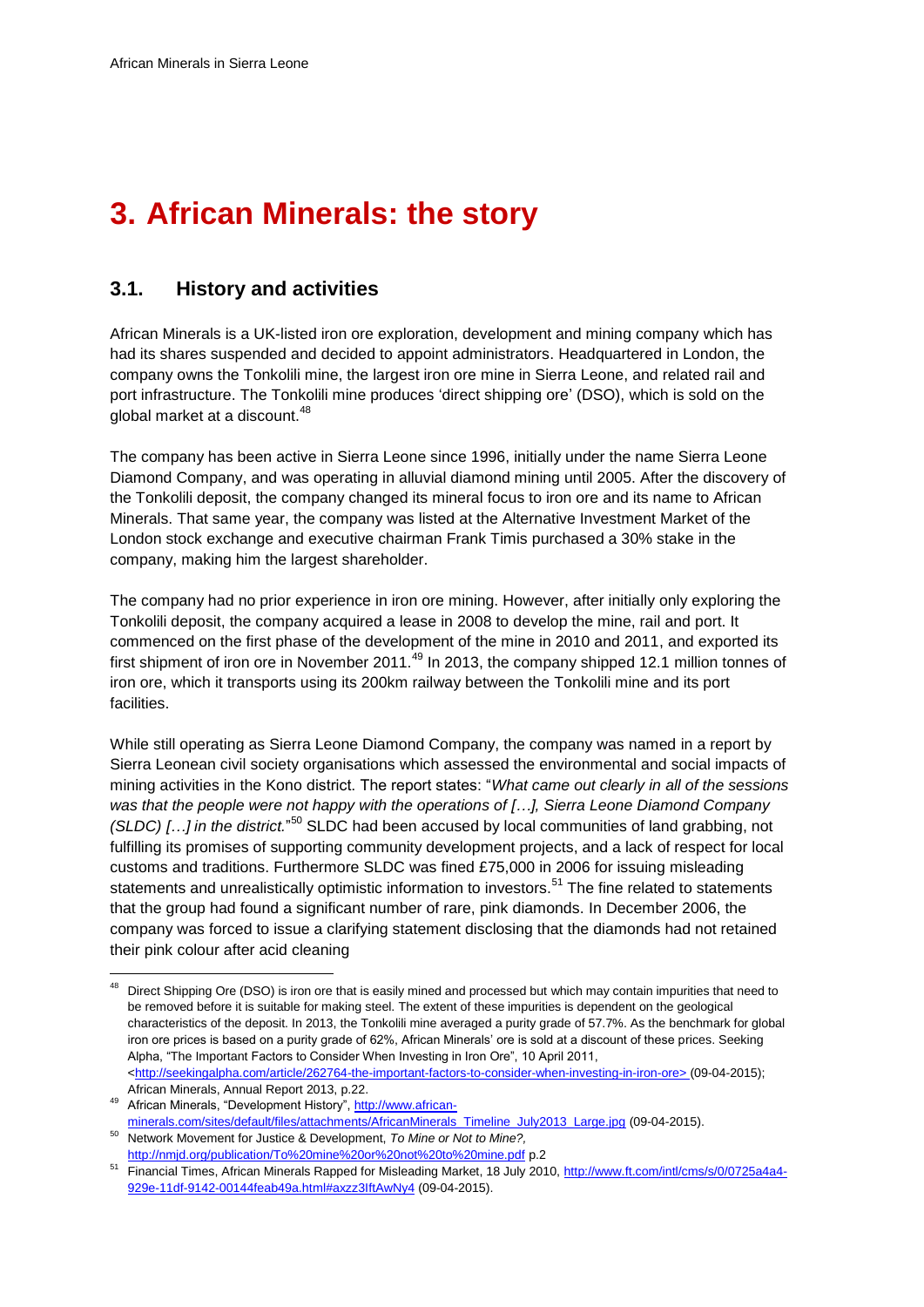

# <span id="page-16-0"></span>**3.2. Corporate structure and ownership**

#### <span id="page-16-1"></span>*3.2.1. Corporate structure*

African Minerals is only active in Sierra Leone. Apart from the corporate headquarters in London, the company operates through three distinct subsidiaries.<sup>52</sup>

#### **Figure 1: African Minerals – corporate structure**



The group's ultimate parent company, African Minerals Limited, is registered in Bermuda, a known tax haven and secrecy jurisdiction. According to a Danwatch report (2011), the company had a total of eight entities in known tax havens such as Guernsey and Bermuda, which the company indicated served to protect its capital gains in the event of a disposal.<sup>53</sup> African Minerals also owns an 18.27% stake in Australian-based mining company Cape Lambert which operates and participates in several iron ore projects in Sierra Leone.<sup>54</sup>

### <span id="page-16-2"></span>*3.2.2. Ownership*

-

Table 1 below shows the company's 10 largest shareholders. Among these shareholders are executive directors Frank Timis (through Safeguard Management) and Gibril Bangura. Other large shareholders include the state-owned China Railway Materials Commercial Corporation - a customer of African Minerals that invested US\$300 million in 2010 for its stake, and a 20-year guaranteed off-take agreement.<sup>55</sup>

<sup>&</sup>lt;sup>52</sup> African Minerals London, Corporate Presentation, January 2014, p.36.

<sup>53</sup> See DanWatch, *Not Sharing the Loot; An investigation of tax payments and corporate structures in the mining industry of Sierra Leone*, October 2011[, http://www.resourcegovernance.org/sites/default/files/Not\\_Sharing\\_the\\_Loot.pdf](http://www.resourcegovernance.org/sites/default/files/Not_Sharing_the_Loot.pdf) (09-04- 2015). It was beyond the scope of this report to assess the role of these entities in light of the company's appointment of administrators.

<sup>54</sup> African Minerals, Annual Report 2013, p.71.

<sup>55</sup> An off-take agreement is An agreement between a producer of a resource and a buyer of a resource to purchase/sell portions of the producer's future production. African Minerals, "Definitive agreements signed with China Railway Materials Commercial Corporation to develop Tonkolili Iron Ore Project", Press release, 01 April 2010,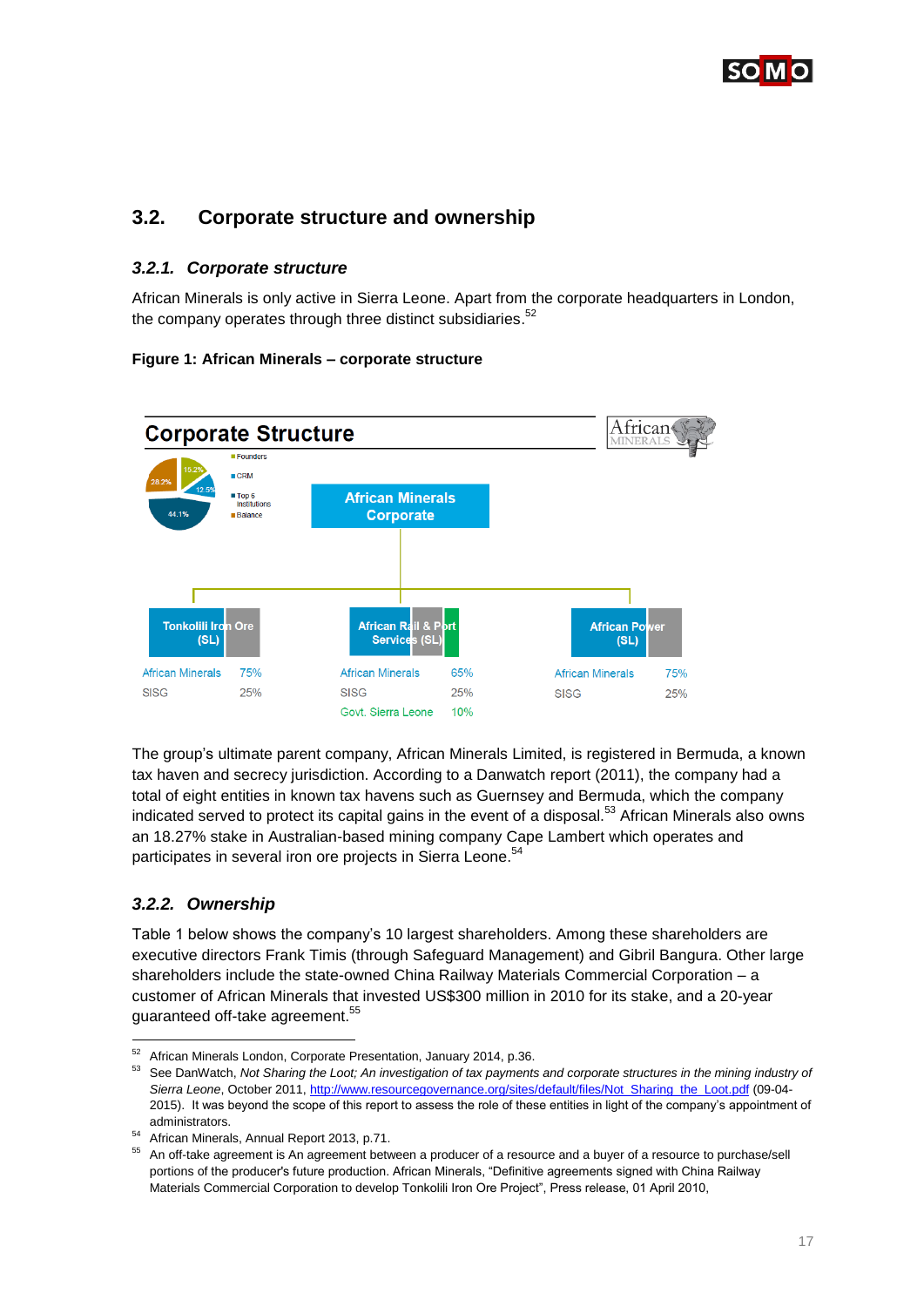#### **Table 1: African Minerals' largest shareholders**

| <b>Shareholder</b>            | Stake (%) |
|-------------------------------|-----------|
| SAFEGUARD MANAGEMENT LTD      | 12.74     |
| <b>FRANKLIN RESOURCES</b>     | 12.52     |
| CHINA RAILWAYS MATERIALS      | 12.44     |
| PRUDENTIAL PLC                | 12.05     |
| CAPITAL GROUP COMPANIES INC   | 6.93      |
| NORTHCROFT TRADING INC        | 6.54      |
| <b>BLACKROCK</b>              | 5.10      |
| <b>BANGURA GIBRIL</b>         | 2.35      |
| AUDLEY EUROPEAN OPPORTUNITIES | 1.87      |
| ING INTERNATIONAL ADVISORY SA | 1.15      |

The Shandong Iron and Steel Group (SISG), another buyer of African Minerals' ore, owns a minority share of the three operating subsidiaries in Sierra Leone (see Figure 1). In 2012, SISG agreed to a US\$1.5 billion investment for a 25% stake in Tonkolili Iron Ore (SL) Limited, African Power (SL) Limited and African Railway and Port Services (SL) Limited.<sup>56</sup> These three African Minerals subsidiaries hold all the assets of the mining project. On 3 March 2015, SISG took full control of the three operating subsidiaries after African Minerals defaulted on its loans to SISG (see below).<sup>57</sup>

#### <span id="page-17-0"></span>*3.2.3. Frank Timis*

l

Frank Timis, the largest shareholder and executive chairman of African Minerals, is often described as a controversial figure. A self-made billionaire featured on the Forbes list of billionaires, Timis made his fortune through a series of mining, oil and gas companies in eastern Europe and Africa. These include Gabriel Resources, which focuses on the development of a controversial gold and silver mine in Romania, Regal Petroleum, an oil company primarily active in the Ukraine, and European Goldfields, a gold company active in Greece and Romania which was taken over by Eldorado Gold in 2012.

In 2007, the Toronto stock exchange declared Timis "unsuitable as director" after he had failed to report that he was convicted twice for heroin possession.<sup>58</sup> In 2009, Timis' company Regal Petroleum was fined nearly US\$1 million for issuing misleading statements about its oil reserves.<sup>59</sup>

[http://www.african-minerals.com/media/press-releases/definitive-agreements-signed-china-railway-materials](http://www.african-minerals.com/media/press-releases/definitive-agreements-signed-china-railway-materials-commercial-corporation)[commercial-corporation](http://www.african-minerals.com/media/press-releases/definitive-agreements-signed-china-railway-materials-commercial-corporation) (09-04-2015); Investopedia, "Offtake Agreement"[, http://www.investopedia.com/terms/o/offtake](http://www.investopedia.com/terms/o/offtake-agreement.asp)[agreement.asp](http://www.investopedia.com/terms/o/offtake-agreement.asp) (09-04-2015).

- African Minerals, "AML and SISG complete \$1.5Bn investment", 30 March 2012, [http://www.african](http://www.african-minerals.com/media/press-releases/aml-and-sisg-complete-15bn-investment)[minerals.com/media/press-releases/aml-and-sisg-complete-15bn-investment](http://www.african-minerals.com/media/press-releases/aml-and-sisg-complete-15bn-investment) (09-04-2015).
- 57 African Minerals website, "Enforcement of security by PXF Facility Lenders", 3 March 2015, [<http://www.african](http://www.african-minerals.com/media/press-releases/enforcement-security-pxf-facility-lenders)[minerals.com/media/press-releases/enforcement-security-pxf-facility-lenders](http://www.african-minerals.com/media/press-releases/enforcement-security-pxf-facility-lenders) >, (17 March 2015).

<sup>58</sup> The Telegraph, "Australian Stock Exchange blocks Frank Timis deals", 15 April 2010, [http://www.telegraph.co.uk/finance/newsbysector/industry/mining/7591059/Australian-Stock-Exchange-blocks-Frank-](http://www.telegraph.co.uk/finance/newsbysector/industry/mining/7591059/Australian-Stock-Exchange-blocks-Frank-Timis-deals.html)[Timis-deals.html](http://www.telegraph.co.uk/finance/newsbysector/industry/mining/7591059/Australian-Stock-Exchange-blocks-Frank-Timis-deals.html) (09-04-2015).

59 Forbes, "Frank Timis", The World's Billionaires[, http://www.forbes.com/profile/frank-vasile-timis/](http://www.forbes.com/profile/frank-vasile-timis/) (09-04-2015).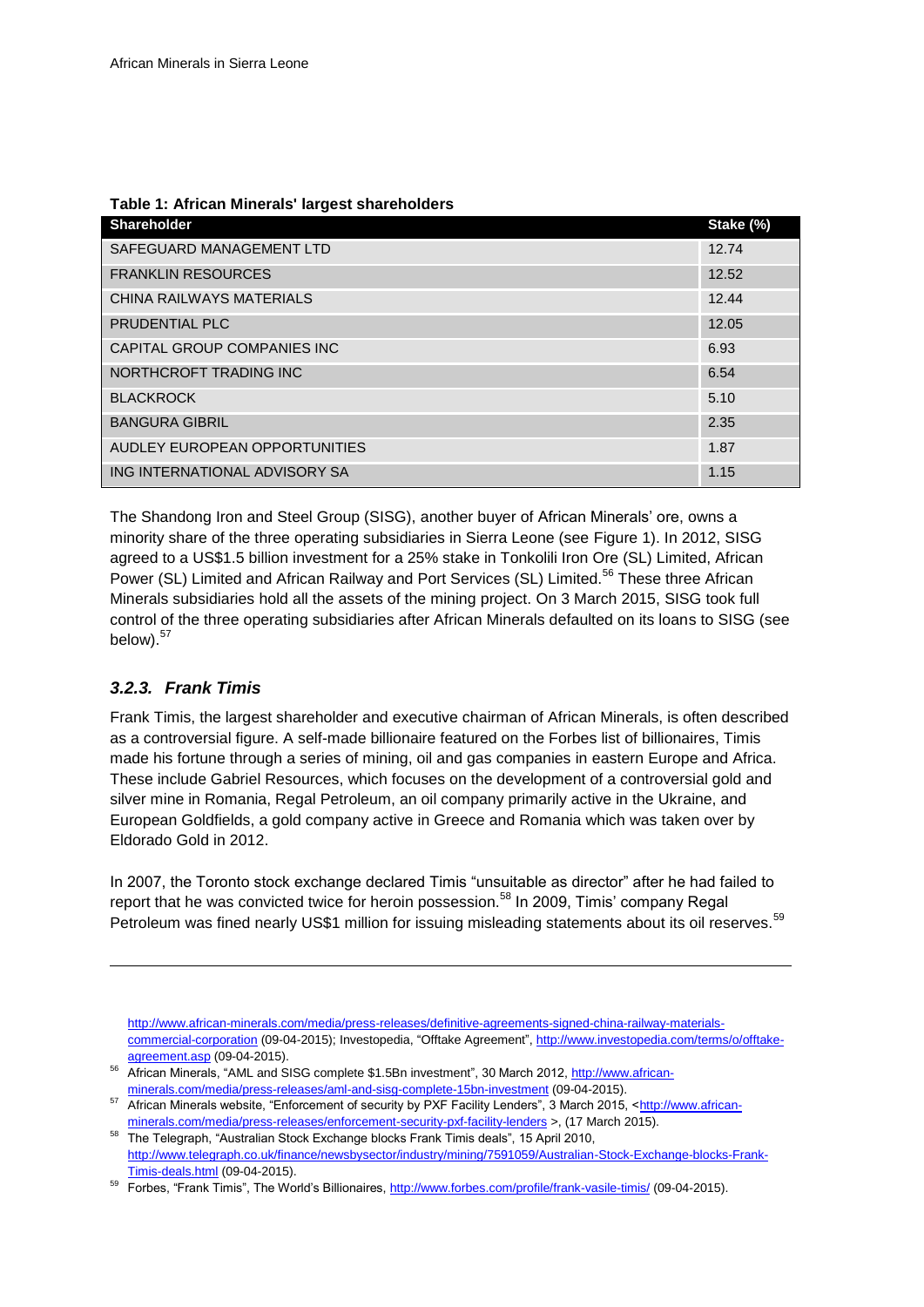

This company had raised millions from investors on the basis of inaccurate test results and not describing the risks of the investment.

As chairman of African Minerals, Timis has also been at the centre of several controversies. In 2009, he made a statement indicating that the company was in "advanced talks" with Eurasian Natural Resources (ENRC) over a potential takeover of the company. However, ENRC issued a statement only hours later denying that this was the case. More recently, in August 2014, Timis was the subject of an internal investigation into a US\$50 million payment made by African Minerals to Global Iron Ore (GIO) Cyprus, a company in Cyprus of which Timis and other directors were suspected to be beneficial owners.<sup>60</sup> Timis stayed on as Executive Chairman, but Non-Executive Director Dermot Coughlan resigned following a *Financial Times* article which showed that he and his son Craig Coughlan held a financial interest in GIO Cyprus.<sup>61</sup>

In October 2014, Timis bought the Marampa iron ore mine from London Mining, which had gone into administration the week before. This means he had direct or indirect interests in each of the three iron ore mining companies active in Sierra Leone.

#### <span id="page-18-0"></span>*3.2.4. Corporate governance*

African Minerals London was led by a board of executive and non-executive directors "which exercises effective control of the company".<sup>62</sup> Before the appointment of administrators, the company's executive board consisted of Frank Timis (Executive Chairman), Gibril Bangura (Executive Chairman of AML's operations in Sierra Leone) and Alan Watling (Chief Executive Officer). Bernard Pryor resigned as Chief Executive Officer (CEO) in August 2014 after being in post for only one year. According to the *Financial Times*, the change in management was part of the financing deal with SISG.<sup>63</sup> In previous years, several other personnel changes took place at the executive board of African Minerals, with some individuals serving for very limited periods. Most recently, Ian Cockerill resigned from the company's board after serving as Non-Executive Director for 18 months at the end of 2014, while Alan Watling resigned as CEO in February 2015. $^{64}$ 

The large number of management changes in recent years might also have had an impact on the community engagement of the company, notes Human Rights Watch,<sup>65</sup> which states that it is unclear whether commitments regarding "more positive and productive engagement with the surrounding community" will be fulfilled under new management. The recent change in control over the operating subsidiaries adds to this uncertainty. More detailed information about the company's engagement with local communities around its Tonkolili mine are discussed in Chapter 4.

<span id="page-18-1"></span>-

<sup>&</sup>lt;sup>60</sup> Bloomberg, "African Minerals Probed Chairman Over \$50 Million Payment", 06 Augusut 2014, <http://www.bloomberg.com/news/2014-08-06/african-minerals-probed-chairman-over-50-million-payment.html> (09-04- 2015).

<sup>&</sup>lt;sup>61</sup> FT Alphaville, "African Minerals' Demot Coughlan Resigns"[, http://ftalphaville.ft.com/2014/07/16/1899692/african](http://ftalphaville.ft.com/2014/07/16/1899692/african-minerals-dermot-coughlan-resigns/)[minerals-dermot-coughlan-resigns/](http://ftalphaville.ft.com/2014/07/16/1899692/african-minerals-dermot-coughlan-resigns/) (09-04-2015).

<sup>62</sup> African Minerals Limited, corporate website, 'Governance', [<http://www.african-minerals.com/governance/governance>](http://www.african-minerals.com/governance/governance), (25 November 2014).

<sup>63</sup> Financial Times, "African Minerals parts company with chief," 15 August 2014, [<http://www.ft.com/intl/cms/s/0/a9184a0e-](http://www.ft.com/intl/cms/s/0/a9184a0e-249a-11e4-9224-00144feabdc0.html#axzz3KBVgbDRP)[249a-11e4-9224-00144feabdc0.html#axzz3KBVgbDRP>](http://www.ft.com/intl/cms/s/0/a9184a0e-249a-11e4-9224-00144feabdc0.html#axzz3KBVgbDRP) (1 April 2015).

<sup>64</sup> African Minerals Limited, corporate website, "Resignation of a director," 29 December 2014, [<http://www.african](http://www.african-minerals.com/media/press-releases/resignation-director-0)[minerals.com/media/press-releases/resignation-director-0>](http://www.african-minerals.com/media/press-releases/resignation-director-0), (accessed 16 January 2015); African Minerals Limited, corporate website, "Directorate Change," 16 February 2015, [<http://www.african-minerals.com/media/press](http://www.african-minerals.com/media/press-releases/directorate-change-1)[releases/directorate-change-1>](http://www.african-minerals.com/media/press-releases/directorate-change-1) (17 March 2015).

<sup>&</sup>lt;sup>65</sup> Human Rights Watch (2014) op. cit. p.5.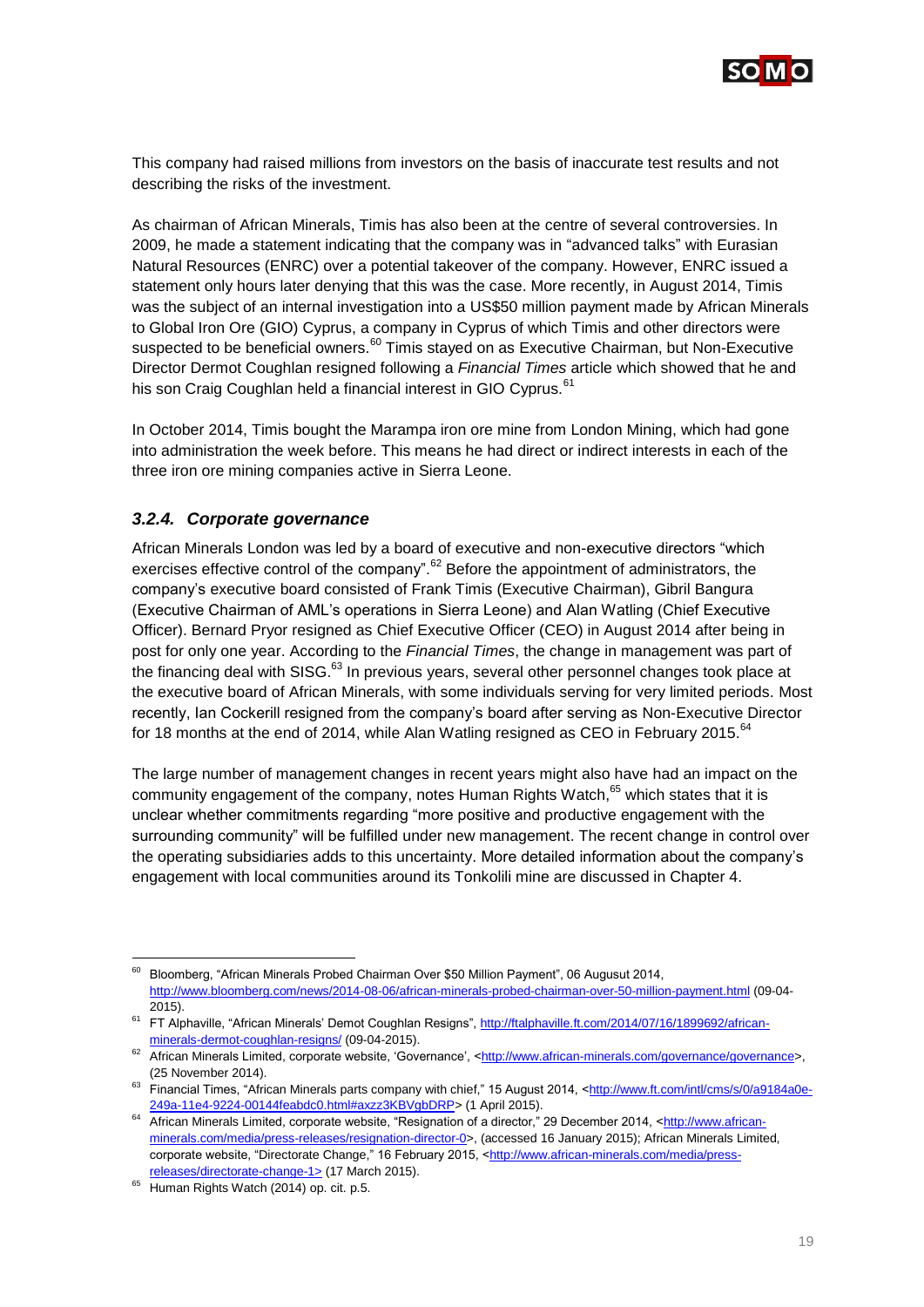### **3.3. Finances**

Table 2 shows the core financial figures for African Minerals over the last two-and-a-half years. The company only started generating revenues in 2013, after it began exporting iron ore, and it generated US\$869 million that year while making an US\$82.6 million operating profit. However, as described below, a number of 'special items' turned this operating profit into a net loss of US\$89.6 million.

#### **Table 2: Core financial figures**

|                              | Half year 2014 (in US\$<br>million) | 2013 (in US\$ million) | 2012 (in US\$ million) |
|------------------------------|-------------------------------------|------------------------|------------------------|
| <b>Revenues</b>              | 399.2                               | 869.1                  |                        |
| Operating profit             | $-58.2$                             | 82.6                   | $-225$                 |
| Net profit                   | 8.7                                 | $-89.6$                | 32                     |
| Production cost per<br>tonne | 39                                  | 44.5                   |                        |
| Debt/capital ratio           | 48.2%                               | 49.7%                  | 38.8%                  |
| Debt/asset ratio             | 25.1%                               | 25.8%                  | 17.7%                  |
| Equity/asset ratio           | 26.7%                               | 26.1%                  | 27.9%                  |

The remainder of this section discusses three remarkable elements of the finances of African Minerals. The company's capital structure, production costs and imposed penalty charges all contributed to African Minerals being unable to meet its financial obligations.

#### <span id="page-19-0"></span>*3.3.1. Capital structure*

One of the key factors for African Minerals' survival was its ability to attract adequate finance for its operations and its expansion plans. Given the company's mounting off-take commitments and need to increase production volumes in order to reduce costs (see below), external finance was a key factor for the health of the company. In December 2014, the company closed the Tonkolili mine as a direct result of insufficient working capital. The company's eventual decision to appoint administrators in March 2015 was triggered by it defaulting on one of its loans.

In 2013, the company's debt consisted of convertible bonds (US\$369.5 million), a number of preexport and equipment financing facilities (totalling US\$375.1 million), a shareholder loan (US\$53.2 million) and a number of smaller facilities. The pre-export credit facility was issued by a syndicate of banks, mandated by Standard Bank and in which Standard Chartered Bank, Citi, British Arab Commercial Bank, Ecowas Bank for Investment and Development and BMCE Bank International also participated.<sup>66</sup> The shareholder loan was issued by SISG, the Chinese firm that is both the largest customer of African Minerals and that holds a 25% equity stake in the Tonkolili subsidiaries.<sup>67</sup> At the end of 2013, African Minerals estimated cost of capital stood at 8.3%.<sup>68</sup>

 $^{66}$  African Minerals, Annual Report 2013, p.23.

Ibid., p.77.

The cost of capital represents a hurdle rate that a company must overcome before it can generate value and is extensively used to decide whether to proceed with a project or not. The figure of 8.3% is calculated using the Weighted Average Cost of Capital (WACC) formula, with the following underlying data; Yield to maturity of African Minerals' convertible bonds at 11 December 2013 (9.097%); Effective interest rates of other loans as reported in the 2013 annual report, p.77; Tax adjustment of 23.3% as reported in the 2013 Annual Report; Risk free rate based on 10 year UK bonds as of January 2014 (3.02%); market risk premium were estimated based on historical figures (5%); beta as of 2 January 2014 as reported in Bloomberg (1.373).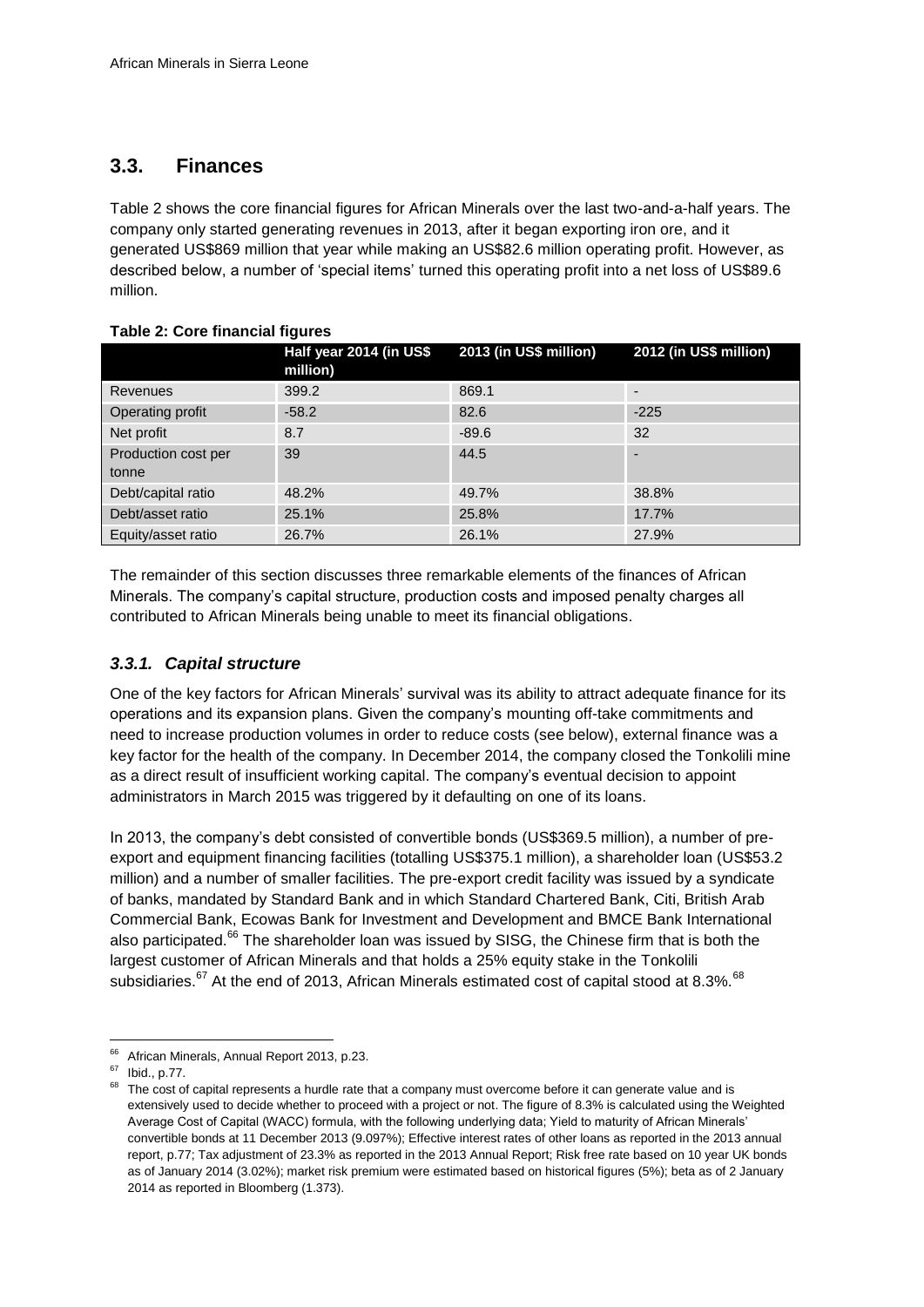

As a result of the drop in iron ore prices, the company ran into cash shortages in 2014. In June, analysts were already warning that AML would need to gain concessions from lenders in order to pay back loans of US\$164 million that were due in 2014 (US\$86m on PXF facility; US\$56m on SISG loan and US\$25m on equipment financing).<sup>69</sup> Various options for additional funds were tabled, including the sale of another stake of the mine, signing more off-take agreements, or the use of cash from the SISG deal that was earmarked for the expansion of Phase 2, none of which materialised. The company defaulted on its PXF facility in November 2014 and on its convertible bonds in February 2015.<sup>70</sup> At that time, African Minerals' estimated cost of capital had gone up to 39.6%.<sup>71</sup>

As a result of the company's difficulties in meeting its financial obligations, its share prices dropped some 97% between January and November 2014 and trade in its shares was eventually suspended. An effort to have US\$102 million of restricted funds from the SISG deal released as working capital were unsuccessful, forcing the company to shut down its mine. Eventually, SISG took over the PXF facility from the syndicate of banks and demanded immediate repayment from African Minerals. As the company was unable to repay this loan and SISG seized control over its subsidiaries, leading African Minerals into administration.

#### <span id="page-20-0"></span>*3.3.2. Production cost structure*

1

An underlying factor contributing to the downfall of African Minerals was the fact that its costs of producing iron ore were too high to compete in a global iron ore market where prices had dropped significantly. In its 2013 annual report, African Minerals reported average production costs of US\$44.5 per tonne of iron ore produced. These costs were reduced from US\$44.5 to US\$39 in the first half of 2014, but were still significantly higher than the large global iron ore companies, who have production costs of around US\$20 per tonne.<sup>72</sup> The breakdown of the US\$44.5 figure is provided in Table 3.

<sup>69</sup> [Bloomberg, "African Minerals at Six-Year Low as Iron Ore Slump Drains Cash", 30 September 2014, \(09-04-2015\)](http://www.bloomberg.com/news/2014-09-30/african-minerals-may-breach-debt-covenants-after-profit-slumps.html)  <http://www.bloomberg.com/news/2014-09-30/african-minerals-may-breach-debt-covenants-after-profit-slumps.html>

 $70$  Reuters, "UPDATE 1-China's Shandong calls in African Minerals debt", 27 February 2015, <http://www.reuters.com/article/2015/02/27/sierra-leone-mining-african-minerals-idUSL5N0W15P420150227> (17-03- 2015). African Minerals website, "Financing Update", 10 February 2015[, http://www.african-minerals.com/media/press](http://www.african-minerals.com/media/press-releases/financing-update-3)[releases/financing-update-3](http://www.african-minerals.com/media/press-releases/financing-update-3) (17-03-2015).

 $71$  WACC formula with the following underlying data; Yield to maturity of African Minerals' convertible bonds at 14 November 2014(112.4%); Effective interest rates of other loans as reported in the 2014 half year report; Tax adjustment of 21.5% as reported in the 2013 Annual Report; Risk free rate based on 10 year UK bonds as of November 2014 (2.75%); market risk premium were estimated based on historical figures (5%); beta as of 14 November 2014 as reported in Bloomberg (2.619).

<sup>72</sup> See for example, Australian Mining, ""We'll be OK": Rio Tinto CEO says \$20 a tonne iron ore production cost to shield against price volatility", 4 June 2014, [http://www.miningaustralia.com.au/news/we-ll-be-ok-rio-tinto-ceo-says-\\$20-a](http://www.miningaustralia.com.au/news/we-ll-be-ok-rio-tinto-ceo-says-$20-a-tonne-iron-or)[tonne-iron-or](http://www.miningaustralia.com.au/news/we-ll-be-ok-rio-tinto-ceo-says-$20-a-tonne-iron-or) (09-04-2015); New York Times, "BHP Billiton Outlines Plan to Cut Costs on Iron Ore", 6 October 2014, <http://www.nytimes.com/2014/10/07/business/energy-environment/bhp-billiton-outlines-plan-to-cut-costs-on-iron-ore.html> (09-04-2015).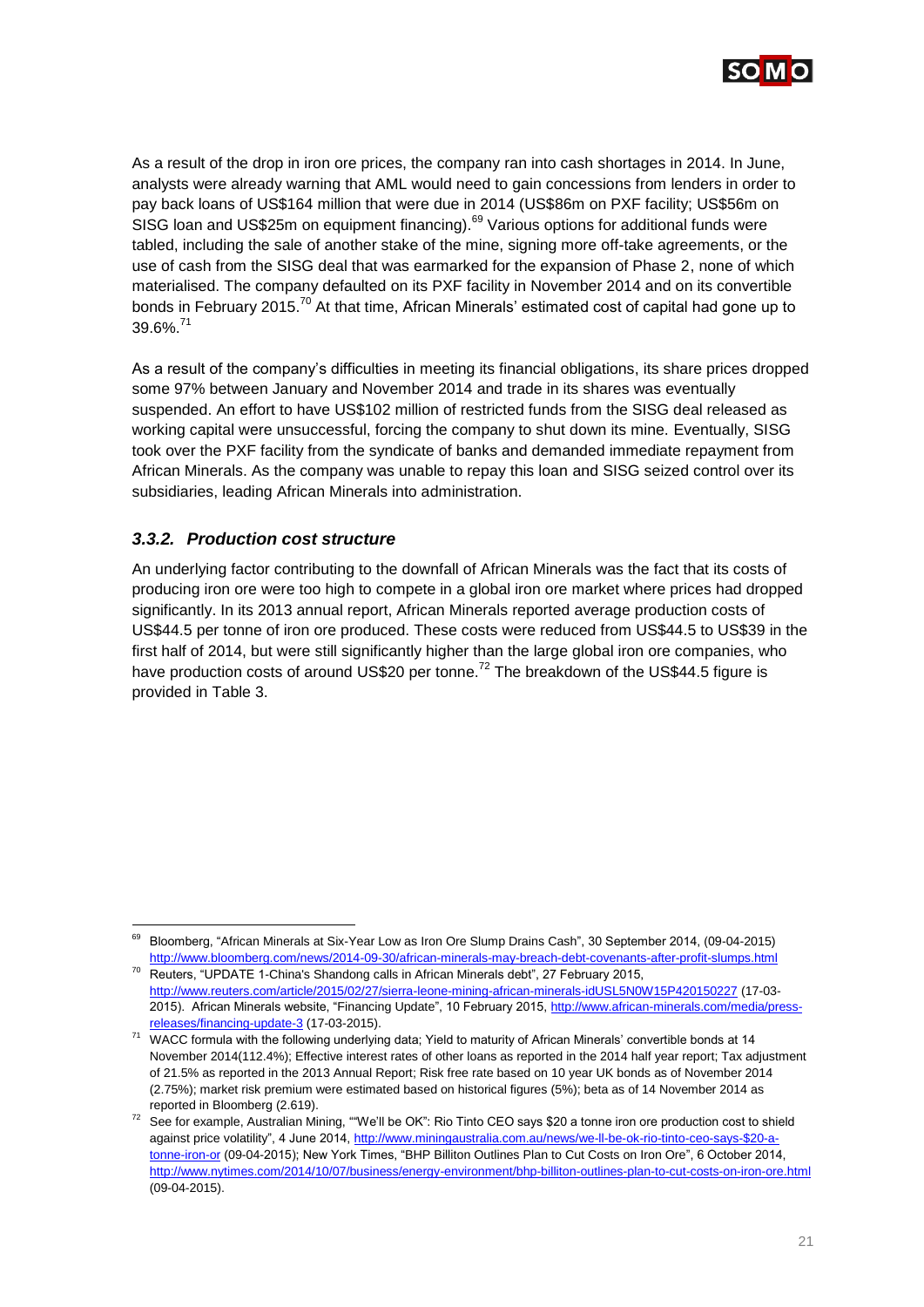| <b>Post</b>              | <b>Overall costs of sales</b><br>(2013, in US\$ million) | Costs per tonne of iron<br>ore produced (in US\$) | Share of production<br>cost (in %) |
|--------------------------|----------------------------------------------------------|---------------------------------------------------|------------------------------------|
| Contractors              | 297.8                                                    | 24.56                                             | 55.2                               |
| Consumables              | 118.0                                                    | 9.73                                              | 21.9                               |
| Personnel costs          | 82.5                                                     | 6.80                                              | 15.3                               |
| Travel and entertainment | 10.3                                                     | 0.85                                              | 1.9                                |
| Freight costs            | 9.6                                                      | 0.79                                              | 1.8                                |
| Maintenance and repairs  | 6.3                                                      | 0.52                                              | 1.2                                |
| IT and communications    | 6.0                                                      | 0.49                                              | 1.1                                |
| Consultants              | 4.8                                                      | 0.40                                              | 0.9                                |
| Changes in inventories   | $-7.7$                                                   | $-0.64$                                           | $-1.4$                             |
| Other                    | 11.9                                                     | 0.98                                              | 2.2                                |
| <b>Total</b>             | 539.5                                                    | 44.5                                              | 100.2                              |

#### **Table 3: Breakdown of production costs for African Minerals**

Source: African Minerals annual report 2013<sup>73</sup>

As shown in Table 3, more than half of the average production costs for African Minerals was related to contractor expenses, while direct labour costs only constituted 15%. Analysts indicated that these costs are mostly fixed, and that production costs could only be reduced by increasing production volumes. Analysts also indicated that "*due to AML's largely fixed cost base and very high leverage to iron ore prices, small changes to iron ore prices have significant impact on EBITDA levels*."<sup>74</sup>

### <span id="page-21-0"></span>*3.3.3. Penalty charges*

As reported in the company's 2013 financial statements, the company's operating result was strongly affected by an expense post labelled 'special items'.<sup>75</sup> These special items totalling US\$152.1 million turn a US\$82.6 million operating profit into a US\$69.5 million operating loss. These special items relate, among other things, to US\$46.3 million in penalty charges for a breach of warranty claimed by SISG, the company's largest customer and minority shareholder of the Tonkolili subsidiaries. African Minerals stated the following in its annual report: "*The purchase and sale agreements with SISG guarantee that the Group's Tonkolili operation would reach a production rate of 12 [tonnes per year] by the start of 2013. This production rate was not achieved until 1 May 2013, for which SISG claimed compensation. The agreements also contain warranties by the Group about the business and finances of the project companies as at the closing of the transaction, and certain breaches have been identified and claimed by SISG.*" Furthermore, the company paid US\$19.7 million in compensation charges in 2013 for "*an inability to fulfil several offtake contracts*"*. <sup>76</sup>* The penalty charges in 2013 were not a one-time occurrence but rather seemed

 $73$  These figures are calculated on the basis of the cost of sales (excluding depreciation of mine, railway and port assets) as reported in the financial figures.

<sup>74</sup> ISM Capital LLP, "African Minerals ltd", analyst report, 27 June 2014, accessed through the Bloomberg database, p.2.

<sup>75</sup> African Minerals, Annual Report 2013, p.49.

 $76$  Ibid., p.66.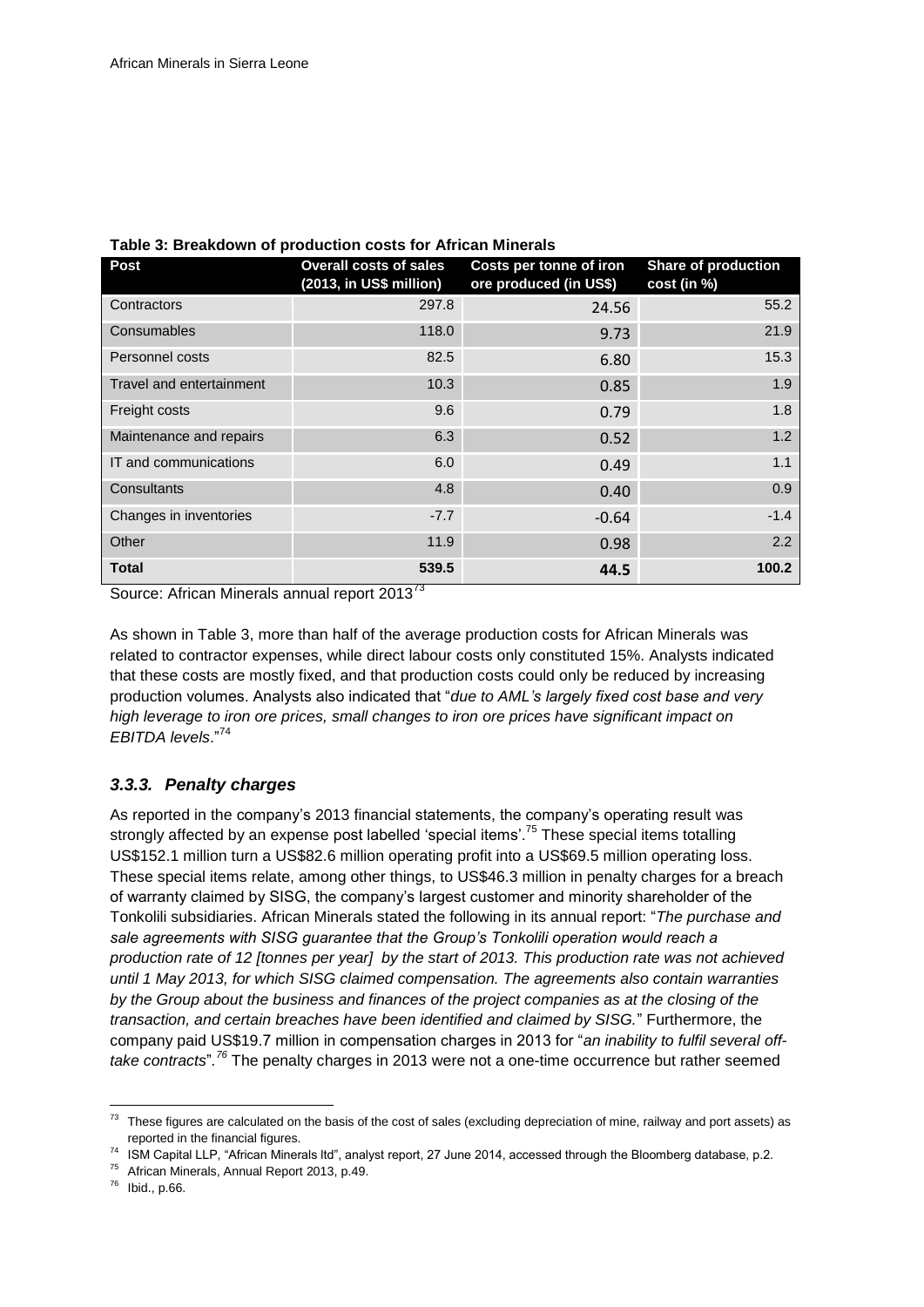

<span id="page-22-0"></span>to reflect a structural problem – for example, in 2012, African Minerals paid out US\$50 million for similar charges.

# **3.4. Customers and suppliers**

Over 80% of the company's revenues in 2013 came from two Chinese customers – Shandong Iron and Steel Group (US\$460.6 million, or 53% of revenue) and the China Railway Materials Commercial Corporation (US\$248.8 million, or 28.6% of revenue). Both these customers have made investments in African Minerals and are entitled to discounted off-take contracts. The agreement with SISG entitled the Chinese company to 2 million tonnes of iron ore from Phase 1 of the project each year, 8 million tonnes from Phase 2 and 5 million tonnes from Phase 3 once completed and production started. The company could purchase these volumes at a discounted rate of between 0% and 15% dependent on iron ore prices.<sup>77</sup> As part of the deal, African Minerals guaranteed to sell 10 million tonnes of iron ore in 2012, which it failed to achieve. As already mentioned, SISG claimed a penalty charge for the breach of this guarantee. In 2010, African Minerals made a similar deal with China Railway Materials, a large Chinese iron ore trader, whereby the latter bought a 12.5% share in the company.<sup>78</sup> This deal included a 20-year guaranteed off-take agreement for 10 million tonnes from Phase 2 of the project.

African Minerals also reported its high dependency on a limited number of contractors.<sup>79</sup> As discussed in the section above, contractor expenses account for more than half of the company's iron ore production costs. These contractors were active in the mining operations, the processing plants, the trans-shipment vessels and tugs, as well as in the maintenance of the railways. In terms of expenditure, the company reported that contractor cost primarily related to the mining contractor and two contractors at the processing plants. The mining contractor was assumed to be BCM Group, one of the contractors named in the Human Rights Watch report on human rights abuses in Sierra Leone's mining boom (see below) and which describes itself as a contract miner specialising in opencast mining, civil earthworks and crushing.

# <span id="page-22-1"></span>**3.5. Business strategy**

According to its website, African Minerals' objective was to "be a leading independent mining company, providing superior returns to shareholders".<sup>80</sup> This section covers the competitive environment in which African Minerals was operating, as well as the way the company aimed to position itself in this market.

#### <span id="page-22-2"></span>*3.5.1. Competitive environment*

African Minerals was the largest of three iron ore mining companies active in Sierra Leone – the others being London Mining and Cape Lambert. While these companies made a significant contribution to Sierra Leone's economy, they were relatively small companies on a global level. Internationally, the largest iron ore producers are Vale, based in Brazil, and Rio Tinto in Australia.

1

 $77$  The discount percentage is calculated as follows : <US\$60/t – 0% discount; US\$60-80/t – 7.5% discount ; US\$80-100/t – 10% discount; US\$100-120/t – 12.5% discount; >US\$120/t – 15% discount.

 $78$  African Minerals, "Definitive agreements signed with China Railway Materials Commercial Corporation to develop Tonkolili Iron Ore Project", 01 April 2010, [http://www.african-minerals.com/media/press-releases/definitive-agreements](http://www.african-minerals.com/media/press-releases/definitive-agreements-signed-china-railway-materials-commercial-corporation)[signed-china-railway-materials-commercial-corporation](http://www.african-minerals.com/media/press-releases/definitive-agreements-signed-china-railway-materials-commercial-corporation) (09-04-2015).

<sup>79</sup> African Minerals, Annual Report 2013, p.11.

<sup>&</sup>lt;sup>80</sup> African Minerals, "Strategy",<http://www.african-minerals.com/our-company/strategy> (02-02-2015).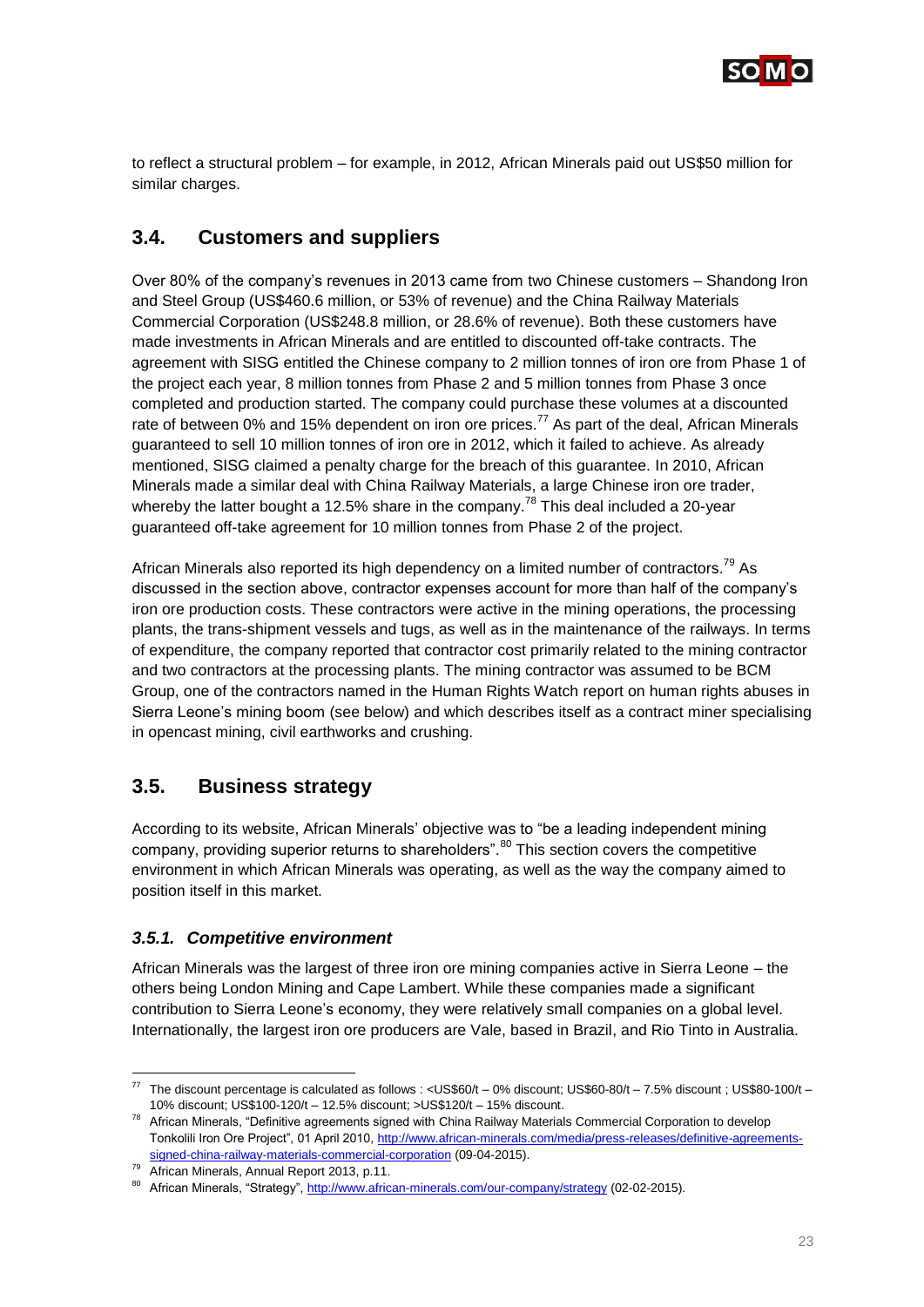#### **Steep drop in global iron ore prices**

Since the beginning of 2014, market prices for iron ore have dropped significantly. Market prices in China have dropped some 50% since August 2013, mostly due to a slowdown in the real estate sector.<sup>81</sup> According to Bloomberg, completions and sales of new buildings in China have dropped 18%, leaving a lower demand for steel and the raw materials for steel production. The drop in Chinese iron ore demand is linked to the dire financial situation of many Chinese steel firms, who are reported to have alarming debt-to-asset ratios.<sup>82</sup>

In addition to the decrease in Chinese demand, iron ore prices are also affected by the increase in iron ore production in Australia and Brazil, the two largest producing countries in the world. BHP Billiton recently announced an increase in its iron ore production in an effort to gain more market share as higher-cost counterparts in China shut down their mines due to the low iron ore prices.<sup>83</sup> Estimation models show that iron ore supply may increase 45% by 2018 compared to 2013. $^{84}$ 

#### **Ebola outbreak**

l

As a company active in Sierra Leone, the outbreak of the Ebola virus naturally affected the company's operations. As of 1 April 2015, 8,545cases of Ebola have been confirmed in Sierra Leone, resulting in the death of 3,433 individuals.<sup>85</sup> Like other districts in Sierra Leone, the Tonkolili district has been affected significantly by the Ebola outbreak. In December 2014, Tonkolili joined a growing list of Sierra Leonean districts placed in quarantine, with nobody allowed to leave or enter without permission.<sup>86</sup>

Initially, African Minerals indicated that the Ebola outbreak had no impact on its business operations.<sup>87</sup> Even when Sierra Leone announced a three-day countrywide lockdown, Africa Minerals said its project remained unaffected.<sup>88</sup> However, when the company announced the temporary shutdown of the Tonkolili mine in December 2014, it stated: "The fall in iron ore prices and the operational challenges caused by the Ebola disease outbreak has meant the project has continued to operate at a loss."89

#### <span id="page-23-0"></span>*3.5.2. Competitive positioning*

Within the global iron ore market, African Minerals has focused primarily on supplying the Chinese market by securing future off-take of its products through pre-financed contracts. The company also tried to lower its production costs. A number of the company's competitive strategies have

<sup>&</sup>lt;sup>81</sup> Bloomberg Intelligence, Iron Ore's Paper Market, accessed through the Bloomberg database.

<sup>82</sup> People Daily website, "Debts pile up, weighing on steelmakers," 7 September 2014, [<http://english.peopledaily.com.cn/business/n/2014/0907/c90778-8779605.html>](http://english.peopledaily.com.cn/business/n/2014/0907/c90778-8779605.html) (21 October 2014).

<sup>83</sup> ABC website, "BHP posts increase in iron ore output," 22 October 2014, [<http://www.abc.net.au/news/2014-10-22/bhp](http://www.abc.net.au/news/2014-10-22/bhp-posts-increase-in-iron-ore-output/5832198)[posts-increase-in-iron-ore-output/5832198>](http://www.abc.net.au/news/2014-10-22/bhp-posts-increase-in-iron-ore-output/5832198) (25 October 2014).

<sup>84</sup> Bloomberg Intelligence, "Steel Raw Material Suppliers, Global (BI RMSUG)," BI Briefing – Midyear Outlook, accessed through the Bloomberg database.

<sup>85</sup> World Health Organisation, "Ebola Situation Report - 1 April 2015", 1 April 2015, [<http://apps.who.int/ebola/current](http://apps.who.int/ebola/current-situation/ebola-situation-report-1-april-2015-0)[situation/ebola-situation-report-1-april-2015-0>](http://apps.who.int/ebola/current-situation/ebola-situation-report-1-april-2015-0) (5 April 2015).

Daily Mail, "Sierra Leone widens Ebola quarantine", 2 December 2014, [<http://www.dailymail.co.uk/wires/afp/article-](http://www.dailymail.co.uk/wires/afp/article-2858279/Sierra-Leone-widens-Ebola-quarantine.html)[2858279/Sierra-Leone-widens-Ebola-quarantine.html>](http://www.dailymail.co.uk/wires/afp/article-2858279/Sierra-Leone-widens-Ebola-quarantine.html) (09-04-2015).

<sup>87</sup> Newstime Africa, "FRANK TIMIS – EMPEROR OF WEST AFRICAN MINING AND OIL VISITS SIERRA LEONE AND SAYS IT'S BUSINESS AS USUAL DESPITE EBOLA THREAT", [<http://www.african](http://www.african-minerals.com/sites/default/files/attachments/pdf/FRANK-TIMIS.pdf)[minerals.com/sites/default/files/attachments/pdf/FRANK-TIMIS.pdf>](http://www.african-minerals.com/sites/default/files/attachments/pdf/FRANK-TIMIS.pdf) (09-04-2015).

<sup>88</sup> Reuters, "African Minerals sees no material impact from Ebola lockdown", 19 September 2014, [<http://www.reuters.com/article/2014/09/19/african-minerals-ebola-idUSL3N0RK2LB20140919>](http://www.reuters.com/article/2014/09/19/african-minerals-ebola-idUSL3N0RK2LB20140919) (09-04-2015).

<sup>89</sup> African Minerals, "Financing and Operations Update", [<http://www.african-minerals.com/media/press-releases/financing](http://www.african-minerals.com/media/press-releases/financing-and-operations-update)[and-operations-update>](http://www.african-minerals.com/media/press-releases/financing-and-operations-update) (09-03-2015).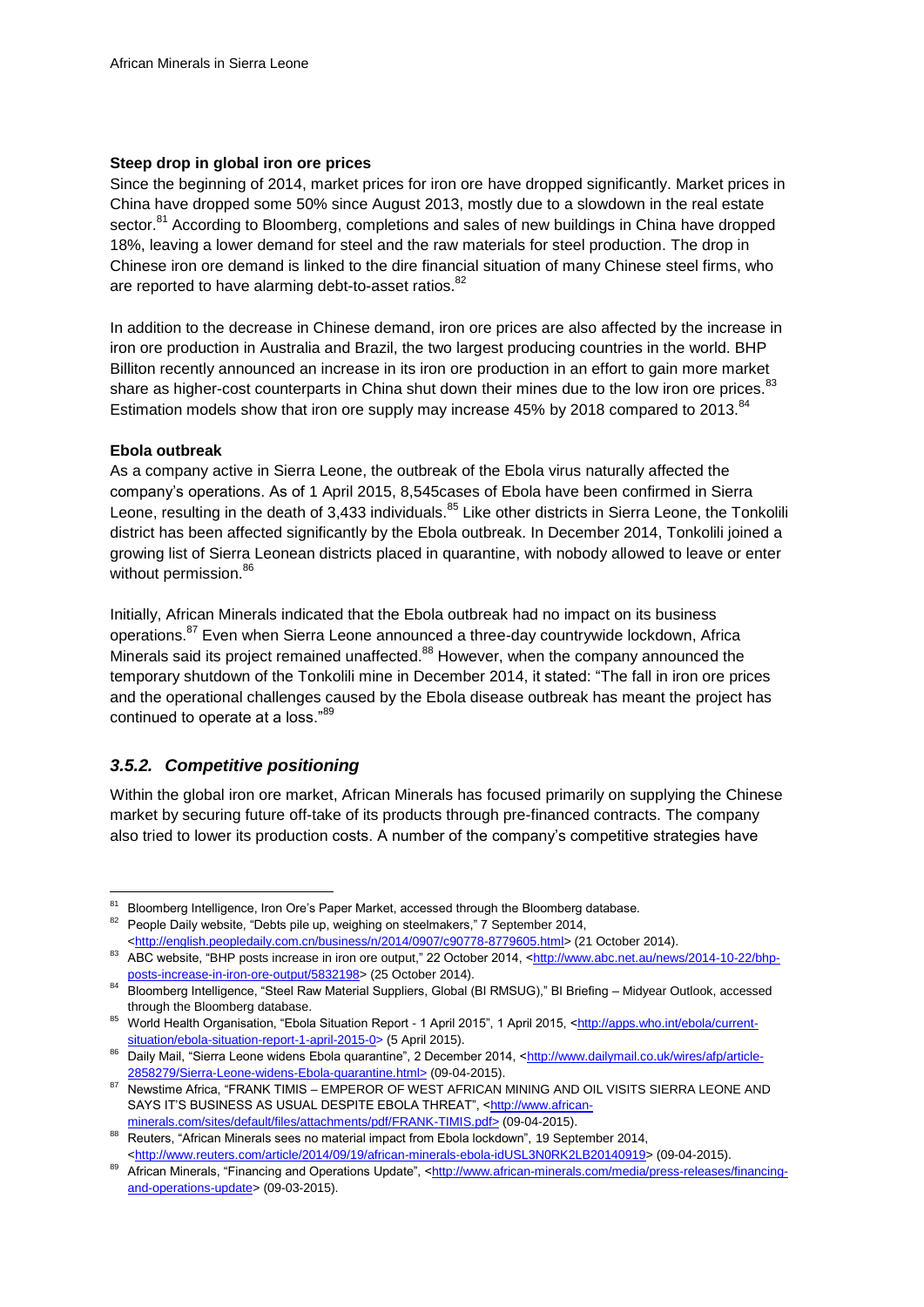

made it more vulnerable to the effects of the drop in global iron ore prices and the Ebola virus outbreak.

#### **Pre-financing in exchange for discounted off-take agreements**

As discussed, African Minerals signed a number of off-take agreements with its customers in exchange for pre-financing. The proceeds of these deals were mostly earmarked for the financing of the expansion of the Tonkolili mine. Both the China Railway Materials Commercial Corporation, through its US\$300 million investment and SISG, through its US\$1.5 billion investment, were entitled to guaranteed and discounted off-take of iron ore produced by the mine. When unable to supply the agreed volumes of iron ore, African Minerals was required to pay penalty charges, which it has been forced to do on several occasions in recent years (see also section 3.3.3).

This strategy of financing future expansion of the mine by pre-payments for iron ore supply lead to a situation whereby the company was forced to expand its production every year. The penalties it faced if it did not ramp up production turned operating profits into net losses, as was the case in 2013. Being forced to expand year after year can have had an effect on a company's stakeholder engagement approach. Furthermore, the discounts that the company's customers receive made African Minerals more vulnerable to changes in the global iron ore prices.

**Unrealistically optimistic: Claims and promises African Minerals does not always live up to** Looking at the history of the company and its executives, a pattern emerges of exaggerated claims and empty promises to various stakeholders, including investors, clients and workers. As described above, African Minerals' predecessor SLDC made misleading statements to investors concerning the discovery of rare pink diamonds, while Frank Timis' Regal Petroleum had raised large sums of investor funds on the basis of inaccurate test results.

The systematic payment of penalty charges to clients for breaches of off-take agreements can also be interpreted as an indication that the company has been unable to meet the expectations it raised concerning production volumes. Finally, as described in the following chapter, the company has also made a number of empty promises and exaggerated claims to its workers, which was a factor leading up to the violent protests in 2012.

# <span id="page-24-0"></span>**3.6. Administration**

1

As already described, African Minerals applied to appoint administrators on 6 March 2015, after SISG had taken over the PXF loan and demanded direct repayment of the outstanding amount of US\$166.7 million. As described in its press release, African Minerals no longer had any ability to make decisions for its operating subsidiaries and the future of these companies was entirely in the hands of SISG.<sup>90</sup> Any further interaction between African Minerals and its subsidiaries would have to be negotiated between SISG and the administrators. The company furthermore indicated that the February 2015 salaries for national and expatriate staff were covered and being processed.

African Minerals website, "Decision to appoint administrators and resignation of Nomad," 6 March 2015, [<http://www.african-minerals.com/media/press-releases/decision-appoint-administrators-and-resignation-nomad>](http://www.african-minerals.com/media/press-releases/decision-appoint-administrators-and-resignation-nomad) (17 March 2015).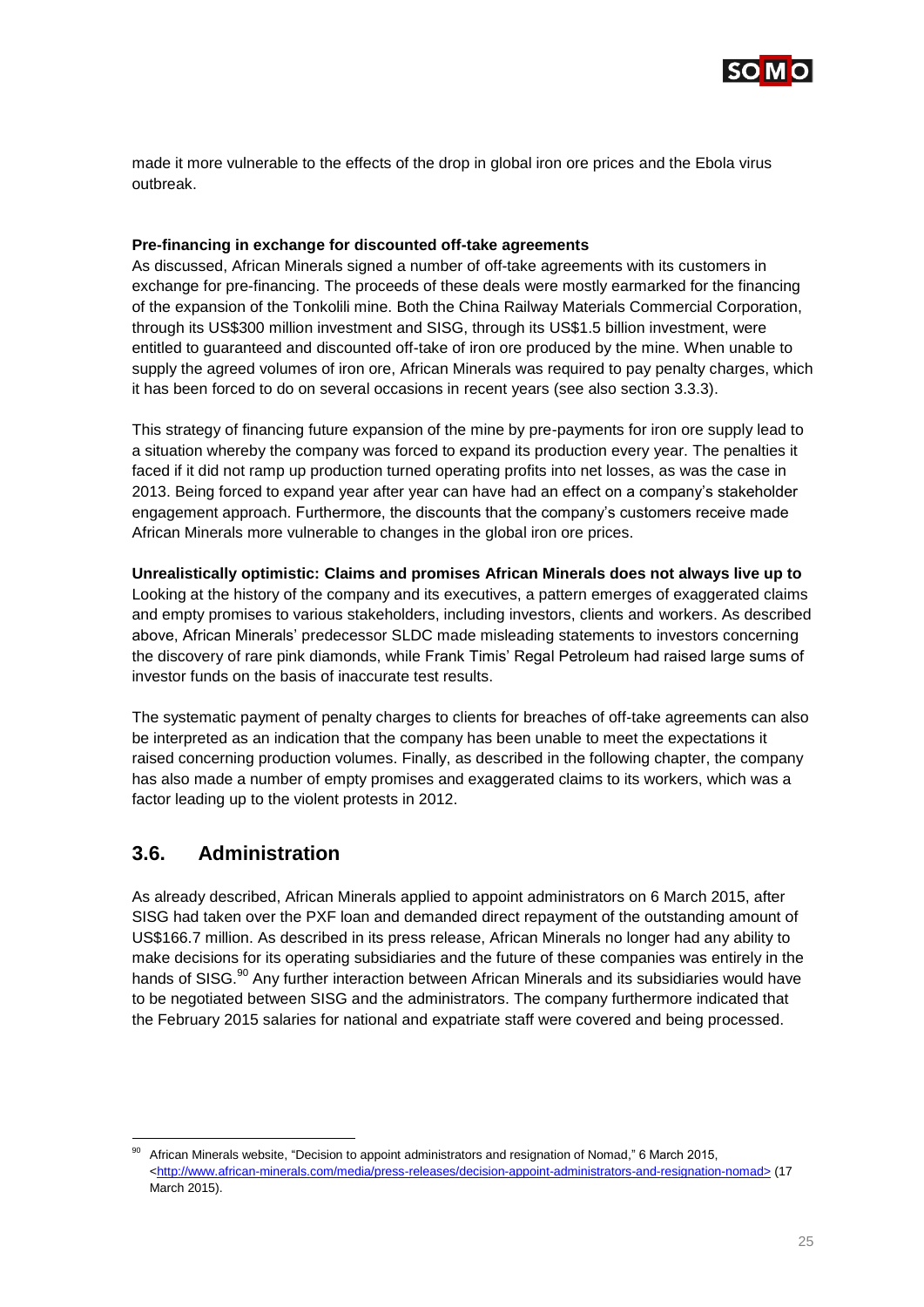# <span id="page-25-0"></span>**4. Human rights impacts**

The human rights impact of African Minerals' operations, as discussed in this chapter, are primarily based on findings from Human Rights Watch and the Sierra Leone Human Rights Commission. These findings relate to the period up to 2014 – a time when the company's financial condition was stable, and the Tonkolili mine was still operational. This chapter also examines the potential impacts of the administration process and the suspension of mining operations on affected communities.

### <span id="page-25-1"></span>**4.1. Relocation and access to water**

*"The relationship between the community and African Minerals is ambivalent and a cause for concern."*  Sierra Leone Human Rights Commission<sup>91</sup>

### <span id="page-25-2"></span>*4.1.1. Relocation*

The development and exploitation of the Tonkolili mine by African Minerals required the relocation of three communities (Ferengbeya, Wondugu and Foria) which comprise hundreds of families. In their report, *Whose Development?*, Human Rights Watch demonstrates that the relocation of these communities represents one of the worst aspects of African Minerals' operations in the Tonkolili district.<sup>92</sup> Numerous community members complained about the consultation process, expressing that they had no say in the matter and no ability to "*contest their removal from their homes*".<sup>93</sup> According to the report, the paramount chief, the main person with whom the company engaged during these consultations, did not necessarily represent the position of the villagers.<sup>94</sup>

Partially as a result of these flaws in the consultation process, local livelihoods have been severely impacted in a number of ways. Firstly, community members reported receiving less compensation than was initially promised. For example, community members from the relocated village of Ferengbeya received "*one-time payments of between 25,000 and 200,000 leones (US\$5–US\$40)*  for their crops and 600,000 (US\$120) per family for the disturbance of moving. The smaller *payments lasted one week. The larger payments were made over three months. "We were underpaid and we weren't able to negotiate," the Ferengbeya village chief said."<sup>95</sup>* People from the other villages/communities also reported insufficient compensation and forced relocations.

Secondly, the availability of food has diminished. Whereas villagers were previously able to cultivate their own land, they are now dependent on the company for their food supply.<sup>96</sup> Promises that they would be given equivalent land for cultivation elsewhere appear to have been empty as

l

<sup>95</sup> Ibid p.29.

<sup>96</sup> Ibid p.32.

Sierra Leone Human Rights Commission, Bumbuna Inquiry Report 2012, p.6,

[<sup>&</sup>lt;http://www.hrcsl.org/sites/default/files/HRCSL%20Bubuna%20Public%20Inquiry%20Report.pdf>](http://www.hrcsl.org/sites/default/files/HRCSL%20Bubuna%20Public%20Inquiry%20Report.pdf) (2 April 2015).

<sup>92</sup> Human Rights Watch, Whose development? Op.cit., p.12.

<sup>93</sup> Ibid, p.26.

<sup>&</sup>lt;sup>94</sup> Ibid, p.98. It should be noted that "African Minerals officials told Human Rights Watch that the company negotiated directly with the host communities, with the active involvement of the paramount chief." (p.26).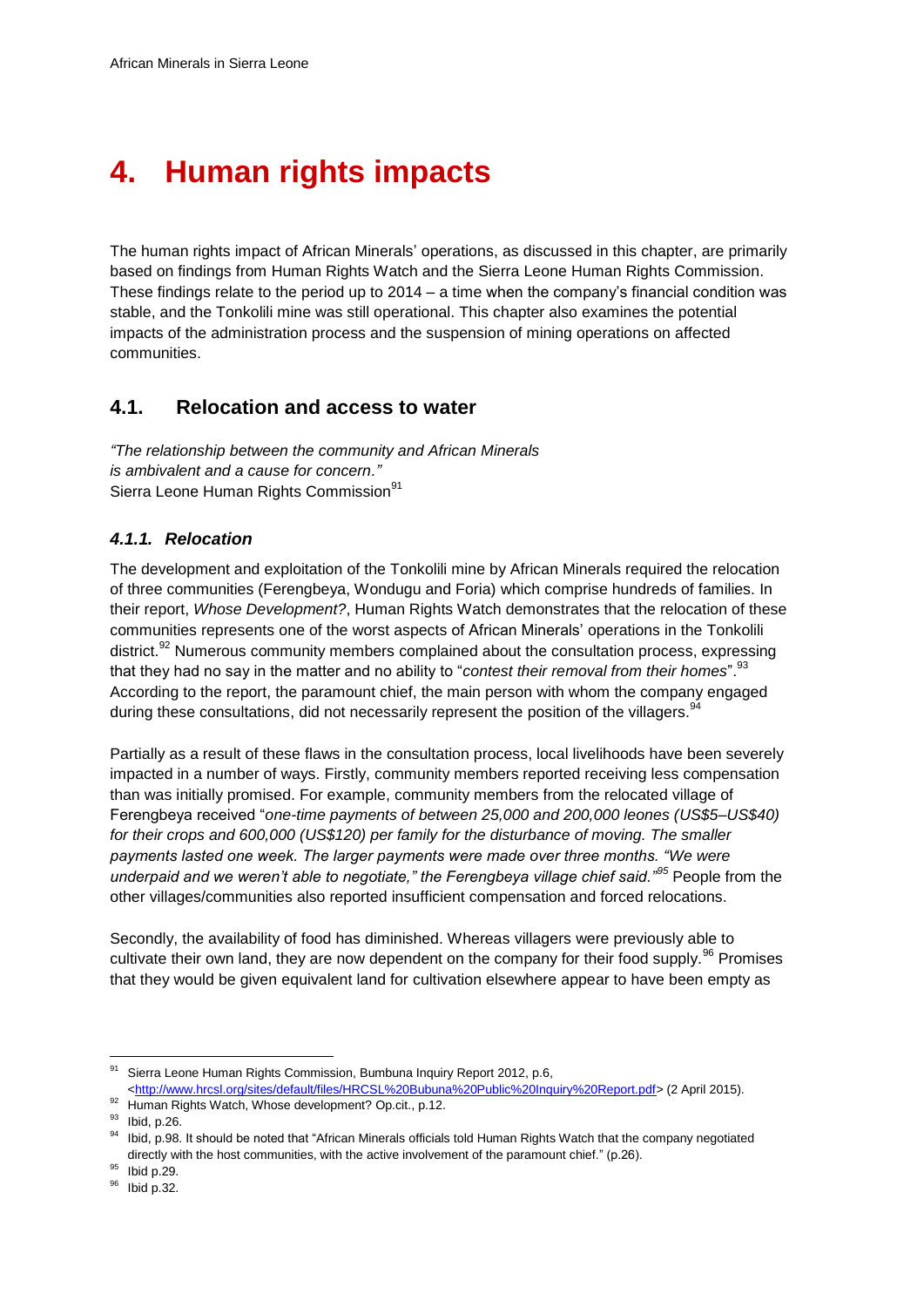

well: "Farming is not possible at Ferengbeya II, New Wondugu, and [New] Furia, because the land is dry and the plots are too small to allow cultivation."<sup>97</sup>

#### <span id="page-26-0"></span>*4.1.2. Access to water*

A third large impact on the livelihoods of relocated communities has been the reduced access to water. Houses in the villages to which communities were relocated have no piped water, although this was promised by the company. In contrast to their previous situation, where they were accustomed to have water flow through their community, they now depend on water from trucks provided by the company, which they report as inadequate for their consumption and sanitation needs.<sup>98</sup> The toilets provided by the company also do not function because of the lack of water.

The Human Rights Commission notes that the workers' strike (see below) was joined by people who had non-labour grievances against the company. Among them were women that were "angry about the water source and want it addressed". African Minerals was accused of interfering with the water source for the people in Bumbuna without providing an alternative.<sup>99</sup>

Impact on water sources is therefore not limited to the relocated communities. The waste water created by iron ore mining has an "*environmental impact which is exacerbated in Sierra Leone by*  the heavy rainfall during the wet season".<sup>100</sup> A report by the Vale Columbia Center on miningrelated infrastructure notes that "*while the EPA and Ministry of Mines and Mineral Resources lack the capacity to monitor the environmental impact of the mining operations, local communities have reported contamination of surrounding water sources, soil erosion and flooding over and above heavy seasonal rainfall. For example, communities downstream of African Minerals' mining operations have complained of deteriorating water quality, reflected in the orange color of the Rokel River water following the commencement of its mining operations*." 101

### <span id="page-26-1"></span>**4.2. Labour issues**

*"A history of broken promises on the part of the management of African Minerals and long-standing unaddressed grievances led the workers to protest out of frustration."* Sierra Leone Human Rights Commission $102$ 

In addition to the impacts experienced by community members, a number of labour violations have also taken place at African Minerals and its contractors. According to the 2012 Human Rights Watch report, one of the main concerns of employees of African Minerals and their contractors was the fact that they were not allowed to be represented by a union of their choosing. Workers went on strike in April 2012 when, after a period of tension between unions, workers and government officials, the Ministry of Labour retracted permission for one of the unions to represent the workers. The protests that took place in the town of Bumbuna (a nearby town that was not relocated) were initially non-violent. However, local police – strengthened by police reinforcements from nearby towns – opened fire and used tear gas against striking workers and community members alike. And in a nearby market place filled with market women and children, police also used tear gas and fired

1

<sup>&</sup>lt;sup>97</sup> Ibid p.93.

<sup>98</sup> Ibid p.33

<sup>99</sup> Sierra Leone Human Rights Commission, op. cit., p.56.

<sup>&</sup>lt;sup>100</sup> Vale Columbia Center, A Framework to Approach Shared Use of Mining-related Infrastructure. Case Study: Sierra Leone, 2014, p.61, [<http://ccsi.columbia.edu/files/2013/11/Case-Study\\_Sierra-Leone\\_March-2014-2.pdf>](http://ccsi.columbia.edu/files/2013/11/Case-Study_Sierra-Leone_March-2014-2.pdf) (2 April 2015). <sup>101</sup> Ibid, p.62.

<sup>102</sup> Sierra Leone Human Rights Commission, op.cit, p.6.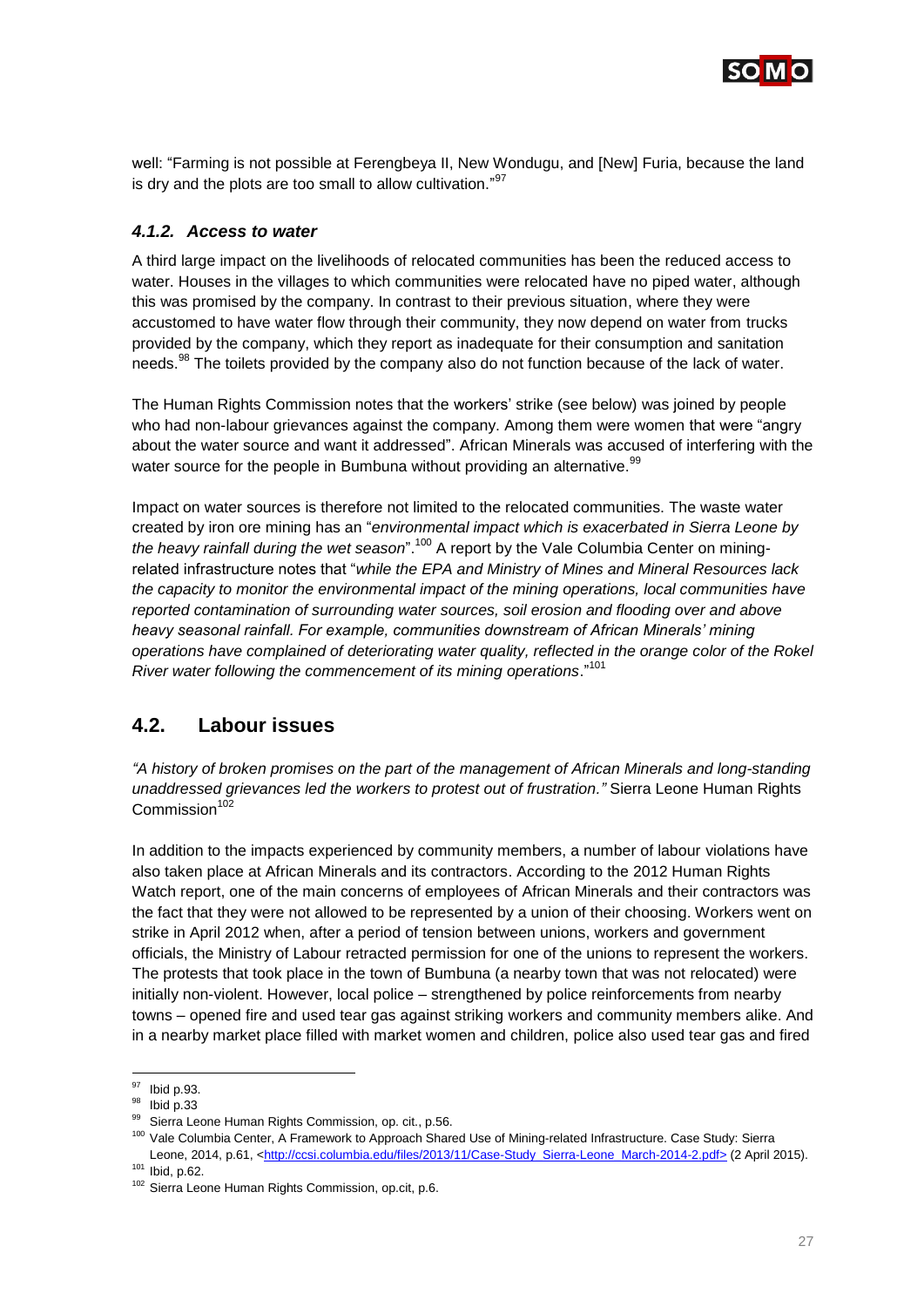in the air.<sup>103</sup> The events in Bumbuna led the Sierra Leone Human Rights Commission to undertake a public inquiry. According to the Commission, the police exaggerated the threat of workers and youths, overreacted to the protests and used "*disproportionate force, including live ammunition, resulting in the death of one Musu Conteh, a young lady who worked for African Minerals*".<sup>104</sup>

In addition to the issue of freedom of association, workers' protests were also triggered by a number of other complaints. These included poor working conditions, poor working relations with expatriate staff, lack of medical insurance, casual labour or short-contract employment, arbitrary termination of contracts, poor meals and long working days without commensurate compensation.<sup>105</sup>

After the protests in April 2012, African Minerals agreed to wage increases of 16%, increased monthly minimum wages, and committed to building several training centres.<sup>106</sup> However, the subsequent report of the Sierra Leone Human Rights Commission showed that unaddressed workers' issues represented a structural problem, leading to troubled relations between workers and management. The 2012 inquiry report notes that: "*It appears that the management of African Minerals is alienated from the low-ranking staff of the company, leading them to believe that management can only address their grievances if they protest.*" 107

New strikes by workers of one of African Minerals' contractors, BCM, occurred in 2013 over "poor conditions of service".<sup>108</sup> African Minerals recognised in its communication with Human Rights Watch that weak management controls over contractors was an issue, and that they would address this, stating that: "Clearly, our heavy dependence [on contractors] in the past, and the lack of proper contractor management controls, resulted in less than desirable results in some of these areas. You have our assurance that we are working on correcting the past and fostering a positive and mutually respectful and rewarding future in Sierra Leone."<sup>109</sup> Human Rights Watch states in its report however, that after changes in the company's management team, it remained unclear whether reforms took place.<sup>110</sup> The most recent financial statements still show a heavy dependence on contractors. As was highlighted in the previous chapter, more than half of the average production costs for African Minerals related to contractor expenses in 2013.

# <span id="page-27-0"></span>**4.3. Tax**

As described in Chapter 2, Sierra Leone loses out on significant tax revenues because of its tax agreements with African Minerals and other large mining companies. Such revenue loses are caused mainly by the exemptions included in their mining lease agreements with the government of Sierra Leone. African Minerals' agreement lowers its corporate income tax rate to 25%.<sup>111</sup> Withholding taxes on dividends is lowered to 5% instead of the national set rate of 10%.<sup>112</sup> In addition, the company is allowed to deduct several

l <sup>103</sup> Human Rights Watch, Whose Development? Op.cit,. p.52.

<sup>104</sup> Sierra Leone Human Rights Commission, op.cit, p.2.

<sup>105</sup> Ibid, p.24.

<sup>106</sup> Human Rights Watch, Whose Development? Op,cit., p.55.

<sup>107</sup> Sierra Leone Human Rights Commission, op. cit. p.55.

<sup>108</sup> Human Rights Watch, Whose Development? Op. cit.

<sup>109</sup> Letter form African Minerals Limited to Human Rights Watch, March 11, 2013, included in the 2014 Human Rights Watch report.

<sup>110</sup> Human Rights Watch. Whose Development? Op.cit., p.43.

<sup>&</sup>lt;sup>111</sup> Mining Lease Agreement between Government of the Republic of Sierra Leone and African Minerals Limited Group of Companies, Signed 6 August 2010, p.12.

<sup>&</sup>lt;sup>112</sup> See the mining lease agreement (p.12) and PWC, Keeping abreast of tax trends in Sierra Leone, 2012, p.34,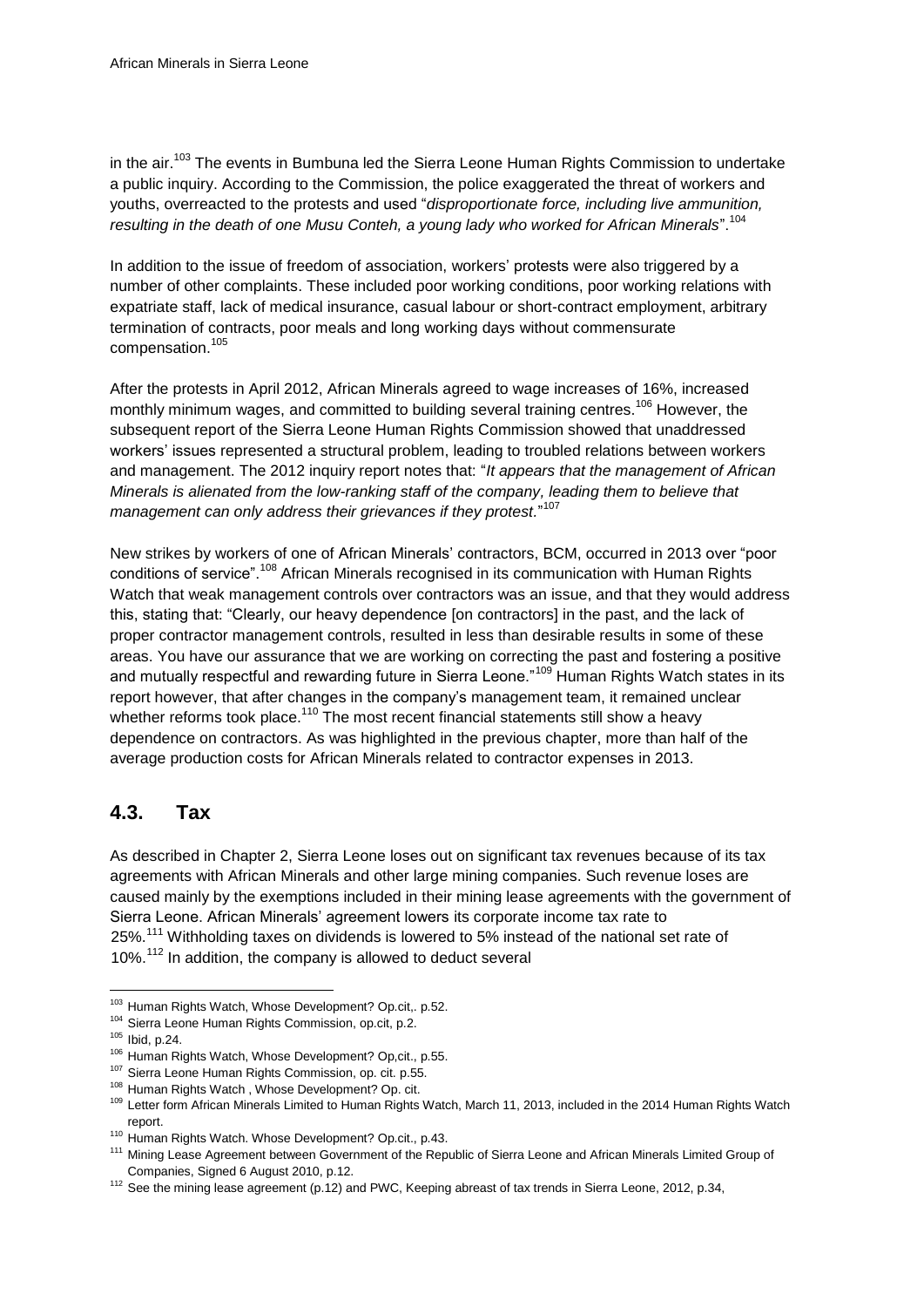

expenses from its taxable income, such as costs related to the acquisition of new mining and exploration licenses, air tickets for its employees, and capital expenditure (partly). Contractors may also be entitled to the same deductions. The agreement also includes that the company and its contractors will be exempt from the road users' fuel levy, goods and services tax, all port and harbor dues or fees, and stevedoring charges.

Table 4 sets out the tax payments of African Minerals. The company does not break down its tax payments by country, which makes it impossible to analyse how much tax was paid or received in the several jurisdictions in which it is located (Sierra Leone, the UK and Bermuda). What the table does show is that the company paid no taxes in recent years because it made no profits, but instead received a deferred tax credit and is allowed to deduct a large part of its expenses. In all annual reports the company notes that "the Directors have increased confidence in [the company's] ability to generate taxable profits against which brought forward tax losses may be utilised".<sup>113</sup> The latter part of that statement refers to the fact that the company is allowed, under the mining lease agreement, to carry forward losses for at least 10 years from the start of its operations, meaning that when the company starts making profit, it is allowed to deduct previous losses from its taxable profits for 10 years.

| Year | Profit/(loss) before tax | Income tax                |
|------|--------------------------|---------------------------|
| 2010 | Loss: $(46.5)$           | Received tax credit: 10.3 |
| 2011 | Loss: $(40.4)$           | Received tax credit: 27.1 |
| 2012 | Profit: $4.3$            | Received tax credit: 27.8 |
| 2013 | Loss: $(94)$             | Received tax credit: 4.4  |

The tax implications of African Minerals' decision to appoint administrators and handing over control of its subsidiaries to SISG remains unclear.

# <span id="page-28-0"></span>**4.4. Potential impacts of mine closure**

The impact of African Minerals presence on communities surrounding Sierra Leone's Tonkolili mine in recent years has been severe. It is marked by broken promises to local communities and a lack of genuine engagement with the workers and communities affected by the mining operations.

The situation of African Minerals has severely changed since the publication of research reports on which this chapter is largely based. The Ebola outbreak in West Africa and the plunge of iron ore prices globally led to African Minerals firstly suspending its activities in the Tonkolili district and eventually losing control over its operating subsidiaries. Given the change in managerial control it is uncertain if and when the mine will restart operations. It is also unclear whether the company will uphold the agreements made with workers and communities following the protests, or provide the basic services on which community members are dependent.

A temporary or permanent shutdown of the mine would have a big impact on the local economy as jobs might be suspended or lost. In a press release following the suspension of operations in December 2014, the company addressed the employment concern. It stated: "*Notwithstanding the* 

-

[<sup>&</sup>lt;http://www.pwc.com/en\\_GH/gh/assets/pdf/keeping-abreast-of-tax-trends-in-sierra-leone-2013.pdf>](http://www.pwc.com/en_GH/gh/assets/pdf/keeping-abreast-of-tax-trends-in-sierra-leone-2013.pdf) (2 April 2015).

<sup>113</sup> African Minerals, Annual Report 2013, p.68.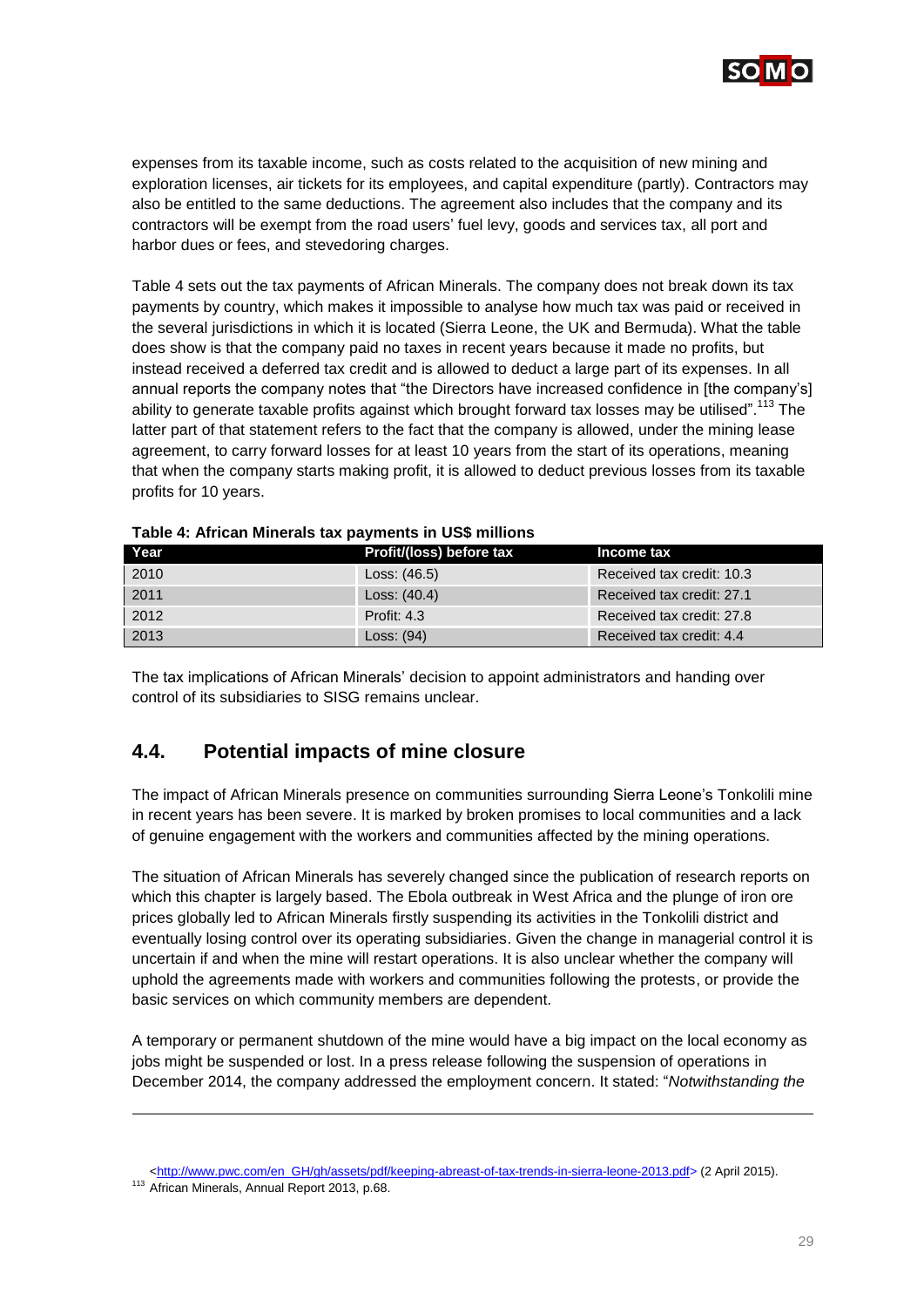l

*temporary cessation of operations, the Company has been in discussions with the Government of Sierra Leone with regards to safeguarding employment. The Government considers this essential, given the current challenges facing Sierra Leone from Ebola, and wishes to ensure continuation of as many businesses as possible, which supports local employment and tax revenues in these difficult times.*" 114

Relocated communities, who are in large part dependent on the company for their water supply as well as for food, will also experience the effects of the company's closure. Access to water is a country-wide concern, especially since the civil war's destructive impact on the country's water and sanitation infrastructure. The regulatory and monitoring framework created after the end of the war is still in development and lacks financial resources.<sup>115</sup>

If the history of closure among iron ore mining companies in Sierra Leone reveals anything about the future, then the future for Tonkolili district is bleak. In the 1970s the Marampa mine, later operated by London Mining, was shut down by the Sierra Leone Development Company (known as Delco). After the closure of the mine, the nearby town of Lunsar "was damaged, broken down, almost a ghost town".<sup>116</sup>

<sup>114</sup> African Minerals, Corporate website, press release 12 December 2014, [<http://www.african-minerals.com/media/press](http://www.african-minerals.com/media/press-releases/temporary-marampa-access-agreement-and-loan)[releases/temporary-marampa-access-agreement-and-loan>](http://www.african-minerals.com/media/press-releases/temporary-marampa-access-agreement-and-loan) (19 December 2014).

<sup>115</sup> African Ministers' Council on Water (AMCOW) Country Status Overviews: Water Supply and Sanitation in Sierra Leone Turning Finance into Services for 2015 and Beyond, 2011 p.2, [<http://www.wsp.org/sites/wsp.org/files/publications/CSO](http://www.wsp.org/sites/wsp.org/files/publications/CSO-sierra-leone.pdf)[sierra-leone.pdf>](http://www.wsp.org/sites/wsp.org/files/publications/CSO-sierra-leone.pdf) (2 April 2015).

<sup>116</sup> Robert Pijpers, "Lunsar: expectations in a changing environment," online article, 2013, [<http://www.sv.uio.no/sai/english/research/projects/overheating/overheating-blog/lunsar-expectations-in-a-changing](http://www.sv.uio.no/sai/english/research/projects/overheating/overheating-blog/lunsar-expectations-in-a-changing-environment.html)[environment.html>](http://www.sv.uio.no/sai/english/research/projects/overheating/overheating-blog/lunsar-expectations-in-a-changing-environment.html) (2 April 2015).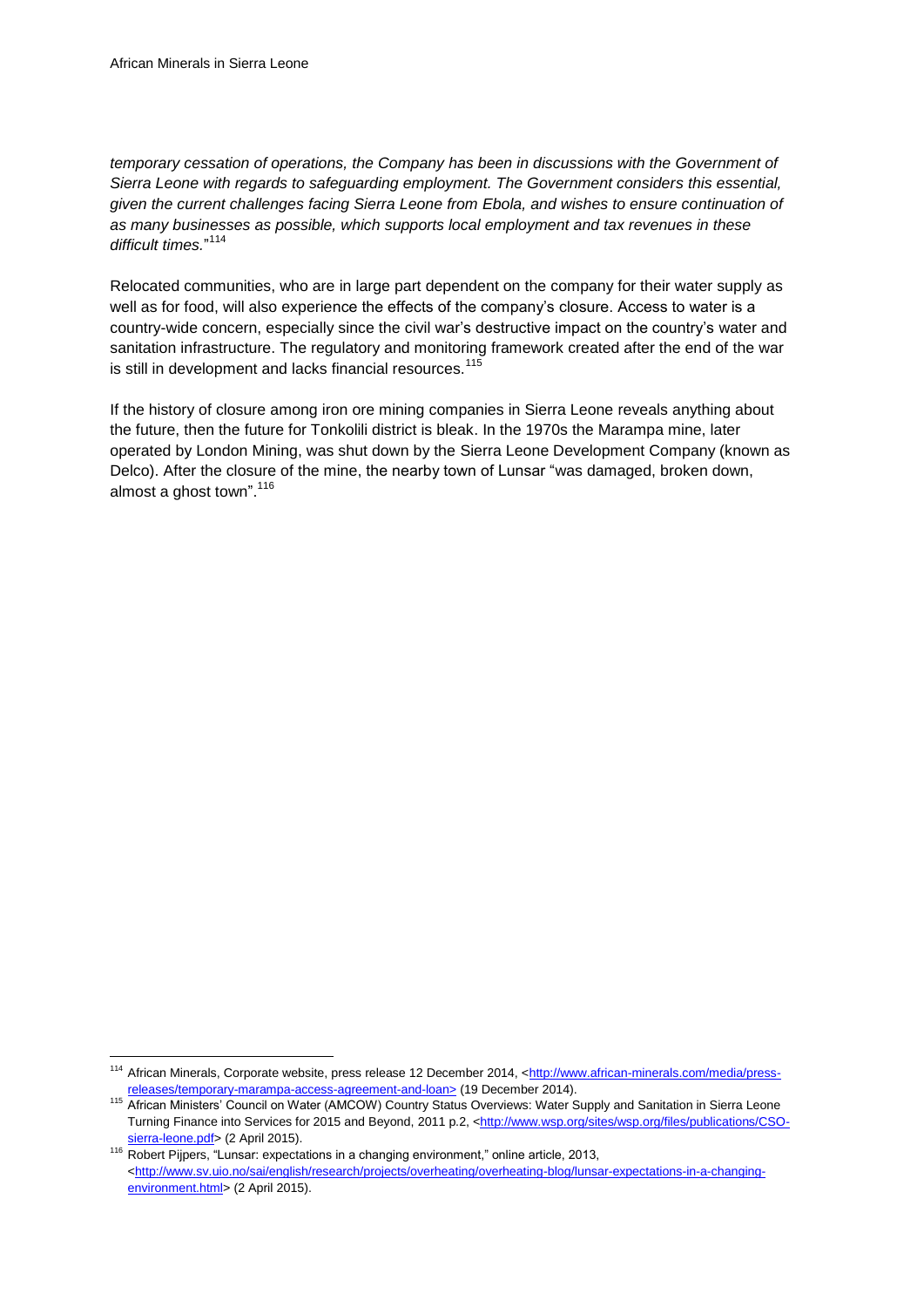

# <span id="page-30-0"></span>**5. Conclusions and recommendations**

# <span id="page-30-1"></span>**5.1. Conclusions**

The central research question for this paper is:

**What explains the adverse impacts of African Minerals Limited in Sierra Leone and how are such impacts linked to the company's business strategies?**

#### **Context**

There are two major contextual factors to consider when discussing the adverse impacts of African Minerals.

The first is the model for post-conflict economic reconstruction used in Sierra Leone. This paper raises questions about the viability of an economic model based on foreign direct investment and the export of unprocessed raw materials. As discussed in Chapter 2, countries such as Sierra Leone tend to attract so-called 'bottom feeder' companies, as these companies are more nimble and faster at producing short-term results than some of the established companies. However, as the case of African Minerals shows, these companies are also the most vulnerable to commodity price drops, and are among the first to go under when a global industry struggles. The strategy of maintaining peace and prosperity through the economic dependence on such companies can be questioned on the basis of the findings of this report.

The second contextual factor is the development in the global iron ore market. Iron ore prices have been very volatile in recent years, with a sustained drop in prices since mid-2013. A number of large mining companies put enough weight on the scale to influence these global prices. The expansion of large iron ore mines in Australia and Brazil by companies such as Vale and Rio Tinto is increasing supply at the same time that demand for iron ore, in particular in China, is slowing. These companies aim to drive higher-cost iron ore producers out of business in order to protect their share of the market. The effects of these strategies on stakeholders in Sierra Leone are seen as inevitable side effects of the international competitive market. For example, the head of iron ore at Melbourne-based BHP Billiton was quoted saying: "*Any person that actually ends up losing their job because their company closes through no fault of their own, we don't take any joy from that…At the end of the day, it's a reality of the world we live in*."<sup>117</sup> However, the case of Sierra Leone raises serious questions about the value of the sustainable development commitments of these companies if any adverse effects from strategic business choices are considered to be inevitable.

#### **Structure and business strategies**

1

As a company, African Minerals chose a strategy that made it particularly vulnerable to sustained low iron ore prices. Not only was its production cost structure largely fixed, making the company particularly sensitive to price fluctuations, but its strategy of pre-financing its operations and expansion plans while committing to ever increasing off-take agreements meant that the company was forced to continue to produce even while doing so at a loss. Penalty charges that the company was forced to pay when it could not meet these off-take obligations consumed the company's

<sup>117</sup> Bloomberg, "Iron Price War Deepens Crisis in Ebola-Stricken Sierra Leone," 13 October 2014, [<http://www.bloomberg.com/news/articles/2014-10-12/in-ebola-stricken-sierra-leone-mining-price-war-deepens-crisis>](http://www.bloomberg.com/news/articles/2014-10-12/in-ebola-stricken-sierra-leone-mining-price-war-deepens-crisis), (2 April 2015).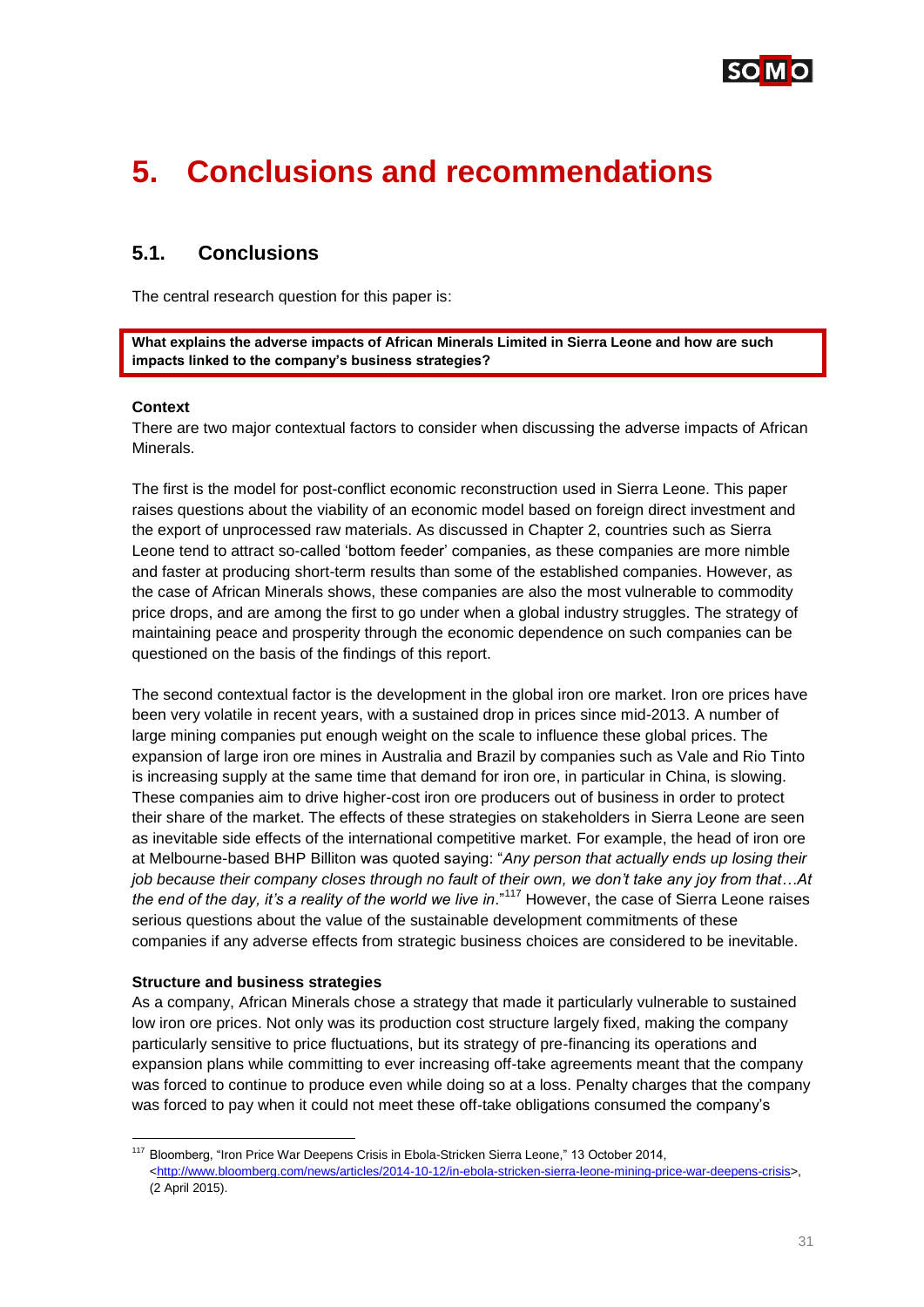operating profits. At the same time, the capital needed to expand operations and thereby meet offtake obligations was no longer available the moment iron ore prices slumped. Whether the company could have avoided going into administration is a subject for debate, but it can be argued that the strategic choices it made had a negative effect on the company's resilience.

Furthermore, African Minerals has seen its share of controversies in recent years. Not only has the company been accused of creating adverse human rights impacts on local communities and playing a questionable role in the violent episode between workers and local police, but the company and its owners have also been charged with misinforming investors on several occasions. A common factor in all these controversies appears to be the company making exaggerated claims and false promises. Investors have falsely been told about rare pink diamonds and future takeovers, communities have been promised improved livelihoods after resettlement, and workers and human rights groups have been informed about upcoming improvements in the company's working conditions that never seemed to have materialised.

#### **Human rights impacts**

Partly as a result of these claims and promises, several groups have found themselves greatly dependent on the company for food and water after their agricultural land and access to water disappeared. Likewise, workers at the company and its contractors are clearly dependent on the success of the company for their job security. And the economy of Sierra Leone as a whole was dependent on iron ore exports, royalties and related tax revenues in order to rebuild a shattered post-conflict economy. Ironically, "*making the economy dependent on natural resources exploitation*" was identified as one of the highest risks for Sierra Leone's development in its Agenda for Prosperity.<sup>118</sup> Arguably, it is these vulnerable stakeholders – local communities, workers and Sierra Leone as a whole – that suffer the greatest consequences of the downfall of African Minerals.

# <span id="page-31-0"></span>**5.2. Recommendations**

In line with these conclusions, this paper comes to the following recommendations.

#### **To (the administrators of) the company**

- $\Box$  Take active measures to ensure that workers and communities whose livelihoods are dependent on the company are not adversely impacted by a change in ownership or status of operations.
- Develop and implement such measures in close cooperation and dialogue with affected stakeholders.
- Seek assurances that commitments made by African Minerals in response to reports by Human Rights Watch and the Sierra Leone Human Rights Commission are respected by the company's current and future management.

#### **To the broader iron ore sector**

- Recognise responsibility for adverse impacts linked to strategic business decisions, even if these impacts are felt beyond the company's direct area of operations.
- $\Box$  Engage in multi-stakeholder discussions on the impacts of the global iron ore sector.

<sup>&</sup>lt;sup>118</sup> The Government of Sierra Leone, The Agenda for Prosperity. Road to Middle Income Status, p.151, [<http://www.sierra](http://www.sierra-leone.org/Agenda%204%20Prosperity.pdf)[leone.org/Agenda%204%20Prosperity.pdf>](http://www.sierra-leone.org/Agenda%204%20Prosperity.pdf) (2 April 2015).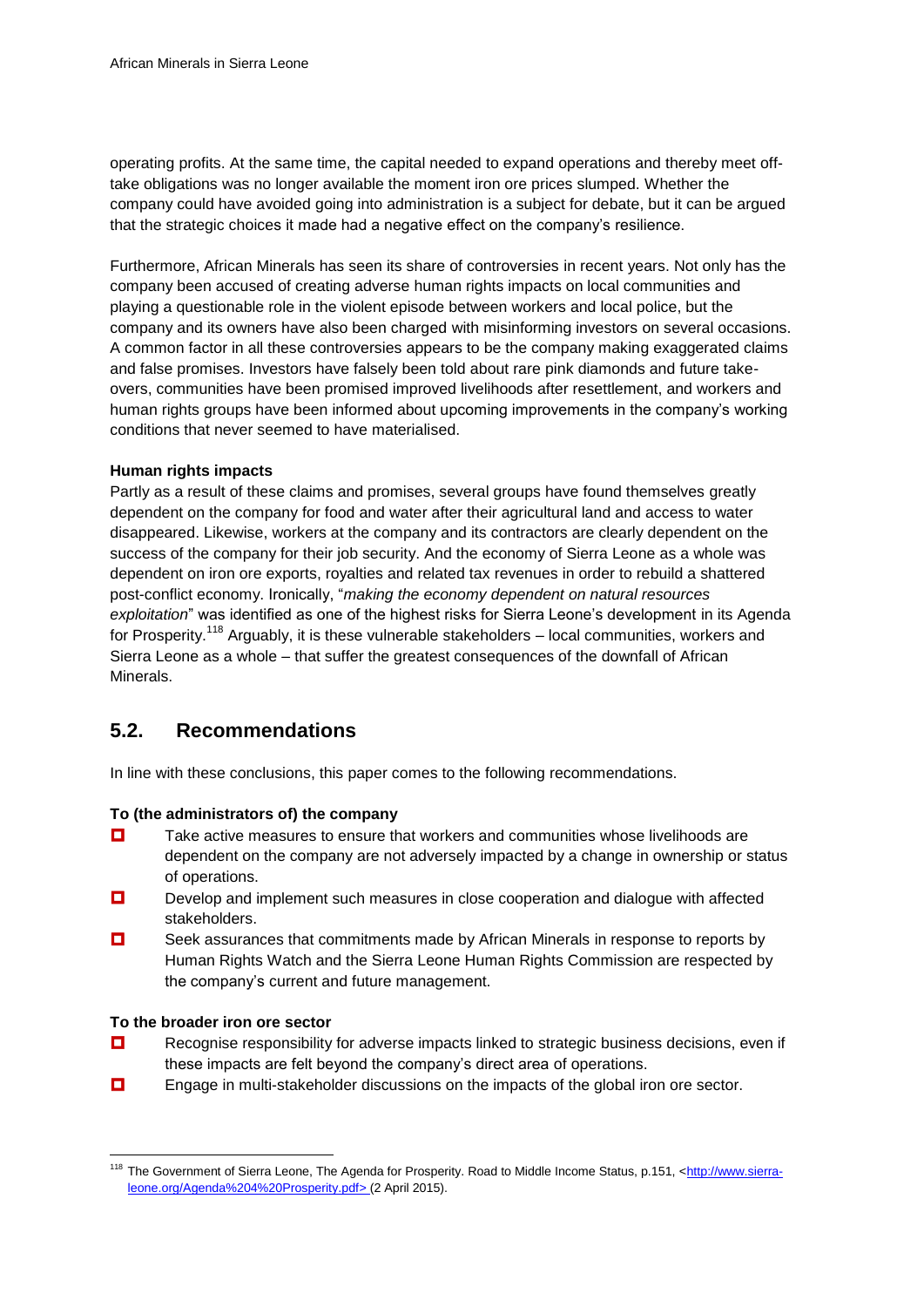

#### **To the Sierra Leonean government**

- $\Box$  Actively implement its duty to protect and monitor that workers and communities are not adversely impacted by African Minerals' operations, changes in ownership or suspension of operations.
- $\Box$  Create broader human rights contingency plans to avoid impacts caused by any company's suspension of operations.
- $\Box$  Ensure that human rights victims have access to remedy even if human rights violations were committed by past owners or management of companies.
- Re-evaluate economic models that are overly dependent on foreign direct investment and export of unprocessed raw materials in light of the current financial difficulties faced by African Minerals and London Mining and the adverse impacts related to unsuccessful business models.